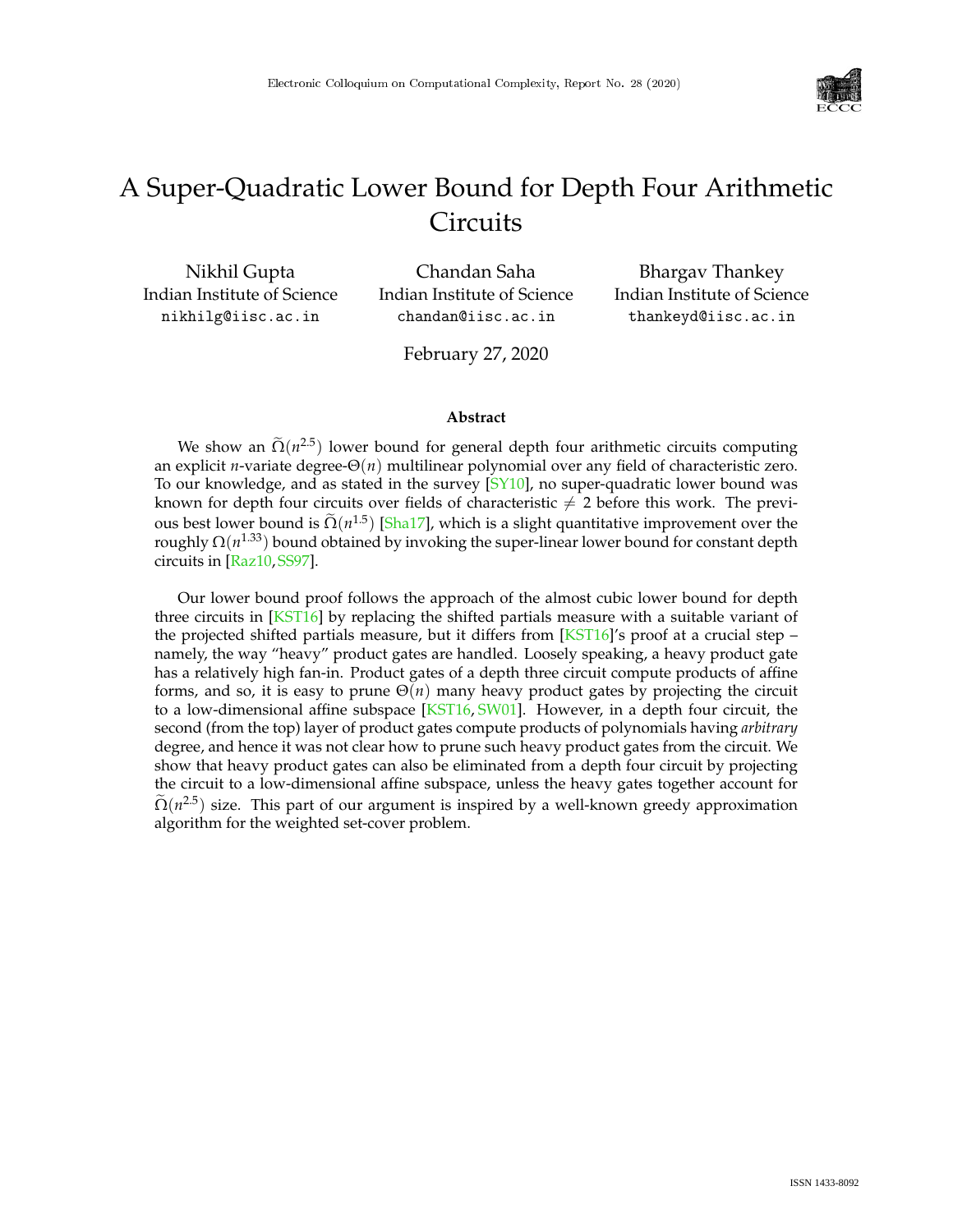## **1 Introduction**

The arithmetic circuit model is naturally well-suited for the study of optimality of algorithms for algebraic and linear algebraic problems. An arithmetic circuit consists of addition (+) and multiplication ( $\times$ ) gates, it takes input { $x_1, x_2, ..., x_n$ } and field scalars, and computes a polynomial in  ${x_1, x_2, \ldots, x_n}$ . *Size* of a circuit is the number of wires in it, and *depth* is the longest path from an input to an output gate. The two complexity measures – size and depth – of a circuit essentially capture the sequential and parallel complexity of the computation happening inside the circuit.

Arithmetic circuits are *weaker*<sup>[1](#page-1-0)</sup> than Boolean circuits: An explicit lower bound on the size of Boolean circuits implies an explicit lower bound on the size of arithmetic circuits over finite fields<sup>[2](#page-1-1)</sup> and also over fields of characteristic zero $^3$  $^3$ , but the converse is not true $^4$  $^4$ . Still, the best known lower bound for arithmetic circuits is Ω(*n* log *n*) [\[BS83,](#page-20-0) [Str73a\]](#page-26-0), which is barely super-linear. For arithmetic formulas*,* an Ω(*n*<sup>2</sup>) lower bound is known [<mark>Kal85</mark>]. Several other better lower bounds have been shown in the past few decades for various restricted models of arithmetic circuits (see Section [1.3](#page-4-0) for a brief history of known lower bounds). But, very few lower bounds are known for circuit models that do not impose restrictions like homogeneity, multilinearity, monotonicity, bounded coefficients, bounded reads etc. One such result is the lower bound for constant depth circuits.

Shoup and Smolensky [\[SS97\]](#page-26-1), and Raz [\[Raz10\]](#page-25-0), showed an Ω(Δn<sup>1+ $\frac{1}{\Delta}$ ) lower bound for depth-Δ</sup> circuits, where  $\Delta = O(\log n)$ . In the special case of depth three circuits, an  $\Omega(n^2)$  lower bound was shown in [\[SW01\]](#page-26-2), which was improved to an  $\Omega(n^3)$  lower bound in [\[KST16\]](#page-23-0). However, for depth four circuits<sup>[5](#page-1-4)</sup>, the best lower bound was  $\tilde{\Omega}(n^{1.5})$  [\[Sha17\]](#page-26-3), which is a slight quantitative improvement over the roughly  $\Omega(n^{1.33})$  lower bound obtained by specializing the constant depth lower bound in [\[SS97,](#page-26-1) [Raz10\]](#page-25-0) to depth four circuits.

In this work, we show an  $\Omega(n^{2.5})$  lower bound for depth four circuits. To the best of our knowl-edge, and as stated in the survey [\[SY10\]](#page-26-4) (Section 1.4.2, page-13), this is the first super-quadratic lower bound for this model over fields of characteristic  $\neq 2$ .

<span id="page-1-0"></span> $<sup>1</sup>$ This is not to mean that arithmetic circuits cannot simulate Boolean circuits. It is easy to see that a Boolean circuit</sup> can be efficiently simulated by an arithmetic circuit over any field that contains the additive and the multiplicative identities 0 and 1 respectively.

<span id="page-1-1"></span> $2$ This is because an arithmetic circuit over a finite field can be simulated by a Boolean circuit with only a slight blow-up in size and depth (see [\[vzGS91\]](#page-27-0)).

<span id="page-1-2"></span><sup>&</sup>lt;sup>3</sup>It was shown in [\[Bür00\]](#page-20-1) (Corollary 4.6 in Chapter 4) that NC<sup>3</sup>/poly  $\neq$  NP/poly implies VP  $\neq$  VNP over fields of characteristic zero, assuming the Generalized Riemann Hypothesis. The circuit classes VP and VNP are arithmetic analogues of non-uniform P and NP respectively [\[Val79\]](#page-26-5).

<span id="page-1-3"></span><sup>&</sup>lt;sup>4</sup>as computing a Boolean function is a weaker requirement than computing a specific polynomial representation of the function.

<span id="page-1-4"></span><sup>5</sup>Depth four circuits form a natural circuit class as the "optimal" circuit for an arbitrary polynomial turns out to be a depth four circuit: The *multiplicative complexity* of a polynomial *f* , denoted *M*(*f*), is the minimum number of multiplication gates required to compute *f*. It is known that there exists an *n*-variate degree-*d* polynomial *f* for which  $M(f) = \Omega(\sqrt{\binom{n+d}{d}})$  [\[CKW11,](#page-20-2) [HY11\]](#page-22-1). On the other hand, every *n*-variate degree-*d* polynomial can be computed by a depth four circuit having  $\sqrt{\binom{n+d}{d}} \cdot \text{poly}(n, d)$  many multiplication gates [\[Lov11\]](#page-24-0).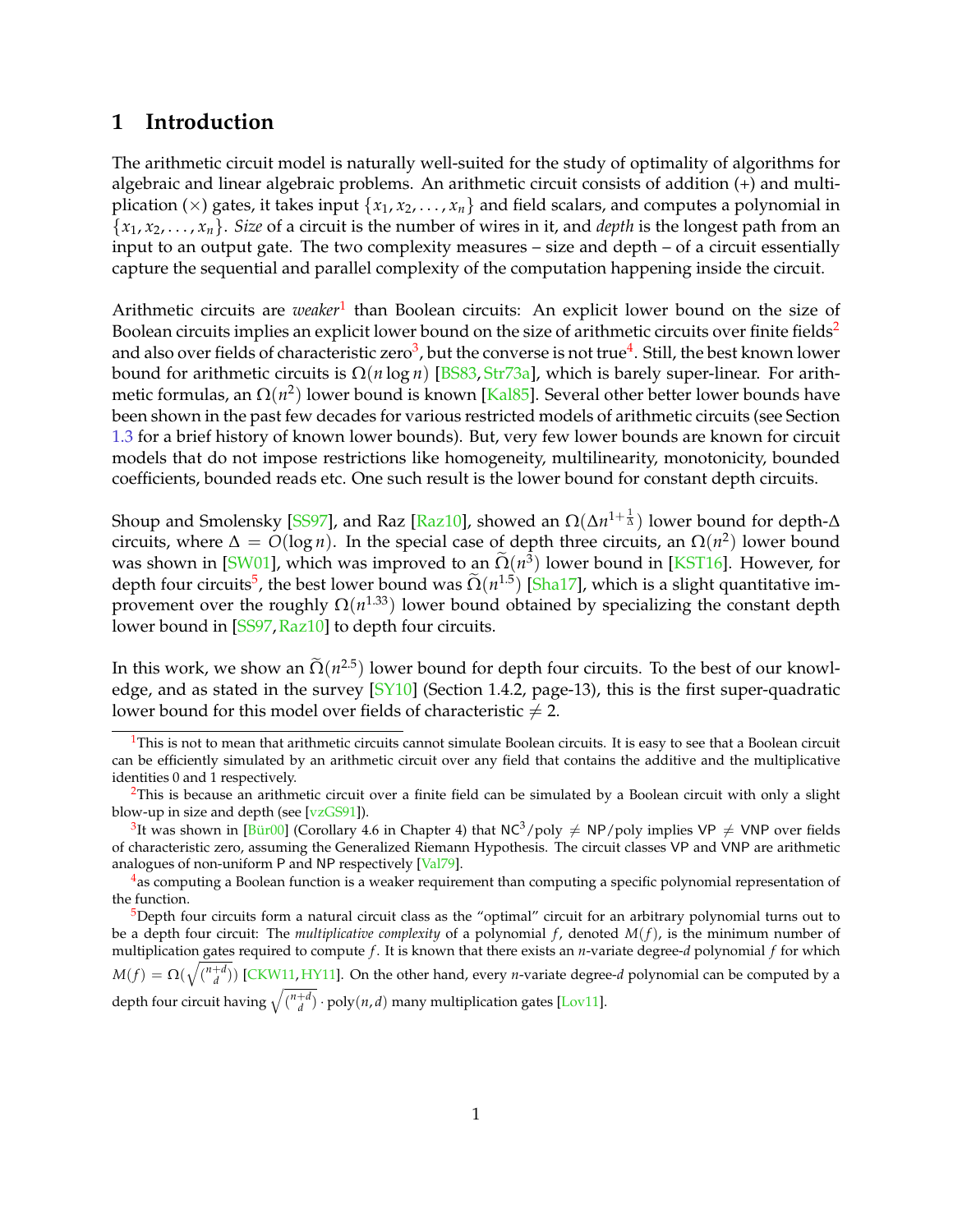#### <span id="page-2-3"></span>**1.1 Our Result**

We state our result formally now. Without loss of generality, we will assume that a depth four circuit is a ΣΠΣΠ circuit, i.e., the circuit has a +-gate on top followed by second layer of  $\times$ -gates, then a third layer of  $+$ -gates and finally a bottom layer of  $\times$ -gates.

<span id="page-2-2"></span>**Theorem 1** (Lower bound for depth four circuits). *Over any field of characteristic zero*<sup>[6](#page-2-0)</sup>, there exists *a family of mulitilinear polynomials* { *fn*}*n*≥<sup>1</sup> *in* VNP*, where f<sup>n</sup> is a polynomial in* Θ(*n*) *variables and of degree*  $\Theta(n)$  *such that any depth four circuit computing*  $f_n$  *has*  $\Omega\left(\frac{n^{2.5}}{(\log n)^{2.5}}\right)$  $\frac{n^{2.5}}{(\log n)^6}$ ) many wires/edges and  $\Omega\left(\frac{n^{1.5}}{(\log n)}\right)$  $\frac{n^{1.5}}{(\log n)^4}$  many gates.

**A word about the polynomial family.** The polynomial family  $\{f_n\}_{n>1}$  is a variant of the Nisan-Wigderson design polynomial family, which has been used in proving several other previous lower bounds [\[Raz10,](#page-25-0) [KSS14,](#page-23-1) [KLSS17,](#page-23-2) [KS17,](#page-23-3) [KS16a,](#page-23-4) [KS16b,](#page-23-5) [KST16,](#page-23-0) [Sha17\]](#page-26-3). The *n*-th member of the family, i.e.,  $f_n$  is a polynomial in  $\mathbf{x} = \{x_1, ..., x_{3m}\}\$  and  $\mathbf{y} = \{y_1, ..., y_{3m}\}\$ variables, where *m* is an integer in  $\left[\frac{n}{2}\right]$  $\left[\frac{n}{2}, 2n\right]$ . The degree of the polynomial in **y** variables is deg<sub>**y**</sub>( $f_n$ ) = *m*, while its degree in **x** variables is  $\deg_{\mathbf{x}}(f_n) = d_{\mathbf{x}} = \Theta(\frac{\sqrt{m}}{\ln m})$  $\frac{\sqrt{m}}{\ln m}$ ). Informally,  $f_n$  contains multiple 'copies' of the design polynomial in different subsets of the **x** variables, while the **y** variables are used as 'prefixes' to uniquely identify each such copy. While the reason for having multiple copies is similar to [\[KST16\]](#page-23-0), as we shall see in the next section, handling them is a little trickier in our case. Note that because of the way we have defined *m* and *d***x**, proving that any depth four circuit computing *f<sup>n</sup>* has  $\Omega\left(\frac{m^2d_{\mathbf{x}}}{(\ln m)}\right)$  $\frac{m^2 d_\mathbf{x}}{(\ln m)^5}$ ) many edges and  $\Omega\left(\frac{m d_\mathbf{x}}{(\ln m)}\right)$  $\left(\frac{md_{\mathbf{x}}}{(\ln m)^3}\right)$  many gates would establish the theorem.<sup>[7](#page-2-1)</sup> The exact description of *f<sup>n</sup>* is given in Section [4.](#page-15-0)

#### **1.2 Proof Idea**

Let C be a depth four circuit over a field **F**. Like many other works on arithmetic circuit lower bounds, we use a rank based complexity measure to obtain our result. The measure we apply is a variant of the *projected shifted partials* measure, which has been used before in [\[KLSS17,](#page-23-2) [KS17,](#page-23-3) [KS16a,](#page-23-4) [Sha17\]](#page-26-3) and other works. Our proof can be divided into four steps; the first three show a 'small' upper bound on the measure of C while the last step shows a 'large' lower bound on the measure of the hard polynomial  $f_n$  described above. We now briefly outline each of these steps.

**Step 1: Restricting the bottom support of** C**.** We begin by removing all monomials computed by the bottom layer of C that have a 'large' support. Such restrictions have been used in previous works [\[KS14,](#page-23-6) [KLSS17,](#page-23-2) [KS17,](#page-23-3) [KS16a,](#page-23-4) [Sha17\]](#page-26-3) to control the degree of the (sparse) polynomials computed at the third layer of a depth four circuit so that a 'small' upper bound on the measure of the circuit can be obtained. However, in our work, this step plays an even more significant role by enabling us to remove 'heavy' gates (see below). While previous works use *random* restrictions, we use a *deterministic* procedure for restricting the bottom support – we briefly explain our reasons for doing so towards the end of this section.

<span id="page-2-0"></span> $6$ The lower bound holds even if the characteristic is sufficiently large (see Section [4\)](#page-15-0).

<span id="page-2-1"></span><sup>&</sup>lt;sup>7</sup>We use log base  $e$  in the proof rather than log base 2 as it simplifies the analysis.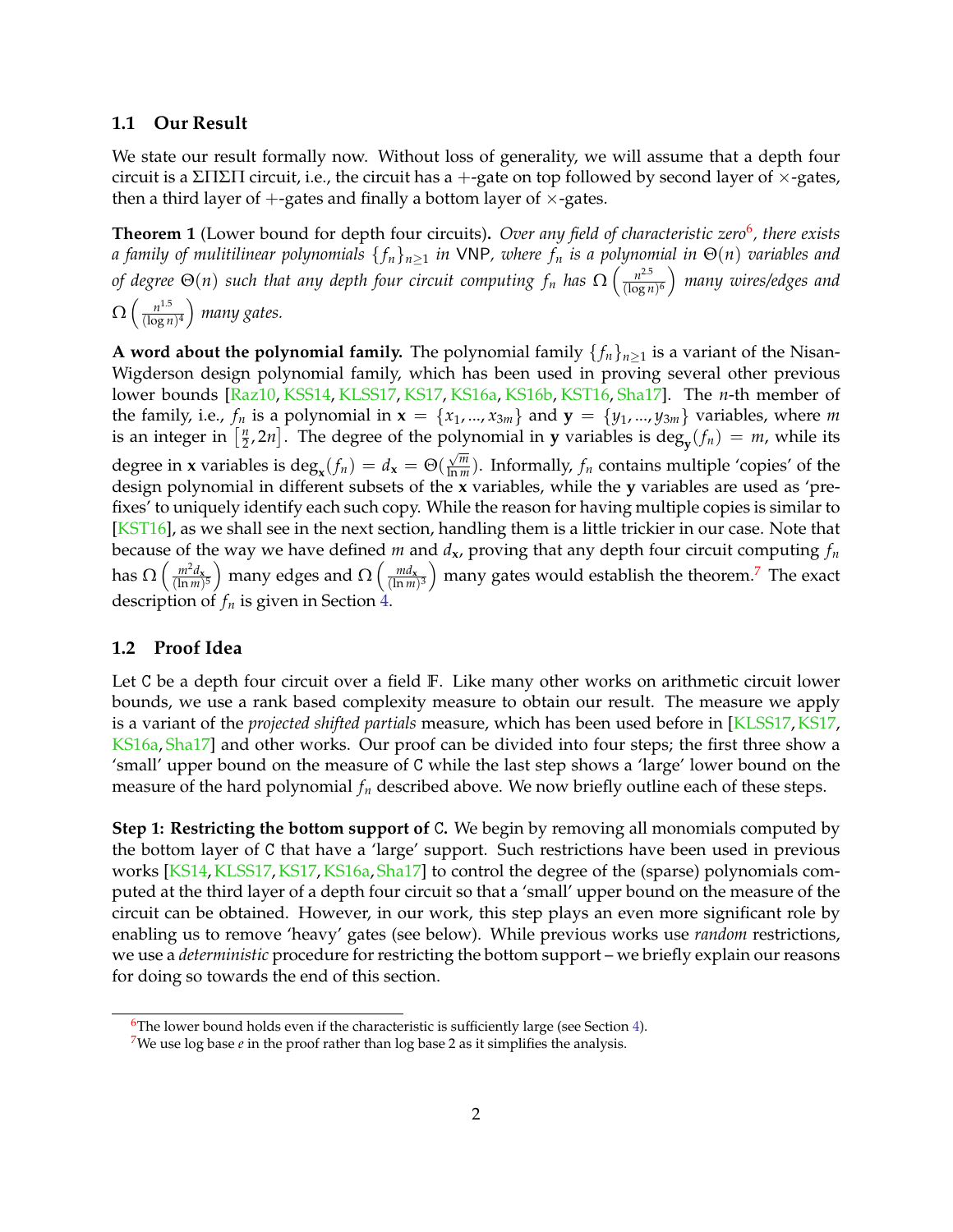**Heavy gates.** We call a product gate in the second layer of C *heavy* if the number of distinct third layer gates (computing sparse polynomials) feeding into it is  $\tilde{\Omega}(n^{1.5})$ . The presence of heavy gates makes the task of obtaining a 'small' upper bound on the measure of C difficult. The problem of dealing with heavy gates was also faced by previous works on depth three circuits [\[SW01,](#page-26-2)[KST16\]](#page-23-0), and was dealt with by removing all heavy gates from the circuit before applying the measure to it. We too remove all heavy gates from C, but our way of doing so differs from [\[SW01,](#page-26-2) [KST16\]](#page-23-0). Since a depth three circuit computes a sum of product of affine forms, [\[SW01,](#page-26-2) [KST16\]](#page-23-0) were able to remove all heavy gates by going modulo affine factors of these gates thereby restricting the circuit to an affine subspace. While going modulo the sparse factors of heavy gates is a natural generalization of this technique for depth four circuits, we do not know how to adopt this method as the quotient ring so obtained might not be a polynomial ring. In the next step, we outline a technique of removing heavy gates from C which, in spirit, also restricts C to an affine subspace.

**Step 2: Removing heavy gates from** C**.** We remove heavy gates from C by sequentially evaluating *exactly one* sparse factor of each heavy gate to zero. This can be done if **F** is algebraically closed, which one can assume without loss of generality (as argued in Section [5\)](#page-17-0). In particular, we use the following greedy procedure: While there exists a heavy gate in C, pick a sparse polynomial for which the ratio of the number of heavy gates connected to it to its fan-in is maximum, and evaluate it to zero. Intuitively, this allows us to remove a large number of heavy gates at the cost of evaluating a few monomials (computed by the bottom layer) to field constants. Then, as we have restricted the bottom support of C in Step 1, we are able to show that we can remove  $\Theta(n)$  many heavy gates at a cost of setting only a few variables to constants (unless the already removed heavy gates account for  $\Omega(n^{2.5})$  size). Note that  $\Theta(n)$  many heavy gates would immediately imply the desired lower bound. This greedy procedure is inspired by an approximation algorithm for the weighted set cover problem [\[Vaz01\]](#page-27-1) (Section 2.1, page-16), however its analysis here is tailored to our needs. This step, which is the main contribution of this work, plays a crucial role in enabling us to prove a super-quadratic lower bound and we provide more details about it in Section [3.2.2.](#page-14-0)

**Step 3: Analyzing the measure of** C**.** After all the heavy gates have been removed, a 'small' upper bound on the measure of C is derived by closely following the "grouping" argument made in [\[KST16\]](#page-23-0). However, we replace the shifted partials measure by the projected shifted partials measure as the latter is suitable for controlling the degree of the sparse polynomials computed at the third layer of C. In this step, we divide the factors of a polynomial *T* computed by a  $\times$ -gate in the second layer of C into 'groups' of suitable sizes, and multiply out factors in the same group to reduce the effective number of factors of *T*. This then helps obtain a 'small' upper bound on the projected shifted partials measure of *T* which, by sub-additivity, implies a 'small' upper bound on the projected shifted partials measure of C.

**Step 4: Lower bound on the measure of**  $f_n$ . The choice of the hard polynomial  $f_n$  is dictated by the above technique of removing heavy gates. As mentioned before, *f<sup>n</sup>* has multiple copies of the Nisan-Wigderson design polynomial, denoted NW. The reason for having multiple copies is that if we work with only one copy, we might end up irreparably damaging it while removing heavy gates from C. On the other hand, starting with multiple copies of NW, much like in [\[KST16\]](#page-23-0), we are able to show that the procedure for removing heavy gates leaves an intact copy along with some 'damaged' parts from the other copies. Our use of a deterministic restriction in Step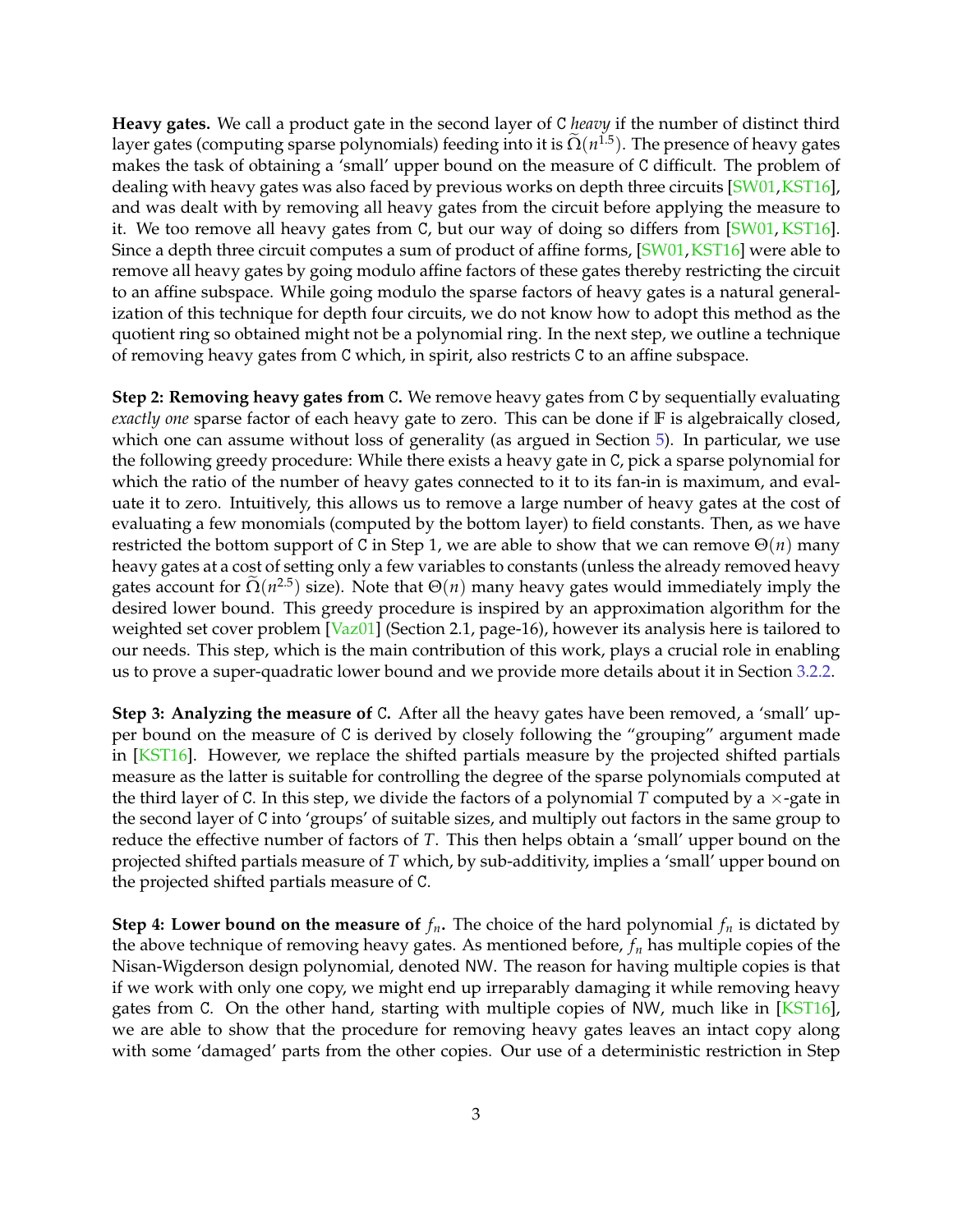1 makes it easier to show this. A 'large' lower bound on the measure of NW was obtained in [\[KLSS17,](#page-23-2) [KS17,](#page-23-3) [KS16a\]](#page-23-4). However, it is not clear how to obtain such a lower bound on NW in the presence of other 'damaged' parts, and so we remove these parts. Although in [\[KST16\]](#page-23-0), such parts were removed by simply setting a subset of variables to 0 and 1, here we need to augment the projected shifted measure appropriately to get rid of them.

#### <span id="page-4-0"></span>**1.3 Known lower bounds**

We give a brief account of known lower bounds for some of the important classes of arithmetic circuits by drawing parallels with similar results from the Boolean circuit literature. The reader may refer to the surveys [\[SY10,](#page-26-4)[CKW11\]](#page-20-2) or the book [\[BCS97\]](#page-20-3) for more details on arithmetic circuit lower bounds. We also state a few hardness magnification<sup>[8](#page-4-1)</sup> or amplification results to show that proving seemingly modest lower bounds can be quite interesting and challenging even for constant depth circuits, provided the polynomials being computed have "low" complexity.

**General circuits.** The best known lower bound for general arithmetic circuits is  $\Omega(n \log d)$ , which was obtained nearly four decades ago for circuits computing the power symmetric polynomial  $x_1^d + x_2^d + \ldots + x_n^d$  [\[BS83,](#page-20-0) [Str73a\]](#page-26-0)<sup>[9](#page-4-2)</sup>. Recently, [\[CKSV19\]](#page-20-4) has shown an  $\Omega(n^2)$  lower bound for 'layered' algebraic branching programs (ABPs) computing the same polynomial. An  $\Omega(n^2)$  lower bound for formulas computing the polynomial  $\sum_{i,j \in [n]} x_i^j$ *i y<sup>j</sup>* was shown in [\[Kal85\]](#page-22-0). The situation is similar for Boolean circuits. For circuits over the DeMorgan basis and over the full binary basis, the lower bounds 5*n* − *o*(*n*) [\[LR01,](#page-24-1)[IM02,](#page-22-2) [KMM12\]](#page-23-7) and (3 + <sup>1</sup> <sup>86</sup> )*n* − *o*(*n*) [\[FGHK16,](#page-21-0)[Blu84\]](#page-20-5) respectively, are the best till date. For Boolean formulas, an  $\Omega(n^2)$  lower bound is known over the full bi-nary basis [\[Nec66\]](#page-24-2), and an  $\tilde{\Omega}(n^3)$  lower bound is known over the DeMorgan basis [\[Hås98,](#page-22-3)[And87\]](#page-19-0).

**Monotone circuits.** These are arithmetic circuits over **Q** or **R** that disallow negation. A lot more is known about this class of circuits. A near optimal  $2^{\Omega(n)}$  lower bound on the monotone circuit complexity of the  $n \times n$  permanent was shown in [[S82]. In fact, [\[Val80\]](#page-27-2) showed an exponential separation between monotone and general circuits computing the perfect matching polynomial of a certain planar graph. Optimal separations are also known between monotone ABPs and monotone circuits [\[HY16\]](#page-22-5) and between monotone formulas and monotone ABPs [\[SS77\]](#page-26-6). Recently, [\[Yeh19\]](#page-27-3) gave an exponential separation between monotone VP and monotone VNP which was made stronger in [\[Sri19\]](#page-26-7). One of the success stories on Boolean circuit complexity in the 80s is the exponential lower bound for monotone circuits computing the clique function [\[Raz85b,](#page-25-1)[AB87\]](#page-19-1). Building on these results, [\[Tar88\]](#page-26-8) showed an exponential separation between monotone and gen-eral Boolean circuits<sup>[10](#page-4-3)</sup>. An exponential separation between monotone switching networks<sup>[11](#page-4-4)</sup> and monotone circuits was given in [<mark>RPRC16]<sup>[12](#page-4-5)</sup>. A separation between monotone formulas and mono-</mark> tone switching networks follows from the work of [\[GS95\]](#page-22-6). Yet another interesting result is the

<span id="page-4-1"></span><sup>8</sup>Borrowing terminology from [\[OS18\]](#page-24-3).

<span id="page-4-3"></span><span id="page-4-2"></span><sup>9</sup>The bound also holds for the *d*-th elementary symmetric polynomial in *n* variables.

 $10$ Prior to this, [\[Raz85a\]](#page-25-3) showed a quasi-polynomial lower bound for monotone circuits computing the perfect matching function.

<span id="page-4-5"></span><span id="page-4-4"></span> $11$ We may think of monotone switching networks as the Boolean analogue of monotone ABPs.

<sup>&</sup>lt;sup>12</sup>In fact, [\[RPRC16\]](#page-25-2) gave an exponential lower bound for the more powerful model of monotone span programs that was introduced in [\[KW93\]](#page-24-4).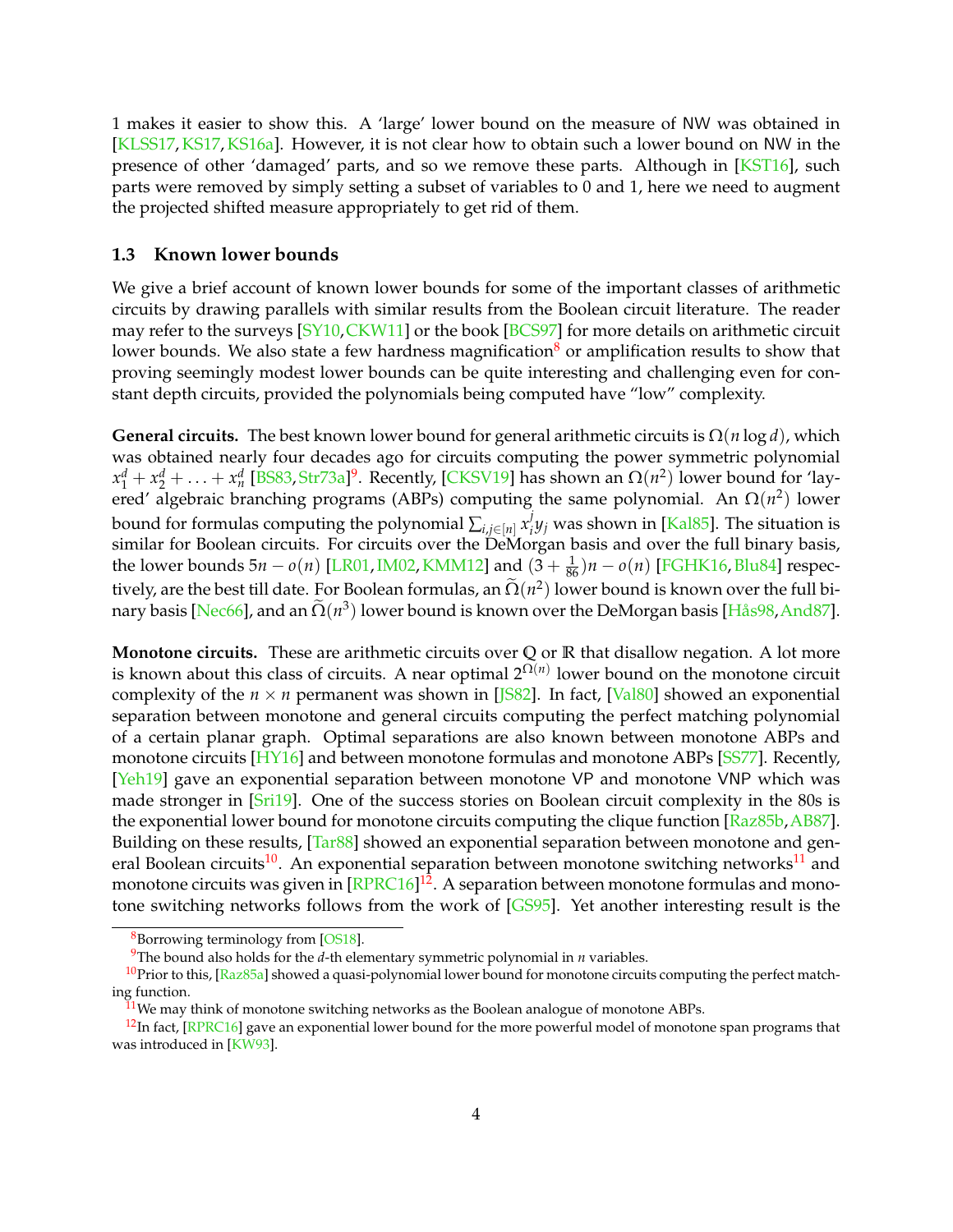separation of monotone-NC<sup>*i*</sup> from monotone-NC<sup>*i*+1</sup> for every *i*  $\leq$  1 [\[RM99,](#page-25-4)[KW90\]](#page-24-5).

**Non-commutative and multilinear circuits.** A non-commutative circuit computes a polynomial in non-commuting variables. This model has more structure than circuits over commuting variables and so one may hope that it is "easier" to prove lower bounds for non-commutative cir-cuits<sup>[13](#page-5-0)</sup>. The seminal work of [\[Nis91\]](#page-24-6) showed an exponential separation between non-commutative ABPs and non-commutative circuits. But, proving a super-polynomial lower bound for general non-commutative circuits<sup>[14](#page-5-1)</sup> and showing a separation between non-commutative formulas and non-commutative ABPs continue to remain two important open problems. The techniques used to prove lower bounds for non-commutative circuits is closely related to that used to prove lower bounds for multilinear circuits. In a (syntactically) multilinear circuit, the sets of variables occurring in the subcircuits rooted at the children of a product gate are pairwise disjoint. It is an interesting model of computation as most natural families of polynomials, like the permanent, determinant, iterated matrix multiplication, elementary symmetric polynomials, design polynomials etc., are multilinear. Building on [\[RSY08\]](#page-25-5), an  $\Omega(\frac{n^2}{(\log n}))$  $\frac{n^2}{(\log n)^2}$ ) lower bound for multilinear circuits has been recently shown in [\[AKV18\]](#page-19-2). Prior to this, the breakthrough work of [\[Raz09\]](#page-25-6) culminated in an optimal separation between multilinear formulas and multilinear ABPs [\[DMPY12,](#page-21-1)[RY08,](#page-25-7)[Raz06\]](#page-25-8). We do not know of any super-polynomial lower bound for multilinear ABPs.

**Bounded coefficient circuits.** In a bounded coefficient circuit over **C**, we forbid any multiplication by a field element having absolute value larger than 1. An Ω(*n* log *n*) lower bound for bounded coefficient circuits computing the Discrete Fourier Transform of a vector  $(x_1, \ldots, x_n)$  was shown in [\[Mor73\]](#page-24-7). Later, [\[Raz03\]](#page-25-9) gave an Ω(*n* log *n*) lower bound for the same class of circuits computing √  $\frac{1 \text{MOT/5}}{1}$ . Later,  $\frac{1 \text{N2U5}}{1}$  gave an  $\frac{1}{1}$   $\frac{1}{1}$  is

**Read-***k* **circuits.** A read-once oblivious algebraic branching program (ROABP) is a layered ABP in which every layer is indexed by a variable, and every variable indexes exactly one layer. The edges of a layer are labeled by univariate polynomials in the variable indexing the layer. In a certain sense, the ROABP model generalizes quite a few other interesting arithmetic circuit models, especially tensors. An exponential lower bound for ROABPs follows from the technique introduced in the work of [\[Nis91\]](#page-24-6). A read-*k* oblivious ABP is defined similarly, with every variable indexing at most *k* layers. In [\[AFS](#page-19-3)<sup>+</sup>18], an exp( $\frac{n}{\mu O(n)}$  $\frac{n}{k^{O(k)}}$  lower bound for read-*k* oblivious ABP was shown. Another related result is the  $\exp(\frac{n}{k^2})$  $\frac{n}{k^2}$ ) lower bound for depth four read-*k* formulas [\[ASSS16\]](#page-19-4). An exponential lower bound is also known for read-*k* Boolean branching programs [\[BRS93\]](#page-20-6), which is a stronger model than read-*k* oblivious Boolean branching programs.

#### **Constant depth circuits**

The best lower bound for constant depth circuits is a little better than that for general circuits. Shoup and Smolensky [\[SS97\]](#page-26-1) showed an Ω(Δn<sup>1+ $\frac{1}{\Delta}$ ) lower bound for depth-Δ circuits computing</sup>

<span id="page-5-0"></span><sup>&</sup>lt;sup>13</sup>Besides, there is an interesting connection between the non-commutative determinant and the commutative permanent [\[AS18\]](#page-19-5).

<span id="page-5-1"></span><sup>14</sup>In fact, nothing better than the Ω(*n* log *d*) lower bound (which also holds for commutative circuits) is known. The hardness of proving a sufficiently strong super-linear lower bound for non-commutative circuits is explained in a recent work [\[CILM18\]](#page-20-7) (see the discussion below on hardness magnification).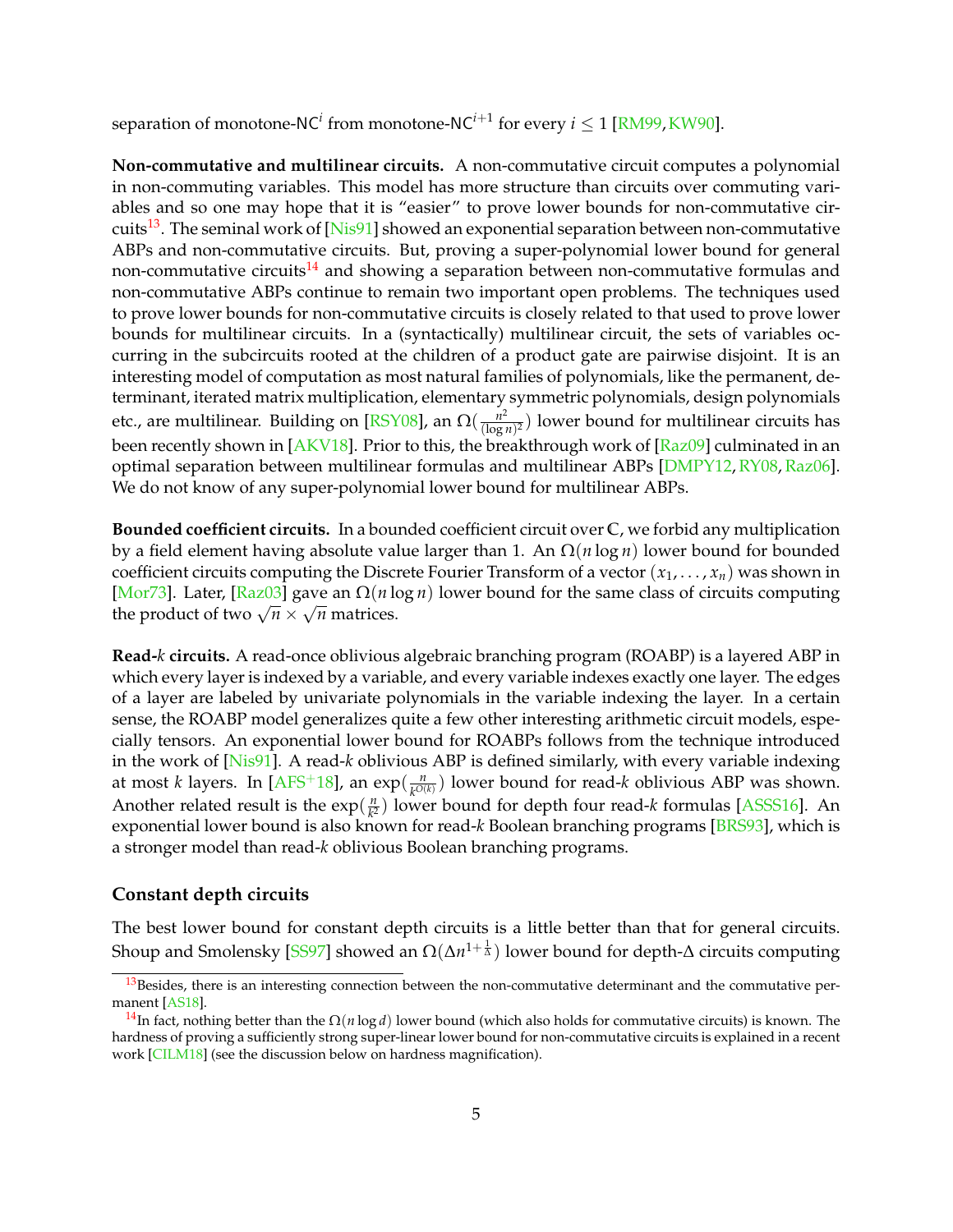the polynomials  $\{\sum_{j\in [n]} x_1^j\}$  $j$ <sub> $1$ </sub> $y_j$ , $\ldots$  ,  $\sum_{j \in [n]} x_n^j y_j\}.$  Using an argument similar to [\[SS97\]](#page-26-1), Raz [\[Raz10\]](#page-25-0) showed a roughly Ω(n<sup>1+ $\frac{1}{\Delta}$ ) lower bound for depth-Δ circuits computing polynomials of degree</sup>  $\Theta(\Delta)$ , i.e., the polynomials have constant degree for constant depth circuits. These bounds were essentially achieved by analyzing linear circuits<sup>[15](#page-6-0)</sup>. Prior to these works, a barely super-linear lower bound of *n* · *λ*∆(*n*) was known for depth-∆ linear circuits using *super-concentrators* [\[Val75,](#page-26-9) [DDPW83,](#page-21-2)[Pud94,](#page-24-8)[RS03\]](#page-25-10), where  $\lambda_{\Delta}(n)$  is a very slowly growing function<sup>[16](#page-6-1)</sup>. Recently, [\[KV19\]](#page-23-8) gave a  $n^{1+\frac{1}{2\Delta}}$  lower bound for depth-∆ linear circuits computing a linear transformation that can be computed in exp(n<sup>1−Ω(1</sup><sup>1</sup>)) time. A similar lower bound was known before for bounded coefficient circuits – Pudlák [\[Pud00\]](#page-25-11) proved an Ω(∆*n* 1+ <sup>1</sup> <sup>∆</sup> ) lower bound for depth-∆ bounded coefficient circuits computing the DFT matrix. A lower bound of  $\Omega(n^{1+\frac{1}{O(\Delta)}})$  was also shown in [\[Raz03\]](#page-25-9) for depth-∆ bounded coefficient circuits computing the product of two  $\sqrt{n} \times$ √ *n* matrices.

A lot better lower bounds are known for constant depth multilinear circuits. Raz and Yehudayoff [\[RY09\]](#page-26-10) showed an exp( $n^{\Omega(\frac{1}{\Delta})}$ ) lower bound for depth-∆ multilinear circuits computing the *n* × *n* determinant polynomial. More recently, [\[CLS19\]](#page-20-8) showed an  $exp(n^{\frac{1}{\Delta}})$  lower bound for depth-∆ multilinear circuits computing the product of *n* many 2 × 2 matrices. In fact, an exponential separation is known between depth- $\Delta$  and depth-( $\Delta + 1$ ) multilinear circuits [\[CELS18\]](#page-20-9), which improved upon a previous quasi-polynomial separation [\[RY09\]](#page-26-10).

A circuit computing an *n*-variate homogeneous polynomial of poly(*n*) degree can be homoge-nized with only a polynomial blow-up in size [\[Str73b\]](#page-26-11), but this process is not depth preserving. It is plausible that homogeneous depth-∆ circuits are weaker than general depth-∆ circuits for constant  $\Delta$ . Indeed, such a statement is known to be true for  $\Delta = 3$  and  $\Delta = 4$ . It was shown in the classical work [\[NW97\]](#page-24-9) that any homogeneous depth three circuit computing the *n*-variate degree-*d* elementary symmetric polynomial  $\mathrm{ESym}_{n,d}$  has size  $n^{\Omega(d)}$ , although  $\mathrm{ESym}_{n,d}$ has a non-homogeneous (multilinear) depth three circuit<sup>[17](#page-6-2)</sup> of size  $O(n^2)$ . A sequence of work  $KST7,KLSS17,FLMS15,KSS14,GKKS14,Kay12]$  $KST7,KLSS17,FLMS15,KSS14,GKKS14,Kay12]$  $KST7,KLSS17,FLMS15,KSS14,GKKS14,Kay12]$  $KST7,KLSS17,FLMS15,KSS14,GKKS14,Kay12]$  $KST7,KLSS17,FLMS15,KSS14,GKKS14,Kay12]$  $KST7,KLSS17,FLMS15,KSS14,GKKS14,Kay12]$  culminated in a  $n^{\Omega(\sqrt{d})}$  lower bound for homogeneous depth four circuits computing the width-*n*, degree-*d* iterated matrix multiplication polynomial IMM*n*,*<sup>d</sup>* . On the other hand, the depth reduction result in [\[GKKS16,](#page-21-5) [Tav15\]](#page-26-12), which built on [\[Koi12,](#page-23-9) [AV08,](#page-19-6) [VSBR83\]](#page-27-4), yields a non-homogeneous depth four circuit of size  $n^{O(d^{\frac{1}{3}})}$  for IMM<sub>n,d</sub>.

An almost cubic lower bound for general depth three circuits was shown in [\[KST16\]](#page-23-0), which im-proved upon the previous quadratic bound [\[SW01\]](#page-26-2). The bound in [SW01] is for the elementary symmetric polynomial, whereas the bound in [\[KST16\]](#page-23-0) is for a variant of the Nisan-Wigderson de-sign polynomial (which is in VNP). Subsequently, [\[BLS16,](#page-20-10) [Yau16\]](#page-27-5) showed near cubic lower bounds for depth three circuits computing polynomials that have  $poly(n)$ -size depth five circuits. Over fixed finite fields, an exponential lower bound is known for depth three circuits computing the

<span id="page-6-0"></span><sup>&</sup>lt;sup>15</sup>A linear circuit has only addition gates and so it computes a linear transformation (i.e., a set of linear forms) in the input variables. If a set of linear forms is computable by a circuit of size *s* and depth-∆ then they are computable by a linear circuit of size *O*(*s*) and depth ∆. Thus, a super-linear lower bound for linear circuits implies a super-linear lower bound for general circuits.

<span id="page-6-1"></span> $\frac{16}{\pi}$ For instance,  $\lambda_4(n) = \log^* n$ .

<span id="page-6-2"></span><sup>&</sup>lt;sup>17</sup>Construction of this circuit is attributed to Michael Ben-Or.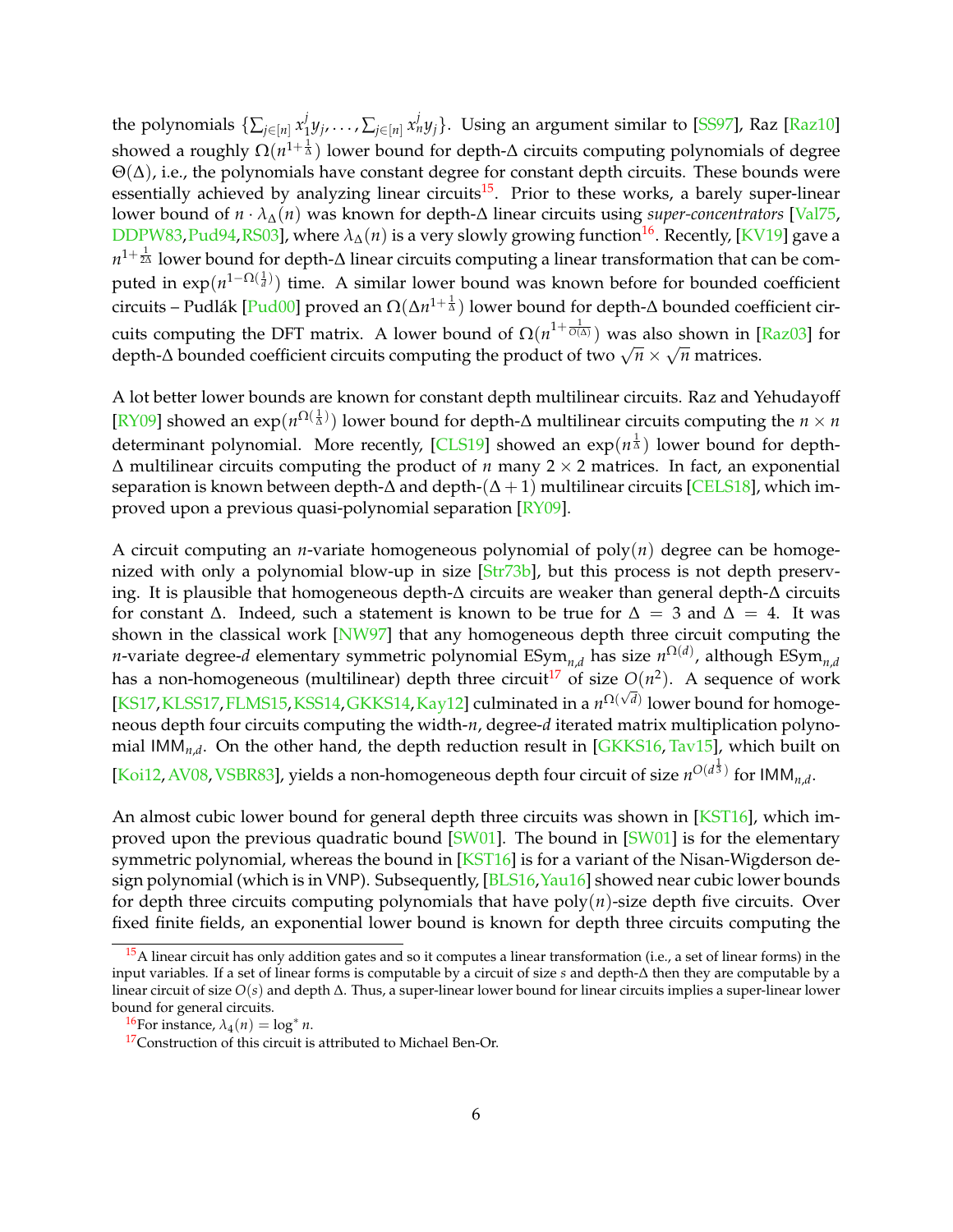determinant [ $GK98$ ,  $GR00$ ]. For depth three circuits with low bottom fan-in<sup>[18](#page-7-0)</sup> (but without any homogeneity restriction),  $[KS16a]$  proved an exponential lower bound<sup>[19](#page-7-1)</sup>. As mentioned before, the previous best lower bound for general depth four circuits is  $\tilde{\Omega}(n^{1.5})$  [\[Sha17\]](#page-26-3), which is a slight improvement over the roughly  $\Omega(n^{1.33})$  bound obtained by specializing the lower bound for constant depth circuits in  $[SS97, Raz10]$  $[SS97, Raz10]$  $[SS97, Raz10]$  to depth four circuits<sup>[20](#page-7-2)</sup>. Our work here improves these super-linear bounds to a super-quadratic lower bound for depth four circuits.

Now, coming to constant depth Boolean circuits, an exponential lower bound is known for constant depth Boolean circuits over the DeMorgan basis (i.e., AC $^0$  circuits). However, it appears to us that the 'right' Boolean analogue of constant depth arithmetic circuits is TC $^0$  circuits (see [\[AAD00,](#page-19-7) [RT92,](#page-25-12) [HAB02\]](#page-22-8))<sup>[21](#page-7-3)</sup>. The exponential lower bounds for  $AC^0$  circuits [\[FSS84,](#page-21-8) [Ajt83,](#page-19-8) [Hås86\]](#page-22-9) and the quasi-polynomial lower bounds for ACC<sup>0</sup> circuits<sup>[22](#page-7-4)</sup> [\[Wil14,](#page-27-6) [MW18\]](#page-24-10) are two of the great achievements in Boolean circuit complexity, but we are yet to see these kind of bounds for TC $^0$  circuits. The best known lower bound for threshold circuits is the slightly super-linear *n* 1+ <sup>1</sup> *<sup>c</sup>*<sup>∆</sup> bound for depth-∆ TC<sup>0</sup> circuits computing the parity function, where  $c > 1$  is a fixed constant [\[IPS97\]](#page-22-10). For depth two TC<sup>0</sup> circuits, [\[KW16\]](#page-24-11) showed an  $\tilde{\Omega}(n^{2.5})$  lower bound on the number of wires and  $\tilde{\Omega}(n^{1.5})$ . an  $\tilde{\Omega}(n^{1.5})$  lower bound on the number of gates.

## **Hardness magnification**

There are results in the arithmetic and Boolean circuit literature that show how to obtain strong lower bounds from seemingly weak ones. We state a few of these results below with the intent of demonstrating that sufficiently strong super-linear or super-quadratic lower bounds can be quite interesting and challenging to prove even for constant depth circuits.

It follows from  $\left[Str73b\right]$  that a cubic form<sup>[23](#page-7-5)</sup> has a depth three powering circuit<sup>[24](#page-7-6)</sup> with  $\Theta(s)$  gates if it has a circuit of size *s*. Thus, a super-linear lower bound on the number of gates of a depth three powering circuit computing an explicit cubic form implies a super-linear circuit lower bound. Stated differently, a super-linear lower bound on the (symmetric) tensor rank of an explicit (sym-metric) tensor of order 3 implies a super-linear circuit lower bound<sup>[25](#page-7-7)</sup>. In fact, Raz [\[Raz13\]](#page-25-13) showed that an *n <sup>r</sup>*·(1−*o*(1)) lower bound on the tensor rank of an explicit order-*r* tensor *T* : [*n*] *<sup>r</sup>* → **F** implies a super-polynomial formula lower bound, assuming *r* is a super-constant and  $r \leq \frac{\log n}{\log \log n}$  $\frac{\log n}{\log \log n}$ .

7

<span id="page-7-0"></span><sup>&</sup>lt;sup>18</sup>The depth reduction in [\[GKKS16\]](#page-21-5) yields a depth three circuit with low bottom fan-in. This is reminiscent of a result in [\[Val77\]](#page-26-13), which showed that a strong exponential lower bound for depth three Boolean circuits with low bottom fan-in implies a super-linear lower bound for Boolean circuits having logarithmic depth and bounded fan-in.

<span id="page-7-2"></span><span id="page-7-1"></span><sup>&</sup>lt;sup>19</sup>This result was extended to depth four circuits with low bottom fan-in in the works [\[KS16b,](#page-23-5) [KS15\]](#page-23-10).

<span id="page-7-3"></span><sup>&</sup>lt;sup>20</sup>For the reader's convenience, we show how the  $\Omega(n^{1.33})$  bound can be derived from [\[SS97,](#page-26-1) [Raz10\]](#page-25-0) in Appendix [C.](#page-33-0) <sup>21</sup>This is because iterated addition and multiplication of integers are in  $TC^0$ , and in the converse direction, it is known that TC<sup>0</sup> circuits can be simulated by constant depth arithmetic circuits using a single threshold gate [\[AAD00\]](#page-19-7). A related fact (attributed to Michael Ben-Or) is that there is an  $O(n^2)$  size depth three arithmetic circuit computing the *n*-variate degree- $\frac{n}{2}$  elementary symmetric polynomial, which is the arithmetic analogue of the majority function.

<span id="page-7-4"></span> $22$ also for ACC<sup>0</sup> circuits composed with a bottom layer of threshold gates

<span id="page-7-6"></span><span id="page-7-5"></span><sup>23</sup>i.e., a homogeneous degree-3 polynomial

<span id="page-7-7"></span><sup>&</sup>lt;sup>24</sup>A depth three powering circuit has a top +-gate, a middle layer of powering gates, and a bottom layer of +-gates.  $^{25}$ The best known lower bound for an explicit order-3 tensor  $T:~[n]^3\to \mathbb{F}$  is roughly 3*n* and for an explicit order-*r* tensor is roughly  $2n^{\lfloor \frac{r}{2} \rfloor}$  [\[AFT11\]](#page-19-9).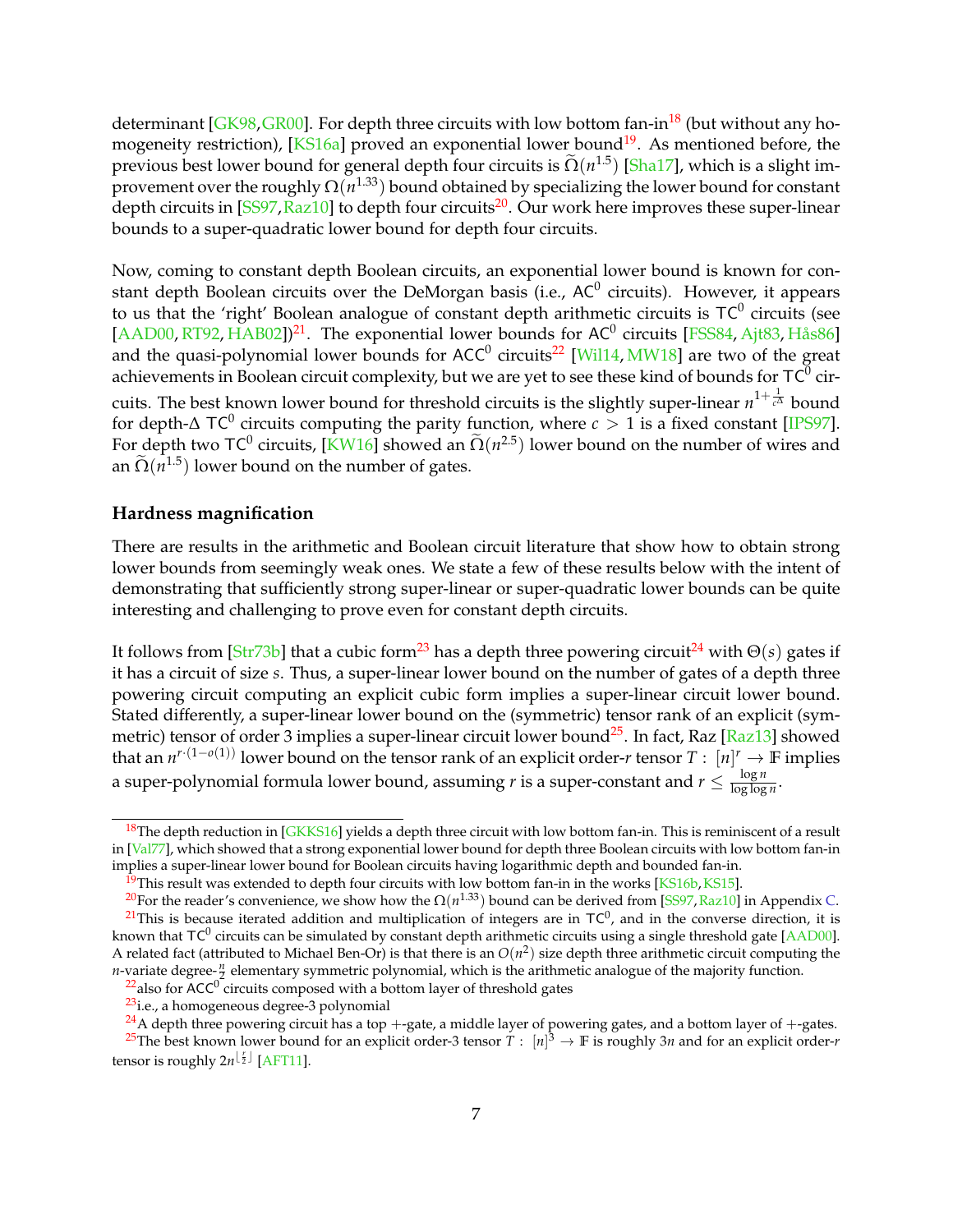Recently, Chen and Tell [\[CT19\]](#page-20-11) showed that a super-linear lower bound for TC<sup>0</sup> circuits (com-puting certain NC<sup>1</sup>-complete functions) which is slightly better than the lower bound in [\[IPS97\]](#page-22-10) would imply TC $^0\neq$  NC $^1$ . Their result builds on the work of [\[AK10\]](#page-19-10). By mimicking the argument in [\[CT19\]](#page-20-11) for arithmetic circuits one gets the following statement: If  $IMM<sub>2,n</sub>$  is computable<sup>[26](#page-8-0)</sup> by a depth-∆<sup>0</sup> circuit of size *n k* then it is computable by a depth-∆ circuit of size *O*( ∆  $\frac{\Delta}{\Delta_0} \cdot n^{1+\exp(-\frac{\Delta}{\Delta_0 k})}$ ). Recall that an Ω(∆*n* 1+ <sup>1</sup> <sup>∆</sup> ) lower bound is already known for depth-∆ arithmetic circuits [\[Raz10,](#page-25-0)[SS97\]](#page-26-1). If the same lower bound is shown for depth-∆ circuits *computing* IMM2,*<sup>n</sup>* then that would imply a super-polynomial lower bound for constant depth arithmetic circuits! Compare this with the best known upper bound for depth-∆ circuits computing IMM2,*<sup>n</sup>* which is roughly exp(*O*(∆*n* 1 <sup>∆</sup> )). Even for depth three circuits, we get the following interesting observation: An Ω(*n*<sup>1.8+ε</sup>) lower bound on the number of gates of a depth five circuit computing  $IMM_{2,n}$ , for any constant  $\epsilon > 0$ , implies a super-cubic lower bound for depth three circuits<sup>[27](#page-8-1)</sup>.

Hardness amplification results are also known for non-commutative circuits [\[HWY10,](#page-22-11)[CILM18\]](#page-20-7). A biquadratic polynomial *f* in the variables  $\mathbf{x} = \{x_1, \ldots, x_n\}$  and  $\mathbf{y} = \{y_1, \ldots, y_n\}$  is a homogeneous degree-4 polynomial in which every monomial is of the form *xixjyky<sup>l</sup>* . The bilinear complexity of a biquadratic polynomial *f* is the minimum *r* such that  $f = g_1h_1 + \ldots + g_rh_r$ , where  $g_i$ ,  $h_i$  are bilinear forms in **x** and **y**. It was shown in [\[HWY10\]](#page-22-11) that Permanent requires non-commutative circuits of exponential size if there is an explicit biquadratic polynomial having bilinear complexity  $\Omega(n^{1+\epsilon})$ , for some constant  $\epsilon > 0$ . In other words, a super-cubic lower bound on the size of a homogeneous depth four (commutative) circuit computing an explicit biquadratic form implies an exponential lower bound for non-commutative circuits. In another appealing instance of hardness amplification, [\[CILM18\]](#page-20-7) showed that an  $\Omega(n^{\frac{\omega}{2}+\epsilon})$  lower bound, where  $\omega$  is the matrix multiplication exponent, for non-commutative circuits computing an explicit constant degree polynomial implies an exponential lower bound for non-commutative circuits; if the explicit polynomial has poly(*n*) degree then the lower bound is an arbitrarily large polynomial function.

## <span id="page-8-2"></span>**2 Preliminaries**

**Notations.** For  $r \in \mathbb{N}$ ,  $[r] := \{1, \ldots, r\}$ . We use lowercase Greek alphabets like  $\alpha, \beta$  for field constants, bold-face lowercase letters like **x** and **y** to denote sets of variables, *f* , *g* for polynomials in **F**[**x**, **y**], uppercase typewriter alphabets C, D for arithmetic circuits over **F**, uppercase Roman alphabets *T*, *Q* for the polynomials computed by the gates of a depth four circuit and *M*, *M*1, *M*<sup>2</sup> for subsets of natural numbers. For  $M \subseteq [3m]$ ,  $\mathbf{x}_M := \{x_i : i \in M\}$ ,  $\mathbf{y}_M := \{y_i : i \in M\}$ . For **z** ⊆ **x***<sup>M</sup>* ∪ **y***<sup>M</sup>* and *r* ∈ **N**, **z** <sup>≤</sup><sup>∞</sup> and **z** <sup>≤</sup>*<sup>r</sup>* denote the set of all monomials in **z** variables and the set of all monomials in **z** variables with degree at most *r* respectively. For  $S \subseteq \mathbb{F}[\mathbf{x}, \mathbf{y}]$ , dim $\langle S \rangle$  denotes the dimension of the **F**-linear span of *S*.

**Support and degree of a monomial.** The support of a monomial  $\eta$ , denoted Supp $(\eta)$ , is the set of variables appearing in it. Also, for any  $z \subseteq x \cup y$  we will use  $\deg_z(\eta)$  to denote its degree in  $z$ variables. We will say that *η* is **z**-multilinear if the degree of every **z** variable in *η* is at most one.

<span id="page-8-0"></span><sup>&</sup>lt;sup>26</sup>Here IMM<sub>2,*n*</sub> is a collection of four polynomials corresponding to the entries of a product of *n* many 2  $\times$  2 matrices whose entries are distinct formal variables.

<span id="page-8-1"></span> $27$ We attribute this observation to Ankit Garg.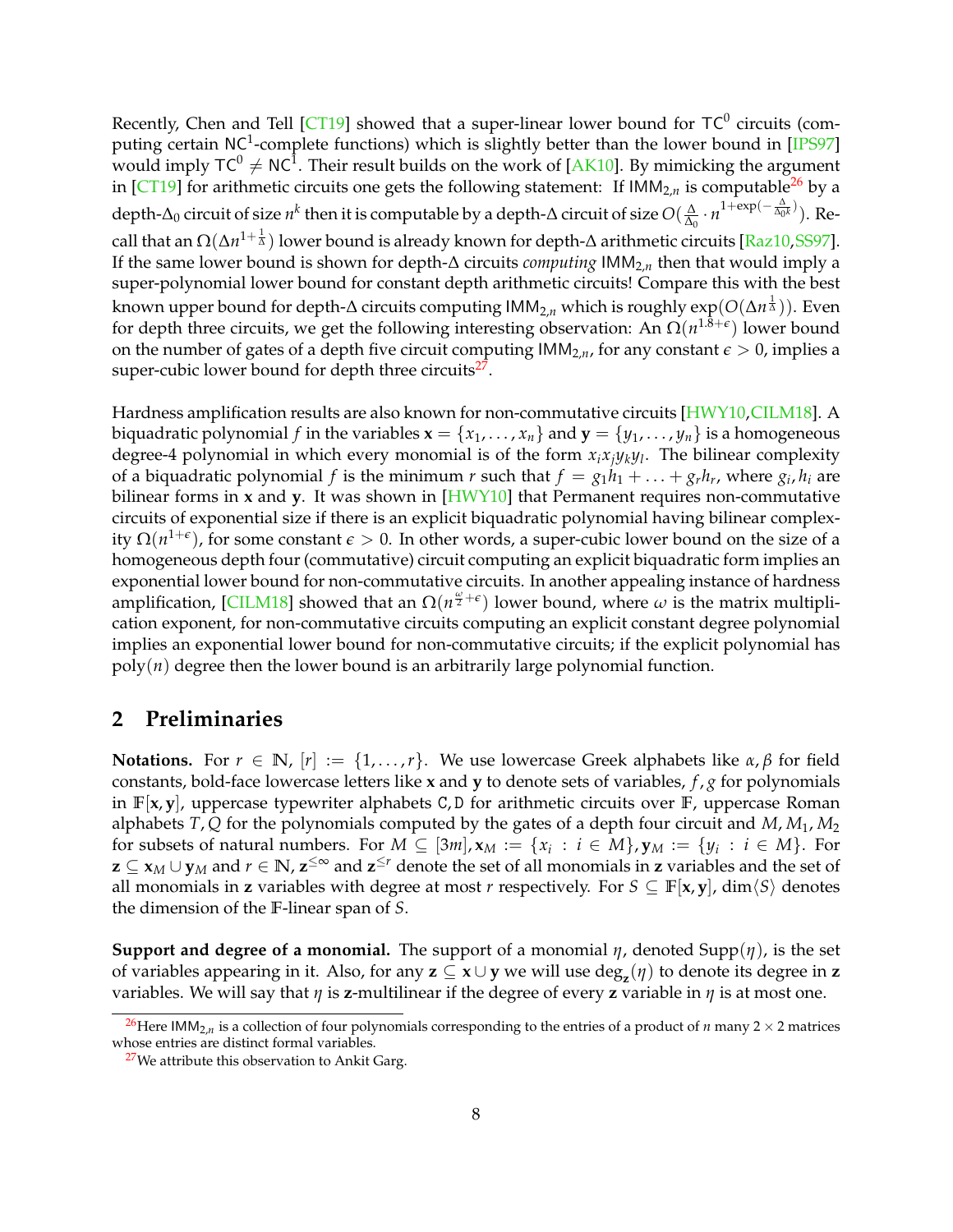#### **2.1 The complexity measure**

Throughout this section, we will assume that  $m \in \mathbb{N}$  is as stated in the paragraph following Theorem [1,](#page-2-2)  $M \subseteq [3m]$ ,  $|M| = m$ ,  $f \in \mathbb{F}[x_M, y_M]$  and  $S \subseteq \mathbb{F}[x_M, y_M]$ . Note that the set M is not fixed and will depend on the circuit under analysis. Before defining the measure, let us define the operations that make up the measure.

1. **Partial derivatives.** Let  $\eta = x_1 \cdots x_k$  be a monomial in **x** variables. Then, we define the partial derivative of *f* with respect to *η* as

$$
\frac{\partial f}{\partial \eta} := \frac{\partial}{\partial x_1} \left( \frac{\partial}{\partial x_2} \left( \cdots \left( \frac{\partial f}{\partial x_k} \right) \right) \right).
$$

If the degree of  $\eta$  is  $k$ , then  $\frac{\partial f}{\partial \eta}$  is said to be a  $k$ -th order partial derivative of  $f$ . We denote by *∂kf* the set of all *k*-th order partial derivatives of *f* taken with respect to multilinear monomials in **x** variables.

- 2. **The shift operation.** Let  $\eta$  be a degree  $\ell$  multilinear monomial in  $\mathbf{x}_M$  variables. We say that the polynomial  $\eta \cdot f$  is obtained by *shifting*  $f$  by  $\eta$ . We denote by  $\mathbf{x}_M^{\ell} f$  the set of polynomials obtained by shifting *f* by all degree  $\ell$  multilinear monomials in  $\mathbf{x}_M$  variables and  $\mathbf{x}_M^{\ell} S := \{\mathbf{x}_M^{\ell} f : f \in S\}$ .  $\mathbf{x}_M^{\ell} f : f \in S$ .
- 3. **Multilinear projection.** We define a map  $\pi_x : \mathbb{F}[\mathbf{x}_M, \mathbf{y}_M] \to \mathbb{F}[\mathbf{x}_M, \mathbf{y}_M]$  with  $\pi_x(f)$  being the polynomial made up of exactly the **x**-multilinear monomials of *f* . Formally, for a monomial *η*,  $\pi$ **x**(*η*) = *η* if *η* is **x**-multilinear and 0 otherwise. The map is then linearly extended for arbitrary polynomials and  $\pi_{\mathbf{x}}(S) := \{ \pi_{\mathbf{x}}(f) : f \in S \}$ .
- **4. A degree based projection.** For  $i \in \mathbb{N}$  and  $f \in \mathbb{F}[x_M, y_M]$ , we define  $[f]_i$  to be the polynomial made up of only those monomials of *f* whose **y***-degree* is exactly *i*. Formally, for a monomial  $η$ ,  $[η]_i = η$  if deg<sub>y</sub> $(η) = i$  and 0 otherwise. It is then linearly extended for arbitrary polynomials and  $[S]_m := \{[f]_m : f \in S\}$ .
- 5. **An evaluation map.** For  $\alpha \in \mathbb{F}$  and  $\mathbf{z} \subseteq \mathbf{x}_M \cup \mathbf{y}_M$ , we define a map  $\sigma_{\mathbf{z}=\alpha} : \mathbb{F}[\mathbf{x}_M, \mathbf{y}_M] \rightarrow$  $\mathbb{F}[\mathbf{x}_M \setminus \mathbf{z}, \mathbf{y}_M \setminus \mathbf{z}]$  with  $\sigma_{\mathbf{z}=\alpha}(f)$  being obtained from *f* by setting every variable in **z** to *α* and  $\sigma_{z=a}(S) := \{\sigma_{z=a}(f) : f \in S\}.$

The operations given in 1, 2 and 3 constitute the projected shifted partials measure [\[KLSS17\]](#page-23-2). In this work, we define and use the measure  $\mathsf{PSP}_{M,k,\ell}$ , which is obtained by augmenting the projected shifted partials measure with the operations in 4 and 5 as follows.

**Definition 2.1** (The measure). For  $m, k, \ell \in \mathbb{N}$ ,  $M \subseteq [3m]$ ,  $|M| = m$  and  $f \in \mathbb{F}[\mathbf{x}_M, \mathbf{y}_M]$ ,

$$
\mathsf{PSP}_{M,k,\ell}(f) := \dim \left\langle \sigma_{\mathbf{y}_M=1}\left( \left[ \pi_{\mathbf{x}} \left( \mathbf{x}_M^{\ell} \, \partial_{\mathbf{x}}^k f \right) \right]_m \right) \right\rangle.
$$

**Observation 2.1** (Sub-additivity of the measure). *For any two polynomials*  $f, g \in \mathbb{F}[\mathbf{x}_M, \mathbf{y}_M]$ *,* 

$$
\mathsf{PSP}_{M,k,\ell}(f+g) \leq \mathsf{PSP}_{M,k,\ell}(f) + \mathsf{PSP}_{M,k,\ell}(g).
$$

The above observation is easy to prove and we omit its proof here.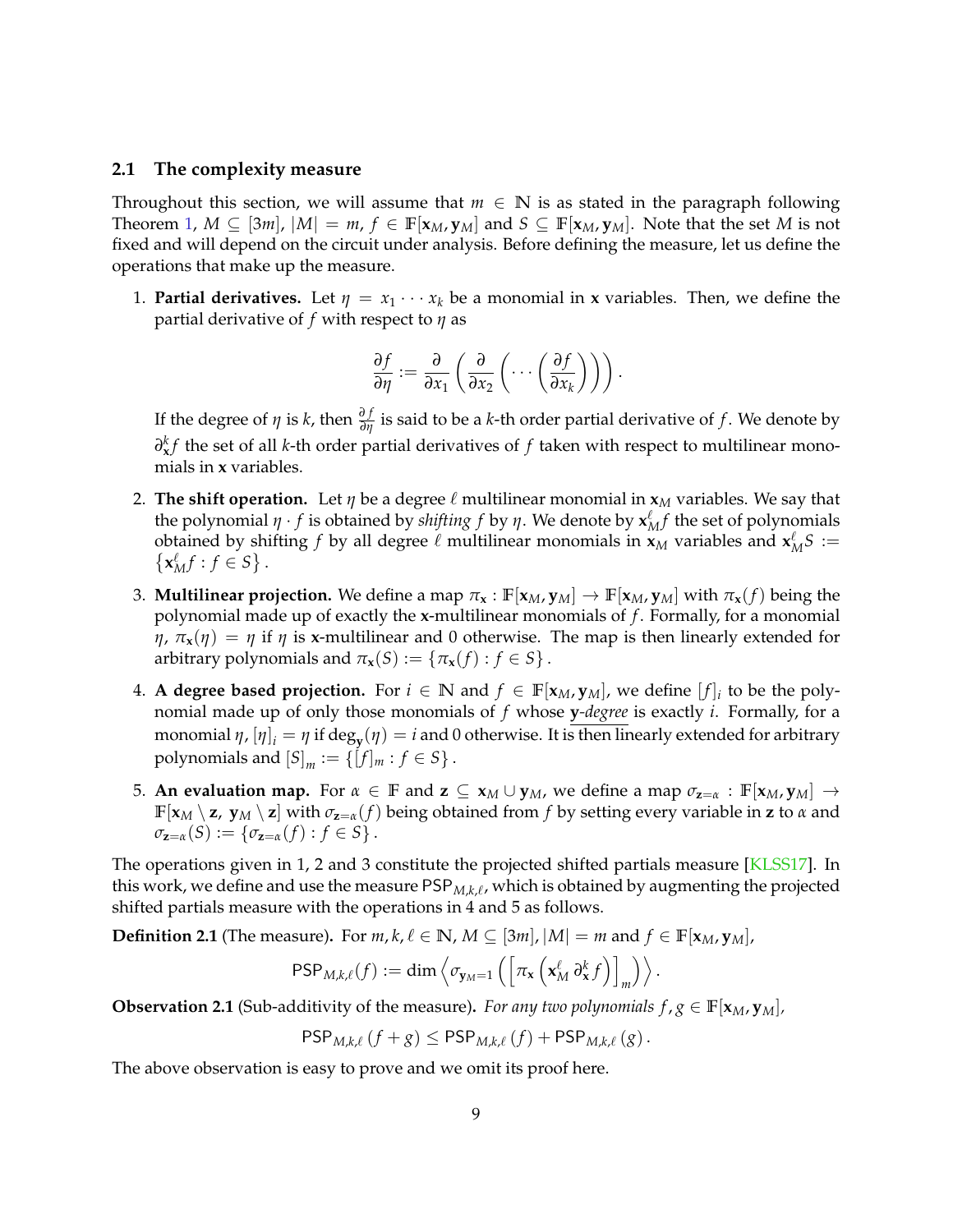#### **2.2 Some numerical estimates**

<span id="page-10-2"></span>**Proposition 1** (Estimating Binomial Coefficients). *For any n, k*  $\in \mathbb{N}$ *, k*  $\leq n$ *,*  $\left(\frac{n}{k}\right)$  $\left(\frac{n}{k}\right)^k \leq \left(\frac{n}{k}\right)^n$  $\binom{n}{k} < \left(\frac{en}{k}\right)$  $(\frac{2n}{k})^k$ .

<span id="page-10-1"></span>**Proposition 2** ([\[GKKS14,](#page-21-4)[KLSS17\]](#page-23-2)). Let  $a(n)$ ,  $f(n)$ ,  $g(n): \mathbb{Z}_{>0} \to \mathbb{Z}$  be integer values functions such *that*  $(|f| + |g|) = o(a)$ . *Then,*  $\ln \frac{(a+f)!}{(a-g)!} = (f+g) \ln(a) \pm O\left(\frac{f^2+g^2}{a}\right)$  $rac{+g^2}{a}$ .

## <span id="page-10-0"></span>**3 Upper bounding the measure for a depth four circuit**

Let  $C = \sum_{i=1}^{s} T_i$  be a depth four circuit computing the polynomial  $f = f_n$  (recall deg<sub>x</sub>( $f_n$ ) =  $d_x$  =  $\Theta\left(\frac{\sqrt{m}}{\ln m}\right)$  $\frac{\sqrt{m}}{\ln m}$ ) from Section [1.1\)](#page-2-3);  $T_i = \prod_{j=1}^{a_i} Q_{ij}^{e_j}$  and  $Q_{ij}$ 's are distinct sparse polynomials computed by the +-gates in the third layer of C, and  $e_i \geq 1$ . We assume that **F** is algebraically closed and argue in Section [5](#page-17-0) why this holds without loss of generality. For brevity, we would use the terminologies 'product terms', 'sparse polynomials' and 'monomials' for the  $\times$ -gates,  $+$ -gates and  $\times$ -gates in the second, third and fourth layers of C respectively as shown in Figure [1a.](#page-11-0) The proof of the upper bound is divided into three steps:

**Step 1: Restricting the bottom support.** In this step, we show that if C has fewer than  $\Omega\left(\frac{m^2d_x}{(\ln m)}\right)$  $\frac{m^2d_{\mathbf{x}}}{(\ln m)^5}$ distinct monomials then we can remove all monomials with support more than  $\tau = |20 \ln m|$  at a cost of setting *m* many **x** variables and *m* many **y** variables to zero. (Notice that if there are more than  $\Omega\left(\frac{m^2d_x}{(\ln m)}\right)$  $\frac{m^2d_{\mathbf{x}}}{(\ln m)^5}$  many monomials then there is nothing to prove.) This step is required not only to remove heavy gates in Step 2 but also in Step 3 where using the fact that all monomials have support at most *τ* and multilinear projection, we will argue that the degree of all monomials is not too large. More details about this restriction are given in Section [3.2.1.](#page-13-0)

**Step 2: Removing heavy gates.** The transformed circuit C<sub>1</sub>, obtained after Step 1, computes a polynomial in the remaining 2*m* many **x** variables and 2*m* many **y** variables. Moreover, the number of gates and the fan-in of all gates in  $C_1$  is upper bounded by the number of gates and the fan-in of the corresponding gates in C. A product term in C<sub>1</sub> is called a *heavy gate* if at least  $w = \frac{md_x}{\lambda_0 \cdot (\ln t)}$  $\frac{m d_{\mathbf{x}}}{\lambda_0 \cdot (\ln m)^3}$   $(\lambda_0$  is a large enough constant fixed in Appendix [B\)](#page-31-0) many distinct sparse polynomials are connected to it. If there are more than *m* heavy gates, we are done. Otherwise, we remove all heavy gates using the following greedy procedure: While there is a heavy gate, evaluate a sparse polynomial that would kill the most number of heavy gates at the cost of evaluating as few monomials as possible. As we have already restricted the support of all monomials to *τ*, we are able to argue in Section [3.2.2](#page-14-0) that this can be done at a cost of setting *m* many **x** and *m* many **y** variables to field constants.

These steps transform C to a 'pruned circuit', defined as follows and depicted in Figure [1b.](#page-11-0)

**Definition 3.1.** We say that a depth four circuit D is a *pruned circuit* if the support of all monomials in D is at most  $\tau = \lfloor 20 \ln m \rfloor$ , and it does not contain any heavy gate; i.e. the number of distinct sparse polynomials feeding into any product term in D is less than  $w = \frac{m d_x}{\lambda_0 \cdot (\ln n)}$  $\frac{m d_{\mathbf{x}}}{\lambda_0 \cdot (\ln m)^3}$ .

**Step 3: Analysing the measure.** In this step, we analyse the measure  $\text{PSP}_{M,k,\ell}$  of the pruned circuit D, obtained after Steps 1 and 2, computing a polynomial in the remaining *m* many **x** and *m* many **y** variables. More details on this analysis are provided in the following section.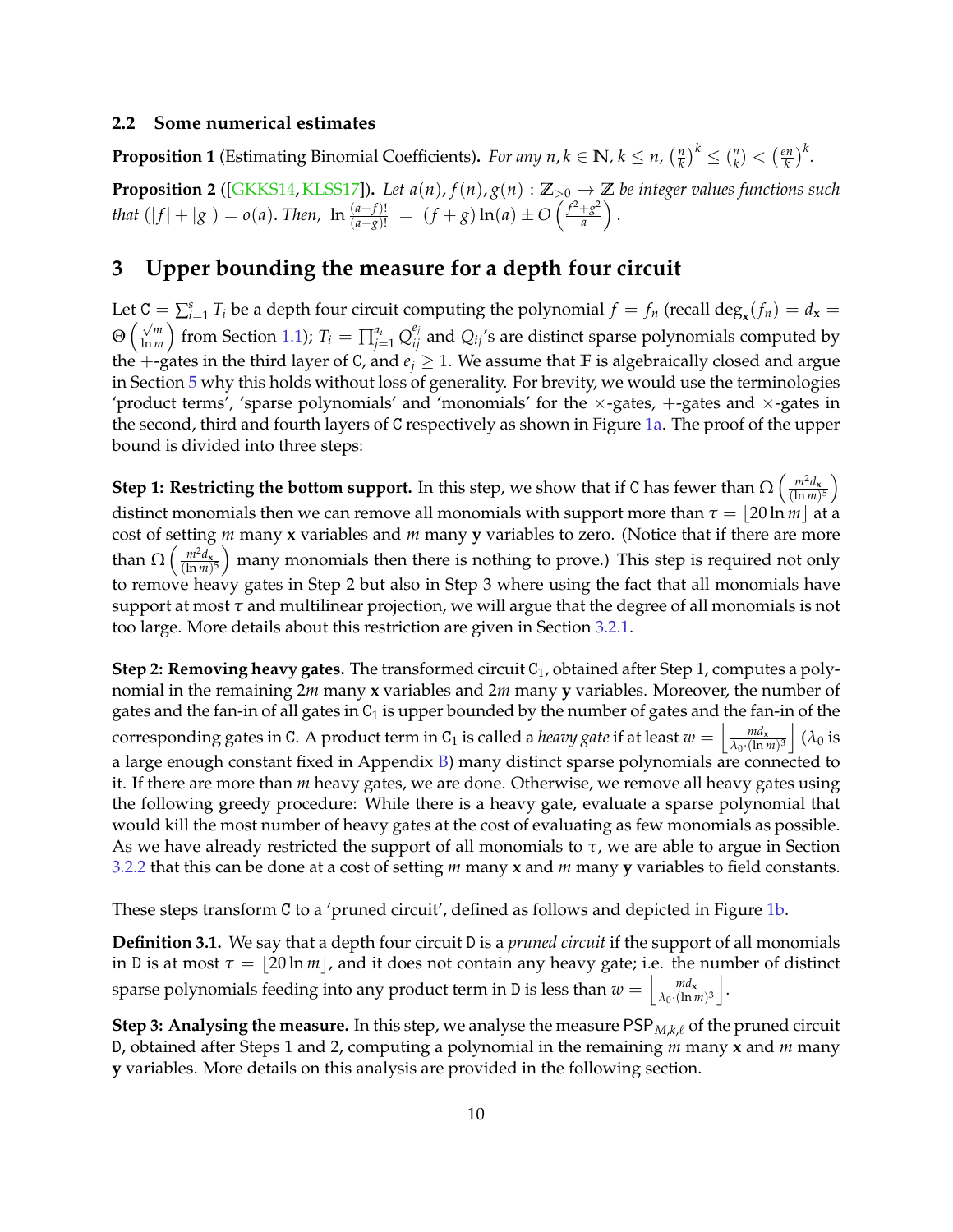<span id="page-11-0"></span>

(a) A depth four circuit C

(b) The pruned depth four circuit D

Figure 1: A depth four circuit and its pruned version

### <span id="page-11-2"></span>**3.1 Upper bound on the measure of a pruned depth four circuit**

Recall the definition of the measure  $\mathsf{PSP}_{M,k,\ell}$  from Section [2.](#page-8-2) In Steps 1 and 2, we will ensure that if a variable  $x_i$  is set to a field constant then  $y_i$  is also set to a field constant and vice versa. The set *M* is then the set of indices of the remaining **x** (or **y**) variables and  $|M| = m$ .

<span id="page-11-1"></span>**Lemma 3.1.** *Let* D *be a pruned depth four circuit with top fan-in s computing a polynomial in* **x***<sup>M</sup> and* **y***<sup>M</sup>*  $\alpha$  *variables, where*  $M \subseteq [3m]$ *,*  $|M| = m$ . Also, let  $d_{\bf x}$ ,  $\tau$ ,  $w$  be as defined earlier,  $t = \left| \frac{d_{\bf x}^2}{(\ln n)^2}\right|$  $\frac{d_{\mathbf{x}}}{(\ln m)^3}$  ,  $\delta = \frac{1}{(\ln m)^2}$  ,  $k =$  $\left| \frac{\delta d_{\mathbf{x}}}{t} \right|$  and  $\ell = \left| \frac{m}{m^{\delta/t}} \right|$  $m^{\delta/t}+1$ k . *Then, for sufficiently large m,*

$$
\mathsf{PSP}_{M,k,\ell}(\mathsf{D}) \leq s \cdot m^{O(1)} \binom{m}{\ell+2kt\tau} \binom{\lceil \frac{w}{t} \rceil + k - 1}{k}.
$$

We prove the lemma at the end of this section. As  $D = T_1 + \cdots + T_s$ , where  $T_i$  is a product term and as  $\mathsf{PSP}_{M,k,\ell}$  is sub-additive, to prove the lemma it suffices to show that for all  $i \in [s]$ ,

$$
\mathsf{PSP}_{M,k,\ell}(T_i) \leq m^{O(1)} \binom{m}{\ell+2kt\tau} \binom{\lceil \frac{w}{t} \rceil + k - 1}{k}.
$$

Consider any such product term  $T = \prod_{i \in [a]} Q_i^{e_i}$  $e_i$ , where  $Q_i \in \mathbb{F}[\mathbf{x}_M, \mathbf{y}_M]$ , and since D is a pruned depth four circuit,  $a \leq w$ . Write  $Q_i = Q'_i + Q''_i$ , where  $Q'_i$  is the sum of all monomials of  $Q_i$  wherein the individual degree of every **x** variable is at most two and  $Q''_i = Q_i - Q'_i$ . Then,

$$
T = \prod_{i \in [a]} (Q'_i + Q''_i)^{e_i} = \prod_{i \in [a]} Q'^{e_i}_i + Q'',
$$

where  $Q''$  is a polynomial whose every monomial has a **x** variable with degree at least three. Thus,  $PSP_{M,k,\ell}(Q'') = 0$  and hence from the sub-additivity of PSP<sub>*M*,*k*, $\ell$  we have that</sub>

$$
\mathsf{PSP}_{M,k,\ell}(T) \leq \mathsf{PSP}_{M,k,\ell} \Big( \prod_{i \in [a]} Q_i'^{e_i} \Big).
$$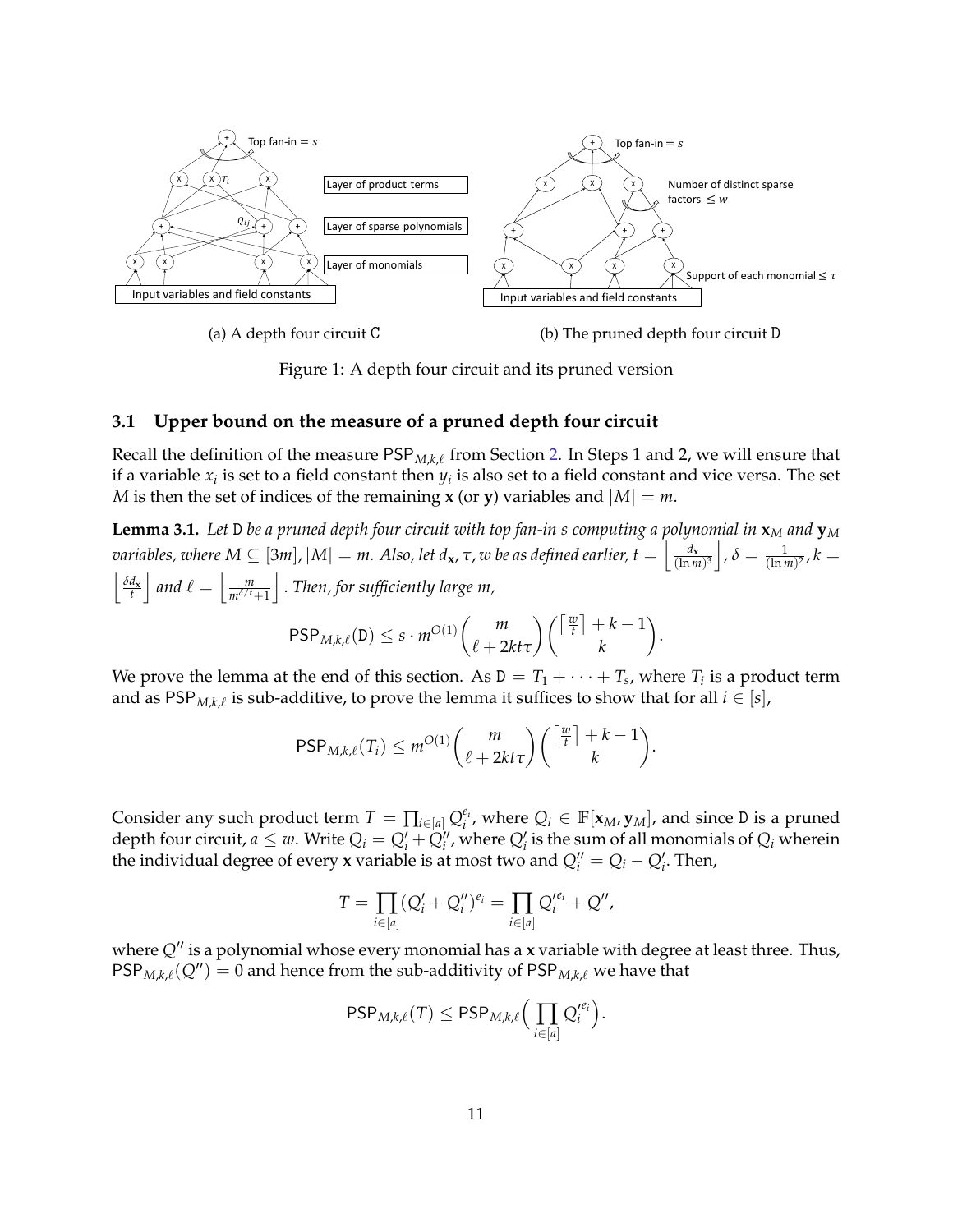Let  $T' = \prod_{i \in [a]} Q_i'^{e_i}$ . We will now upper bound  $\mathsf{PSP}_{M,k,\ell}(T')$ . First, we assume without loss of generality that  $a = w$  since if  $a < w$  then we can multiply with additional sparse polynomials all of which are 1. Next we divide the sparse polynomials into disjoint sets such that each set (except perhaps the last) has size exactly *t*. Then, we have that

$$
T' = P_1 \cdots P_{\lceil \frac{w}{t} \rceil}, \text{ where } P_i = \prod_{j=(i-1)t+1}^{\min(it,w)} Q_j'^{e_j}.
$$

<span id="page-12-0"></span>**Claim 3.1.** Let  $P = Q_1^{\prime e_1} \cdots Q_t^{\prime e_t}$  be one of the polynomials  $P_i$ . For  $k \ge 0$ , let  $P^{(k)} := \prod_{i \in [t]} Q_i^{\prime \max(e_i - k, 0)}$ .  $\mathcal{D}^k$ *RP*  $\subseteq$  **F**-span $\{ \mathbf{y}_M^{\leq \infty} \mathbf{x}_M^{\leq k(2t\tau-1)} P^{(k)} \}.$ 

The proof of the claim is straighforward and is given in Appendix [A.1.](#page-27-7)

*Proof of Lemma [3.1.](#page-11-1)* Recall that it is enough to show the following

$$
\mathsf{PSP}_{M,k,\ell}(T') \leq m^{O(1)} \binom{m}{\ell+2kt\tau} \binom{\lceil \frac{w}{t} \rceil + k - 1}{k},
$$

where  $T' = P_1 \cdots P_{\left\lceil \frac{w}{t} \right\rceil}$ . Let  $v = \left\lceil \frac{w}{t} \right\rceil$  $\left\lfloor \frac{w}{t} \right\rfloor$  . Now,

$$
\partial_{\mathbf{x}}^{k}T' \subseteq \mathbb{F}\text{-span}\left\{\partial_{\mathbf{x}}^{k_1}P_1\cdots\partial_{\mathbf{x}}^{k_v}P_v \ : \ k_1+\cdots+k_v=k\right\}
$$
\n
$$
\subseteq \mathbb{F}\text{-span}\left\{\mathbf{y}_{M}^{\leq \infty}\mathbf{x}_{M}^{\leq k_1(2t\tau-1)}P_1^{(k_1)}\cdots\mathbf{y}_{M}^{\leq \infty}\mathbf{x}_{M}^{\leq k_v(2t\tau-1)}P_v^{(k_v)} \ : \ k_1+\cdots+k_v=k\right\}
$$
\n
$$
\subseteq \mathbb{F}\text{-span}\left\{\mathbf{y}_{M}^{\leq \infty}\mathbf{x}_{M}^{\leq k(2t\tau-1)}P_1^{(k_1)}\cdots P_v^{(k_v)} \ : \ k_1+\cdots+k_v=k\right\},\
$$

where the second to last inclusion follows from Claim [3.1.](#page-12-0) Hence,

$$
\mathbf{x}_M^{\ell} \partial_{\mathbf{x}}^k T' \subseteq \mathbb{F}\text{-span}\left\{\mathbf{y}_M^{\leq \infty} \mathbf{x}_M^{\leq \ell + k(2t\tau - 1)} P_1^{(k_1)} \cdots P_v^{(k_v)} \ : \ k_1 + \cdots + k_v = k \right\}.
$$

In other words, the space of shifted partials of T' is contained in the F-span of polynomials of the form  $Y \cdot X \cdot P_1^{(k_1)}$  $P_1^{(k_1)} \cdots P_v^{(k_v)}$  where  $Y$  is a monomial in  $\mathbf{y}_M$  variables and  $X$  is a monomial in **x***M* variables of degree at most  $\ell + k(2t\tau - 1)$ . Let us analyse the effect of the operations  $\sigma_{y_M=1}$ ,  $\left[\cdot\right]_m$  and  $\pi_x$  on one such polynomial. We will assume that  $\deg_y(Y) \leq m$  and *X* is multilinear for otherwise the polynomial will vanish after the operations are applied. Then, we have that,

$$
\sigma_{\mathbf{y}_M=1}\left(\left[\pi_{\mathbf{x}}\left(Y\cdot X\cdot P_1^{(k_1)}\cdots P_v^{(k_v)}\right)\right]_m\right)=X\cdot \sigma_{\mathbf{y}_M=1}\left(\left[\pi_{\mathbf{x}}\left(\sigma_{\mathrm{Supp}(X)=0}\left(P_1^{(k_1)}\cdots P_v^{(k_v)}\right)\right)\right]_{m-\mathrm{deg}(Y)}\right).
$$

Thus,

$$
\sigma_{\mathbf{y}_M=1}\left(\left[\pi_{\mathbf{x}}\left(\mathbf{x}_M^{\ell}\partial_{\mathbf{x}}^kT'\right)\right]_m\right) \subseteq \mathbb{F}\text{-span}\left\{X\cdot\sigma_{\mathbf{y}_M=1}\left(\left[\pi_{\mathbf{x}}\left(\sigma_{\text{Supp}(X)=0}\left(P_1^{(k_1)}\cdots P_v^{(k_v)}\right)\right)\right]_i\right) : X \text{ is a multilinear monomial in } \mathbf{x}_M \text{ variables, } \deg(X) \text{ is at most } \ell + k(2t\tau - 1), 0 \le i \le m \text{ and } k_1 + \cdots + k_v = k\right\}.
$$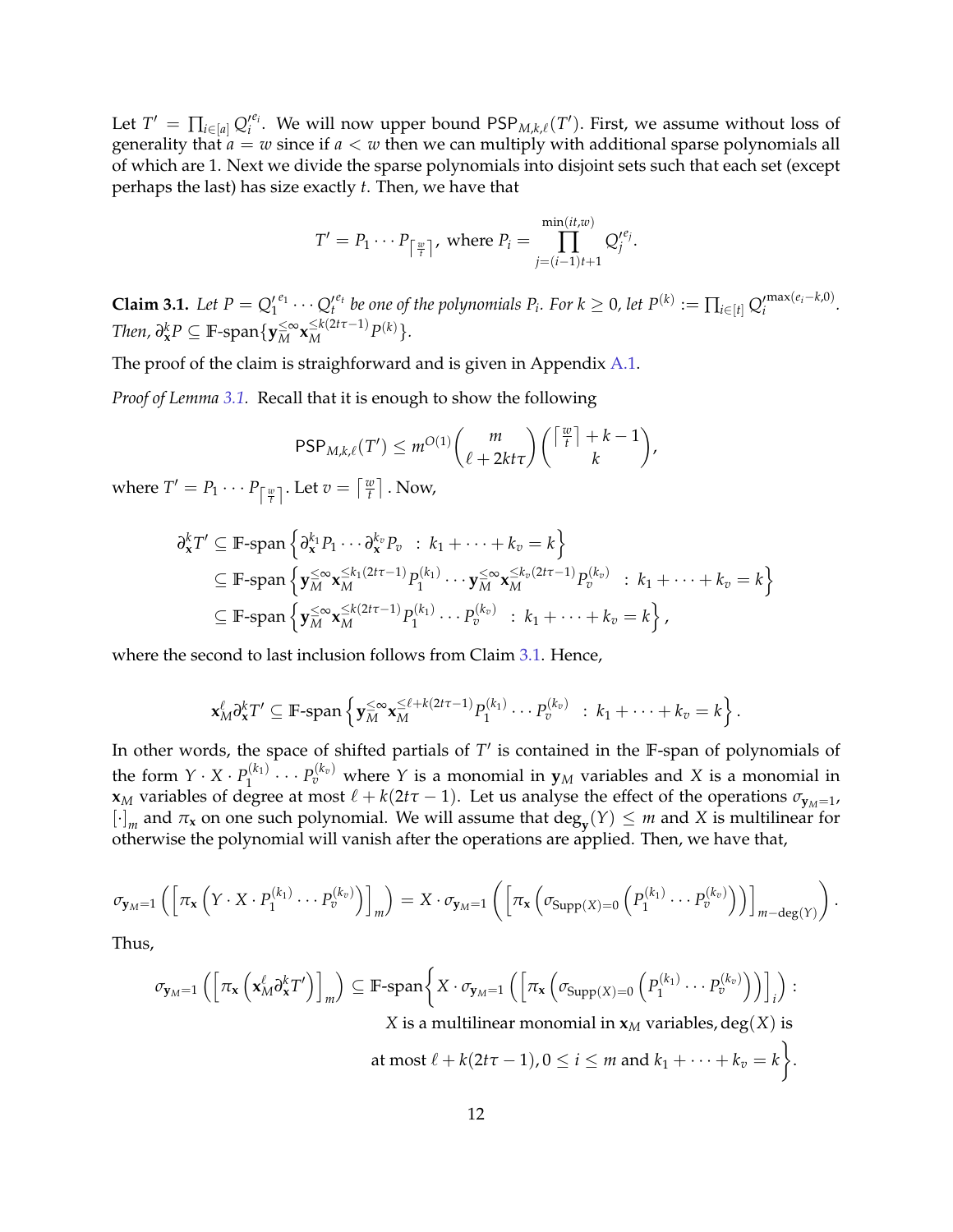Once we fix *i*, *X*, and  $k_1$ , ...,  $k_v$ ,  $X \cdot \sigma_{\mathbf{y}_M=1}$   $\Big(\Big[\pi_\mathbf{x}\Big(\sigma_{\text{Supp}(X)=0}\left(P_1^{(k_1)}\right)\Big]$  $\left[\begin{smallmatrix} k_{1} \ 1 \end{smallmatrix}\right] \cdots P^{(k_{v})}_{v} \Big) \Big) \Big]$ *i* is fixed. So,

$$
\begin{split} \mathsf{PSP}_{M,k,\ell}(T') &= \dim \left\langle \sigma_{\mathbf{y}_M=1} \left( \left[ \pi_{\mathbf{x}} \left( \mathbf{x}_M^\ell \partial_{\mathbf{x}}^k T' \right) \right]_m \right) \right\rangle \\ &\leq (m+1) \cdot \sum_{j=0}^{\ell+k(2t\tau-1)} \binom{m}{j} \binom{v+k-1}{k} \\ &\leq (m+1) \cdot (\ell + 2kt\tau) \cdot \binom{m}{\ell+2kt\tau} \binom{v+k-1}{k} \\ &= m^{O(1)} \cdot \binom{m}{\ell+2kt\tau} \binom{\lceil \frac{w}{t} \rceil + k - 1}{k}, \end{split}
$$

where the second last inequality follows from Claim [3.2](#page-13-1) (proved in Appendix [A.1\)](#page-27-7).

 $\Box$ 

<span id="page-13-1"></span>**Claim 3.2.** Let  $\ell$ ,  $k$ ,  $t$  and  $\tau$  be as defined earlier. Then,  $\ell + 2kt\tau < \frac{m}{2}$ .

### <span id="page-13-4"></span>**3.2 Pruning a depth four circuit**

As mentioned before, we will prune the circuit C computing *f<sup>n</sup>* in two steps - first we will restrict the bottom support of C and then we will get rid of all heavy gates in it.

#### <span id="page-13-0"></span>**3.2.1 Step 1 - Restricting the bottom support of** C**:**

If the number of monomials in C is more than  $\left| \frac{m^2 d_x}{\ln m} \right|$  $\left(\frac{m^2d_{\mathbf{x}}}{(\ln m)^5}\right)$ , there is nothing to prove. Otherwise, we show that we can get rid of all monomials with support more than  $\tau = |20 \ln m|$ .

<span id="page-13-3"></span>**Lemma 3.2.** Let the number of monomials in C be at most  $\left| \frac{m^2 d_x}{\ln m} \right|$  $\left\lfloor \frac{m^2d_{\mathbf{x}}}{(\ln m)^5} \right\rfloor$ . Then, for sufficiently large m, there  $e$ xists  $M_1\subseteq [3m]$ ,  $|M_1|=m$  such that all monomials in  $\mathtt{C}_1$  obtained from  $\mathtt{C}$  by setting variables  $\mathbf{x}_{M_1}$  and **y***M*<sup>1</sup> *to* 0 *have support at most τ.*

*Proof.* We first present a greedy procedure to remove all monomials with support more than *τ* and then argue that it sets *m* variables each from **x** and **y** to 0. In each iteration the procedure picks a pair of variables that appears in a large number of monomials with support more than *τ* and set them to 0.

<span id="page-13-2"></span>**Procedure 1** Restriction procedure

- 1.  $M_1 \leftarrow \emptyset$ ,  $C_1 \leftarrow C$ ,  $H :=$  set of all monomials of  $C_1$  with support more than  $\tau$ .
- 2. For  $j \in [3m]$ ,  $e(j) :=$  number of monomials in *H* containing  $x_j$  or  $y_j$ .
- 3. **while**  $H \neq \emptyset$  **do**
- 4. Pick  $j' \in [3m] \setminus M_1$  such that  $e(j') \ge e(j)$  for all  $j \in [3m]$ . Set  $x_{j'} = 0$  and  $y_{j'} = 0$ . Update *M*<sub>1</sub> ← *M*<sub>1</sub> ∪ {*j'*}, C<sub>1</sub> ← circuit obtained from C<sub>1</sub> by setting  $x_{j'}$  and  $y_{j'}$  to 0, *H* ← set of all monomials of  $C_1$  with support more than  $\tau$ , and  $e(j) \leftarrow$  number of monomials in *H* containing *x<sup>j</sup>* or *y<sup>j</sup>* .
- 5. **end while**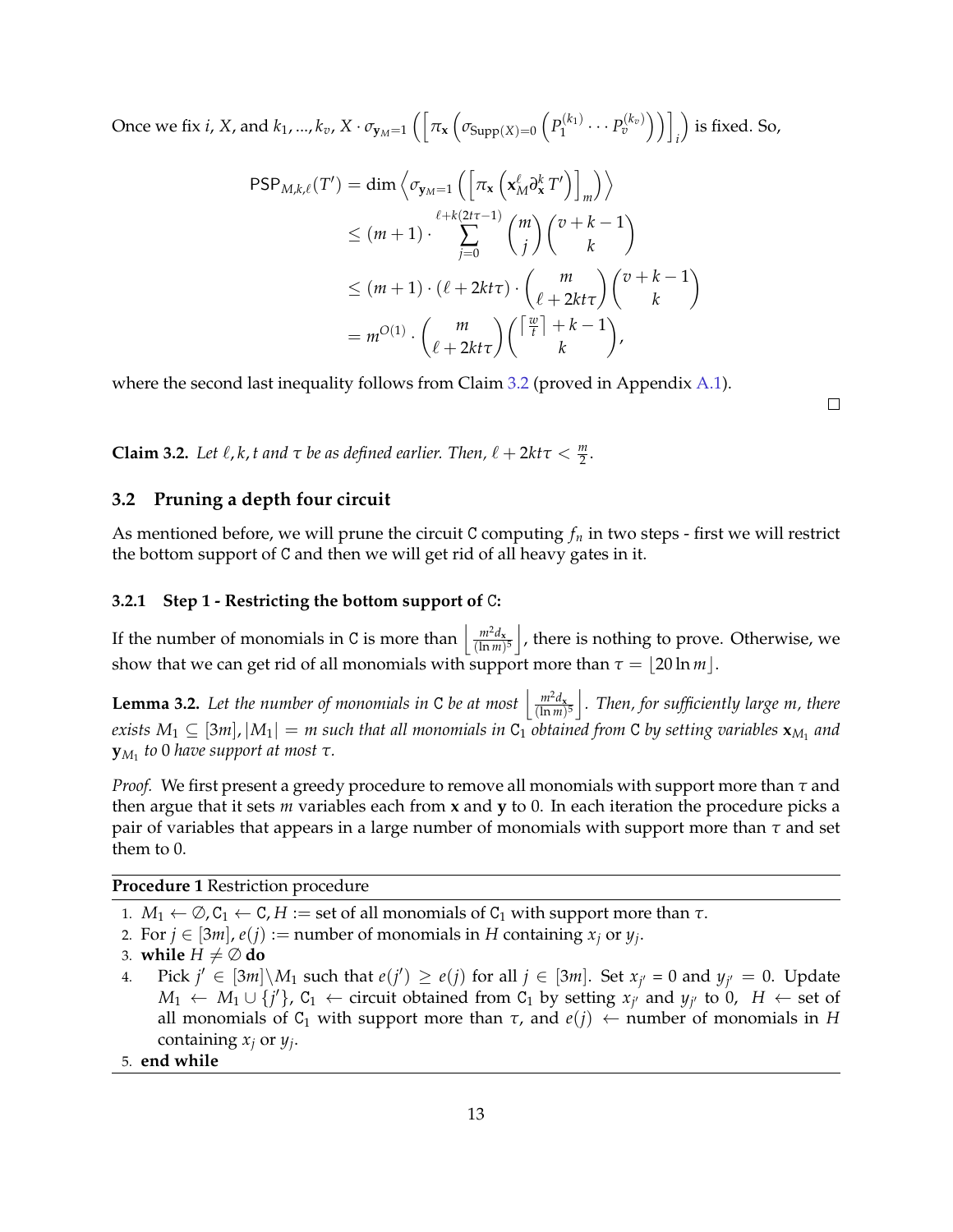It is clear that the bottom support of  $C_1$  obtained after the termination of the procedure is at most *τ*. Also, since we are only setting variables to 0, it trivially follows that the procedure does not increase the number of gates nor does it increase the fan-in of any gate in the circuit. Claim [3.3](#page-14-1) (proved in Appendix [A.2\)](#page-29-0) implies that the procedure terminates in at most *m* iterations. If it terminates before *m* iterations, we arbitrarily add an appropriate number of  $j \in [3m]$  to  $M_1$  so that  $|M_1| = m$  and set  $x_j$  and  $y_j$  to 0 for all such *j*.  $\Box$ 

#### <span id="page-14-1"></span>**Claim 3.3.** *Procedure [1](#page-13-2) terminates in at most m iterations.*

**Remark.** Procedure [1](#page-13-2) looks similar to an approximation algorithm for the Set Cover problem [\[WS11\]](#page-27-8) (Section 1.2, page-6). This is because the problem of removing monomials with support more than  $\tau$  can be formulated as an instance of Set Cover with the universe being all such monomials and with a set corresponding to each  $j \in [3m]$ . For a  $j \in [3m]$ , the corresponding set will contain all monomials with support more than  $\tau$  in which at least one of  $x_j$  and  $y_j$  appears.

### <span id="page-14-0"></span>**3.2.2** Step 2 - Pruning the heavy gates from C<sub>1</sub>

A sparse polynomial Q in C<sub>1</sub> is said to be *light* if its fan-in is at most  $\frac{m}{(\ln m)^2}$ , i.e., at most  $\frac{m}{(\ln m)^2}$  many non-zero monomials are present in *Q*. If the sum of fan-ins of all the light sparse polynomials is  $\Omega\left(\frac{m^2d_x}{(\ln m)}\right)$  $\frac{m^2d_x}{(\ln m)^5}$  then there is nothing to prove. So assume that the sum of fan-ins of all the light sparse polynomials is  $O\left(\frac{m^2d_x}{(\ln m)}\right)$  $\left(\frac{m^2d_{\mathbf{x}}}{(\ln m)^5}\right)$ . Recall that a product term is called heavy if it has at least  $w=0$  $\frac{m d_x}{2m}$  $\frac{md_{x}}{\lambda_0\cdot(\ln m)^3}$  many distinct sparse polynomials connected to it (where  $\lambda_0$  is a large enough constant fixed in Appendix [B\)](#page-31-0). Observe that one of the following cases is true:

- 1. There is a heavy gate in C<sub>1</sub>, that is connected to at most  $\frac{m \cdot d_x}{2 \cdot \lambda_0 \cdot (\ln m)^3}$  light sparse polynomials.
- 2. Every heavy gate is connected to at least  $\frac{m \cdot d_x}{2 \cdot \lambda_0 \cdot (\ln m)^3}$  light sparse polynomials.

Case 1 clearly implies a lower bound of  $\Omega\left(\frac{m^2d_x}{(\ln m)}\right)$  $\left(\frac{m^2d_{\mathbf{x}}}{(\ln m)^5}\right)$ . Else, we prove the following lemma.

<span id="page-14-2"></span>**Lemma 3.3.** *Let*  $C_1$  *be the circuit (obtained from Lemma [3.2\)](#page-13-3) having at most m heavy gates such that every* heavy gate is connected to at least  $\frac{md_{\bf x}}{2\cdot\lambda_0\cdot(\ln m)^3}$  light sparse polynomials, and the sum of fan-ins of all the light *sparse polynomials is at most <sup>m</sup>*<sup>2</sup> ·*d***<sup>x</sup>**  $\frac{m^2 \cdot d_x}{160 \cdot \lambda_0 \cdot (\ln m)^5}$ . Then, there exist  $M_2 \subseteq [3m] \setminus M_1$ ,  $|M_2| = m$  and  $\alpha_l, \beta_l \in \mathbb{F}$ *for*  $l \in M_2$ , such that setting  $x_l = \alpha_l$ ,  $y_l = \beta_l$  for all  $l \in M_2$  removes all heavy gates from  $C_1$ .

*Proof.* We first present the pruning procedure and then argue its correctness. For any light sparse polynomial  $Q_j$  in  $C_1$ , let  $b_j$  and  $c_j$  be equal to the fan-in of  $Q_j$  and the number of distinct heavy gates connected to  $Q_j$  in  $C_1$  respectively. As  $Q_j$  is a light sparse polynomial,  $b_j \leq \frac{m}{(\ln m)^2}$ . In this procedure, while all the heavy gates do not disappear from  $C_1$ , we pick a sparse polynomial whose ratio of the number of distinct heavy gates connected to it and fan-in is maximum and set that to zero by evaluating it to one of its roots in **F**. This can be done as **F** is algebraically closed. The restricted support of the monomials in  $C_1$  ensure that at the end of this procedure, only a small fraction of the variables are set.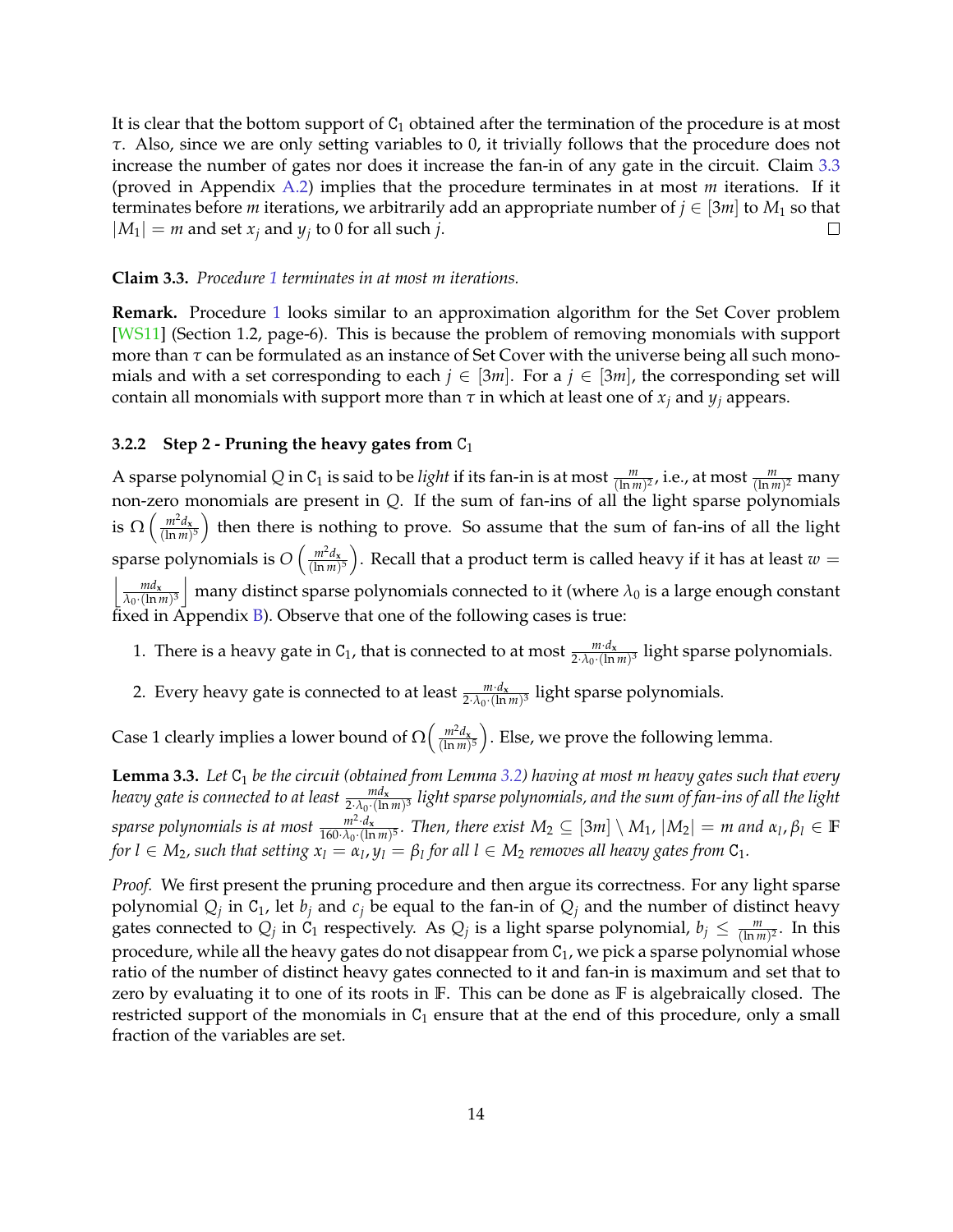<span id="page-15-1"></span>**Procedure 2** Pruning heavy gates from C<sub>1</sub>

- 1. Set  $i = 1$  and  $M_2 = \emptyset$ . Let  $s_1 \leq m$  be the number of heavy gates in  $C_1$ . Choose a non-constant light sparse polynomial  $Q_1$  from  $C_1$  such that the ratio  $\frac{c_1}{b_1}$  is maximum and add the indices of the variables appearing in *Q*<sub>1</sub> to *M*<sub>2</sub>. As *b*<sub>1</sub>  $\leq \frac{m}{(\ln m)^2}$ , we have  $\tau \cdot b_1 \leq m$ .
- 2. Make  $Q_1$  equal to zero by setting at most  $\tau \cdot b_1$  many variables appearing in  $Q_1$  to field constants. By doing so, at least  $c_1$  many heavy gates vanish from  $C_1$ .
- 3. **while**  $(\tau(b_1 + \cdots + b_i) \leq m)$  **do**
- 4. Increment *i* by 1.
- 5. Let  $s_i$  be the number of heavy gates in the current circuit C<sub>1</sub> obtained after the  $(i 1)$ -th iteration. Clearly,  $s_i \leq s_{i-1} - c_{i-1}$ . If  $s_i = 0$  then exit the loop.
- 6. Otherwise, choose a non-constant light sparse polynomial  $Q_i$  from  $C_1$  having the maximum value of  $\frac{c_i}{b_i}$  in C<sub>1</sub> and add the indices of the variables appearing in  $Q_i$  to  $M_2$ .
- 7. Make  $Q_i$  equal to zero by setting at most  $\tau \cdot b_i$  many variables appearing in  $Q_i$  to field constants. By doing so, at least  $c_i$  many heavy gates vanish from  $C_1$ .
- 8. **end while**

<span id="page-15-2"></span>**Claim 3.4.** Let  $\overline{M}_1 = [3m] \setminus M_1$ . Procedure [2](#page-15-1) sets at most m many variables in  $\mathbf{x}_{\overline{M}_1} \cup \mathbf{y}_{\overline{M}_1}$  to field constants *and removes all the heavy gates from*  $C_1$ *.* 

The above claim is proved in Appendix [A.3.](#page-29-1) The claim implies that  $|M_2| \le m$ . If  $|M_2| < m$ , add appropriate number of elements from  $[3m] \setminus M_1 \cup M_2$  to  $M_2$  arbitrarily so that  $|M_2| = m$ . For every  $l \in M_2$ , if  $x_l$  or  $y_l$  is not set to a field constant then set  $x_l = 0$  or  $y_l = 0$  respectively. Clearly,  $\Box$ we end up setting exactly  $m$  variables each from  $\mathbf{x}_{\overline{M}_1}$  and  $\mathbf{y}_{\overline{M}_1}.$ 

**Remark.** Procedure [2](#page-15-1) resembles an approximation algorithm for the Weighted Set Cover problem [\[Vaz01\]](#page-27-1) (Section 2.1, page-16). This is no coincidence as the problem of removing heavy gates can be formulated as an instance of Weighted Set Cover with the universe being all heavy gates and with a set corresponding to every sparse polynomial *Q*. The set corresponding to *Q* contains all heavy gates connected to *Q* and has a cost equal to the number of monomials feeding into *Q*.

## <span id="page-15-0"></span>**4 An explicit polynomial family with high measure**

We now describe the family  $\{f_n\}_{n>1}$ , whose *n*-th member  $f_n$  is a polynomial in variables  $x =$  ${x_1, ..., x_{3m}}$  and  $\mathbf{y} = {y_1, ..., y_{3m}}$ , where  $m \in \left[\frac{n}{2}\right]$  $\left[\frac{n}{2}, 2n\right]$  will be fixed later.

$$
f_n := \sum_{S \subseteq [3m], |S| = m} \left( \prod_{i \in S} y_i \right) \cdot \text{NW}_r(\mathbf{x}_S),
$$

where NW*<sup>r</sup>* is a variant of the Nisan-Wigderson design polynomial (introduced in [\[KSS14\]](#page-23-1)), the construction of which is described later and *r* is a parameter fixed in this construction. Note that  ${f_n}_{n\geq 1}$  is in VNP. Given a monomial, in order to find its coefficient in  $f_n$ , we first check if the monomial is multilinear and of degree *m* in **y** variables. If it is so and *S* is the set of the indices of the *m* many **y** variables in the monomial then simply return the coefficient of the part of the monomial in **x** variables in  $NW_r(x<sub>S</sub>)$  – this can be done as the Nisan-Wigderson polynomial family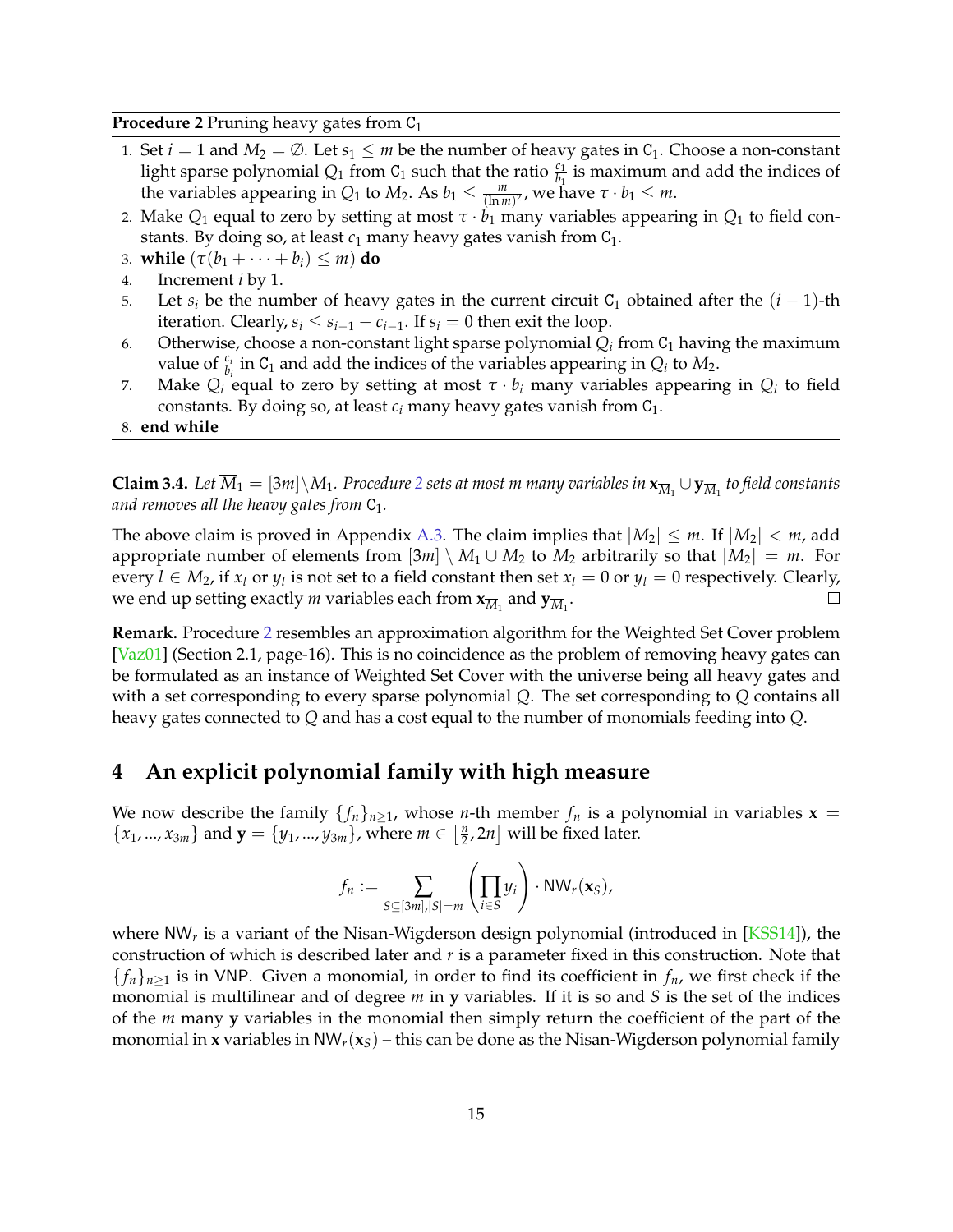is in VNP.

Let *M*<sub>1</sub> and *M*<sub>2</sub> be as in Section [3](#page-10-0) and *M* = [3*m*] \ (*M*<sub>1</sub> ∪ *M*<sub>2</sub>). Let *f*<sub>1</sub> be the polynomial computed by the pruned circuit D, which is obtained from  $f = f_n$  by setting the variables  $\mathbf{x}_{\overline{M}}$  and  $\mathbf{y}_{\overline{M}}$  to field constants as in Section [3.2.](#page-13-4) Let us now see how  $\mathsf{PSP}_{M,k,\ell}(f_1)$  is related to dim  $\langle \pi_{\mathbf{x}}(\mathbf{x}_M^{\ell}\partial_{\mathbf{x}}^k\mathsf{N}\mathsf{W}_r)\rangle$ .

<span id="page-16-0"></span> $\mathbf{Lemma \ 4.1.} \ \textit{Let} \ f_1 \ \textit{be as defined above}. \ \textit{Then,} \ \mathsf{PSP}_{M,k,\ell}(f_1) = \dim \left\langle \pi_{\mathbf{x}}\left( \mathbf{x}_M^{\ell} \partial^k_{\mathbf{x}} \mathsf{N} \mathsf{W}_r(\mathbf{x}_M) \right) \right\rangle.$ 

*Proof.* The proof follows easily from the following two observations:

- 1. The two operations in **y** variables and the three operations in **x** variables (in the definition of PSP<sub>M,k,e</sub>) commute. That is, we have  $\sigma_{\mathbf{y}_M=1}(\left[\pi_{\mathbf{x}}(\mathbf{x}_M^{\ell}\partial_{\mathbf{x}}^k f_1)\right]_m)=\pi_{\mathbf{x}}(\mathbf{x}_M^{\ell}\partial_{\mathbf{x}}^k(\sigma_{\mathbf{y}_M=1}([f_1]_m)))$ .
- 2.  $f_1 = (\prod_{i \in M} y_i) \cdot \text{NW}_r(\mathbf{x}_M) + f'$ , where  $f' \in \mathbb{F}[\mathbf{x}_M, \mathbf{y}_M]$  and  $\text{deg}_{\mathbf{y}}(f') < m$ .

From these observations we have that

$$
\begin{split} \mathsf{PSP}_{M,k,\ell}(f_1) &= \dim \left\langle \sigma_{\mathbf{y}_M=1} \left( \left[ \pi_{\mathbf{x}}(\mathbf{x}_M^{\ell} \partial_{\mathbf{x}}^k f_1) \right]_m \right) \right\rangle \\ &= \dim \left\langle \pi_{\mathbf{x}} \left( \mathbf{x}_M^{\ell} \partial_{\mathbf{x}}^k \left( \sigma_{\mathbf{y}_M=1} \left( \left[ \left( \prod_{i \in M} y_i \right) \cdot \mathsf{NW}_r(\mathbf{x}_M) + f' \right]_m \right) \right) \right) \right\rangle \\ &= \dim \left\langle \pi_{\mathbf{x}} \left( \mathbf{x}_M^{\ell} \partial_{\mathbf{x}}^k \mathsf{NW}_r(\mathbf{x}_M) \right) \right\rangle. \end{split}
$$

The last equality follows from the fact that  $(\sigma_{\mathbf{y}_M=1}([(\prod_{i\in M}y_i)\cdot\text{NW}_r(\mathbf{x}_M)+f']_m)) = \text{NW}_r(\mathbf{x}_M)$ .

**Construction of** NW<sub>*r*</sub>**.** Let  $d_{\mathbf{x}} = \begin{bmatrix} \sqrt{n} \\ \frac{\ln n}{n} \end{bmatrix}$  $\frac{\sqrt{n}}{\ln n}$   $\Big|$  . Pick an  $\alpha$  such that  $d_{\mathbf{x}}\left\lceil d_{\mathbf{x}}^{1+\alpha}\right\rceil \leq n \leq 2d_{\mathbf{x}}\left\lceil d_{\mathbf{x}}^{1+\alpha}\right\rceil$ ; this forces  $\alpha$ to be Θ( ln ln *n*  $\frac{n \ln n}{\ln n}$ ). Let *q* be a prime number between  $\left[d_x^{1+\alpha}\right]$  and 2  $\left[d_x^{1+\alpha}\right]$  – such a prime exists [\[Erd32\]](#page-21-9) - and let  $m = d_x q$ . Thus,  $d_x \left[ d_x^{1+\alpha} \right] \leq m \leq 2d_x \left[ d_x^{1+\alpha} \right]$  and hence  $\frac{n}{2} \leq m \leq 2n$ ; moreover, it can be easily verified that  $d_x \in \left[\frac{\sqrt{m}}{2\sqrt{2}}\right]$  $rac{\sqrt{m}}{2\sqrt{2}\cdot\ln m}$ ,  $rac{2\sqrt{2}\cdot\sqrt{m}}{\ln m}$  $\sqrt{\frac{2}{\ln m}}\Big|$ ; both being as required in Section [3.](#page-10-0) Also notice that this means  $q = \Theta(q)$  $\sqrt{n} \ln n$ ). Let  $\beta = \frac{1}{\ln m}$  and  $r = \left( \frac{\alpha + \beta}{2(1 + \alpha)} \right)$  $\left[ \frac{\alpha+\beta}{2(1+\alpha)} d_{\mathbf{x}} \right] - 1$ ,  $\mathbf{u} = (u_{1,1}, ..., u_{1,q}, ..., u_{d_{\mathbf{x}},1}, ..., u_{d_{\mathbf{x}},q})$ and define

$$
\mathrm{NW}_r(\mathbf{u}) := \sum_{h(z) \in \mathbb{F}_q[z], \deg(h) \leq r} u_{1,h(1)} \cdots u_{d_x,h(d_x)}.
$$

A lower bound on dim  $\langle \pi_{\bf x} ({\bf x}_M^{\ell} \partial^k_{\bf x} N W_r)\rangle$  was proved in [\[KS16a,](#page-23-4) [Sha17\]](#page-26-3). Since their analysis continues to hold for our choice of parameters – which only slightly differ from the parameters in [\[Sha17\]](#page-26-3) – we omit the proof of the following theorem. Moreover, while they prove this lower bound over fields of characteristic zero, the same proof also works if the characteristic is greater than  $q^{(r+1)}$ ·min $\{(n \atop k)(n \atop \ell})$ / $\{n \atop \ell-d_{\mathbf{x}}-k}\}$ .

<span id="page-16-1"></span>**Theorem 2** (Lemma 5.2 of [\[KS16a\]](#page-23-4), Lemma 4.1 of [\[Sha17\]](#page-26-3))**.**

$$
\dim \left\langle \pi_{\mathbf{x}} \left( \mathbf{x}_M^{\ell} \partial_{\mathbf{x}}^k \mathsf{NW}_r(\mathbf{x}_M) \right) \right\rangle \geq \frac{1}{m^{O(1)}} \min \left\{ \frac{1}{4^k} \cdot {m \choose \ell} {m \choose k}, \binom{m}{\ell+d_{\mathbf{x}}-k} \right\}.
$$

Hence, from Lemma [4.1](#page-16-0) and Theorem [2](#page-16-1) we get

<span id="page-16-2"></span>**Lemma 4.2.**  $\mathsf{PSP}_{M,k,\ell}(f_1) \geq \frac{1}{m^{O(1)}} \min \left\{ \frac{1}{4^k} \right\}$  $\frac{1}{4^k} \cdot {m \choose \ell} {m \choose k}, {m \choose \ell + d_{\mathbf{x}} - k}$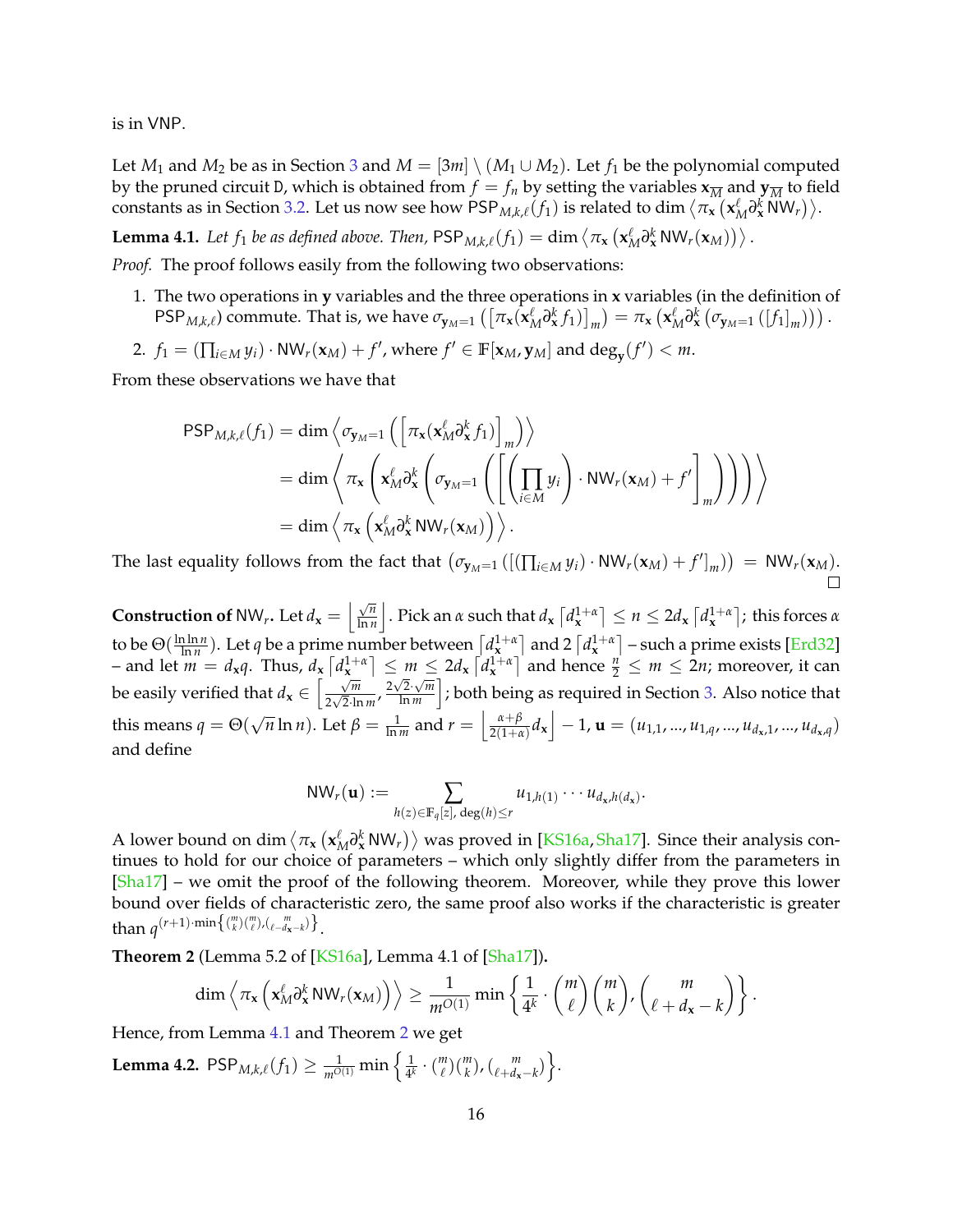## <span id="page-17-0"></span>**5 Proof of Theorem [1](#page-2-2)**

As before, let C be a depth four circuit computing the polynomial *fn*. Before proving the theorem, let us first justify the assumption that **F** is an algebraically closed field that we made in Section [3.](#page-10-0) Suppose not. Then, let  $\overline{F}$  be its algebraic closure. Since C is also a circuit over  $\overline{F}$  and  $f_n$  a polynomial over **F**, we can make all arguments assuming the underlying field to be **F**. Since the size of a circuit does not depend on the underlying field, the lower bound so obtained will continue to hold when we treat C as a circuit over **F**.

First we will prove a lower bound on the number of wires of C. If the number of monomials in C is  $\left| \frac{m^2 d_x}{\ln m} \right|$  $\left(\frac{m^2d_x}{(\ln m)^5}\right)$  then there is nothing to prove. Otherwise from Lemma [3.2,](#page-13-3) we can obtain a circuit C<sub>1</sub> such that the support of all the monomials of  $C_1$  is at most  $\tau = |20 \ln m|$ , the number of gates in  $C_1$  is at most the number of gates in C and the fan-in of each gate in  $C_1$  is upper bounded by the fan-in of the corresponding gate in C. Then, if  $C_1$  does not satisfy the hypothesis of Lemma [3.3,](#page-14-2) the size of C<sub>1</sub> and hence the size of C is at least  $\Omega\left(\frac{m^2d_x}{(\ln m)}\right)$  $\frac{m^2d_{\mathbf{x}}}{(\ln m)^5}$ ). Otherwise, we can obtain a pruned circuit D such that the top fan-in and the bottom support of D are upper bounded by the top fan-in and bottom support of  $C_1$  and so proving a lower bound on the top fan-in of D would suffice.

As D computes  $f_1$  (defined in Section [4\)](#page-15-0),  $\text{PSP}_{M,k,\ell}(D) = \text{PSP}_{M,k,\ell}(f_1)$ . Lemma [3.1](#page-11-1) and [4.2](#page-16-2) imply

<span id="page-17-1"></span>
$$
s \ge \frac{\frac{1}{m^{O(1)}} \min\left\{\frac{1}{4^k} \cdot {m \choose \ell} {m \choose k}, {\ell + m \choose \ell + d_{\mathbf{x}} - k} \right\}}{m^{O(1)} \cdot {\ell + 2kt\tau} {m \choose k}} , \tag{1}
$$

and the required lower bound follows from the next claim, which is proved in Appendix [B.](#page-31-0)

**Claim 5.1.** *The top fan-in s of* D *is*  $\omega \left( \frac{m^2 d_x}{(\ln m)} \right)$  $\frac{m^2 d_{\mathbf{x}}}{(\ln m)^5}$ .

Now let us prove the lower bound on the number of gates. Notice that if the circuit C computing *f* has a heavy gate as defined in Section [3](#page-10-0) then we are done. So assume that it does not have any heavy gates. Now, if the number of monomials in C is  $\left| \frac{m^2 d_x}{\ln m} \right|$  $\left(\frac{m^2d_x}{(\ln m)^5}\right)$  then there is nothing to prove. Otherwise from Lemma [3.2,](#page-13-3) we can obtain a circuit  $C_1$  such that the support of all the monomials of C<sub>1</sub> is at most  $\tau = |20 \text{ ln } m|$ , the number of gates in C<sub>1</sub> is at most the number of gates in C and the fan-in of each gate in  $C_1$  is upper bounded by the fan-in of the corresponding gate in C. Obtain a circuit D from C<sub>1</sub> by picking a set  $M_2 \subseteq [3m] \setminus M_1$  (where  $M_1$  is as in Lemma [3.2\)](#page-13-3),  $|M_2| = m$ arbitrarily and setting variables in  $\mathbf{x}_{M_2}$  and  $\mathbf{y}_{M_2}$  to  $0$  (notice that the top fan-in and bottom support of D are upper bounded by the top fan-in and bottom support of  $C_1$  ). Now D computes  $f_1$  (where  $f_1$  is as defined in Section [4\)](#page-15-0) and just as it was done in the preceding paragraph, we can show that the top fan-in of D is  $\omega \left( \frac{m^2 d_{\mathbf{x}}}{\ln m} \right)$  $\left(\frac{m^2d_\mathbf{x}}{(\ln m)^5}\right)$ . However, we only get an  $\Omega\left(\frac{md_\mathbf{x}}{(\ln m)}\right)$  $\left(\frac{md_{\mathbf{x}}}{(\ln m)^3}\right)$  lower bound on the number of gates since the definition of a heavy gate is the bottleneck.

## **6 Conclusion**

We conclude by stating a few questions/problems, some of which may not be very hard to answer/solve.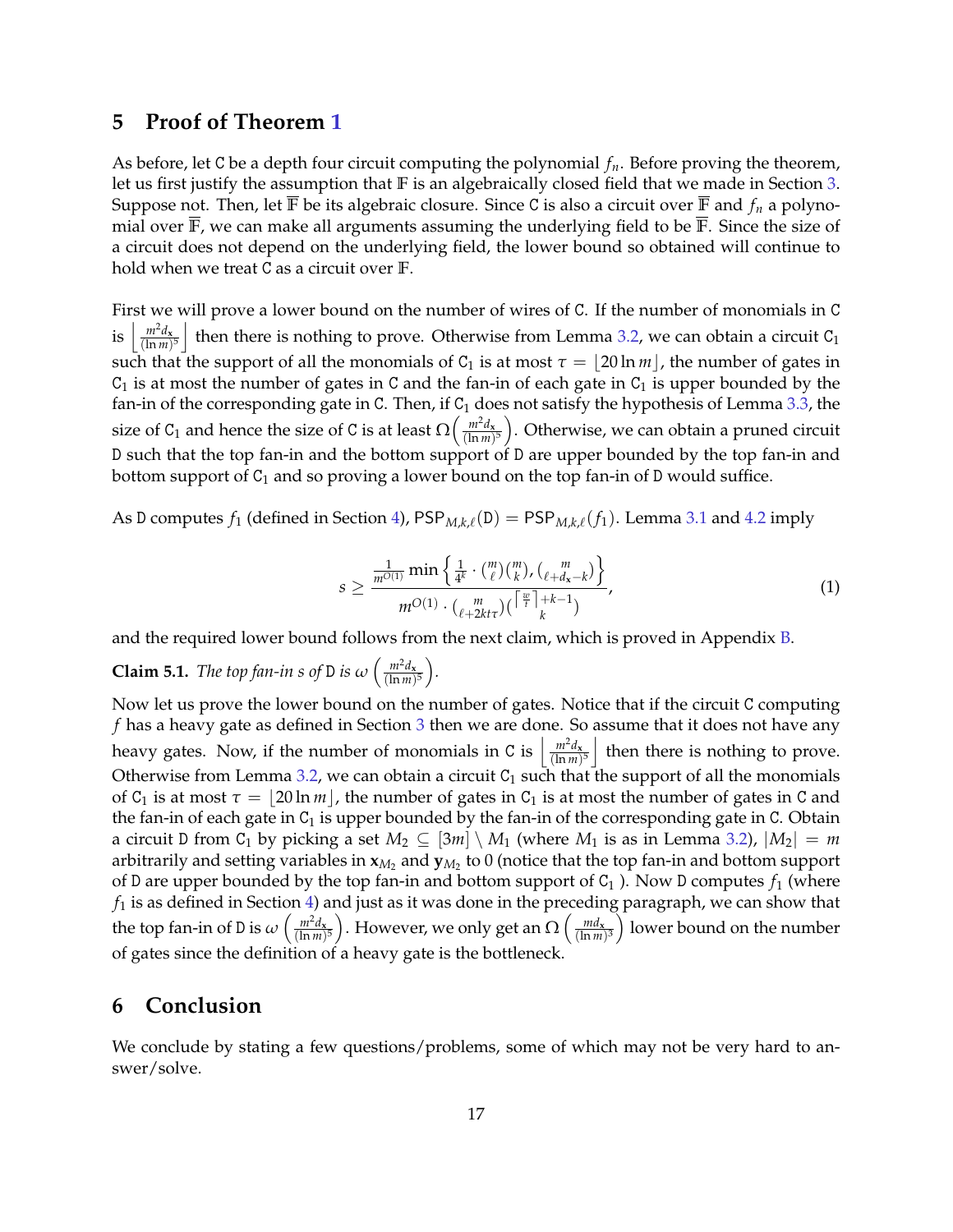- 1. **Improving the depth four lower bound.** An affirmative answer to any of the following questions will strengthen or improve the lower bound shown in this work.
	- Can we prove an  $\tilde{\Omega}(n^{2.5})$  lower bound on the number of gates of depth four circuits? The almost cubic lower bound in [\[KST16\]](#page-23-0) is on the number of gates of depth three circuits .
	- Can we prove an  $\tilde{\Omega}(n^{2.5})$  lower bound for depth four circuits computing  $IMM_{2,n}$ ? The same question may also be asked with regard to the  $\tilde{\Omega}(n^3)$  lower bound for depth three circuits.
	- Can we prove an  $\tilde{\Omega}(n^3)$  lower bound for depth four circuits? The loss of a  $\sqrt{n}$  factor (in Theorem [1\)](#page-2-2) in comparison to the almost cubic lower bound for depth three circuits [\[KST16\]](#page-23-0) is due to the use of the projected shifted partials measure in place of the shifted partials measure.
- 2. **A lower bound for depth five circuits.** As mentioned in Section [1.3,](#page-4-0) an  $\Omega(n^{1.8+\epsilon})$  lower bound on the number of gates of a depth five circuit computing  $IMM<sub>2,n</sub>$  implies a super-cubic lower bound for depth three circuits. It is also interesting to note that the hard polynomial used in [\[Yau16,](#page-27-5)[BLS16\]](#page-20-10) to prove an  $\Omega(n^3)$  lower bound for depth three circuits is computable by a poly(*n*)-size depth five circuit. As a natural next step, we pose the following problem:
	- Prove a super-quadratic lower bound for depth five circuits.
- 3. **Super-linear lower bound for constant depth circuits computing** IMM2,*n***.** Recall that lower bounds of Ω(Δn<sup>1+ $\frac{1}{\Delta}$ </sup>) and roughly Ω(n<sup>1+ $\frac{1}{\Delta}$ </sup>) are shown for depth-Δ circuits in [\[SS97\]](#page-26-1) and [\[Raz10\]](#page-25-0) respectively. We have argued in Section [1.3](#page-4-0) that the same lower bound for depth-∆ circuits computing IMM2,*<sup>n</sup>* would give a super-polynomial lower bound for constant depth circuits. It is thus natural to ask:
	- Can we prove a super-linear lower bound for constant depth circuits computing  $IMM<sub>2,n</sub>$ ?
- 4. **Hardness magnification for commutative circuits.** It was shown in [\[CILM18\]](#page-20-7) that a sufficiently large super-linear lower bound for non-commutative circuits implies an arbitrarily large polynomial lower bound for general non-commutative circuits. It would be highly interesting to show a similar hardness magnification result for commutative circuits.

## **Acknowledgments**

We would like to thank Neeraj Kayal and Ankit Garg for sitting through a presentation of this work and giving us useful feedback. Thanks specially to Ankit for bringing the work of Chen and Tell [\[CT19\]](#page-20-11) to our notice. A part of this work is done at Microsoft Research India (MSRI), where CS is spending a sabbatical year. CS would like to thank MSRI for providing an excellent research environment and for the hospitality.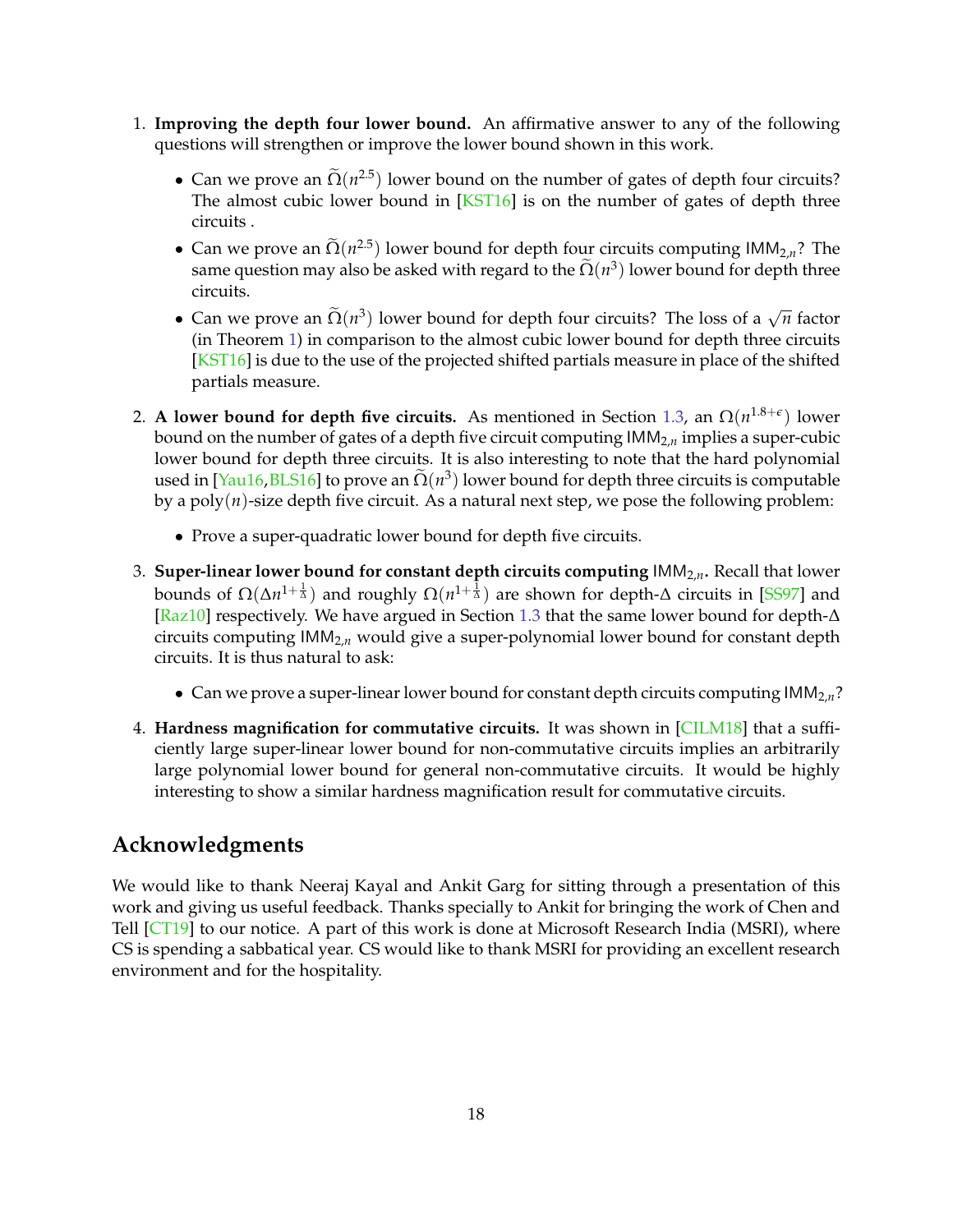## **References**

- <span id="page-19-7"></span>[AAD00] Manindra Agrawal, Eric Allender, and Samir Datta. On  $TC^0$ , A $C^0$ , and Arithmetic Circuits. *J. Comput. Syst. Sci.*, 60(2):395–421, 2000. Conference version appeared in the proceedings of CCC 1997.
- <span id="page-19-1"></span>[AB87] Noga Alon and Ravi B. Boppana. The monotone circuit complexity of boolean functions. *Combinatorica*, 7(1):1–22, 1987.
- <span id="page-19-3"></span>[AFS+18] Matthew Anderson, Michael A. Forbes, Ramprasad Saptharishi, Amir Shpilka, and Ben Lee Volk. Identity Testing and Lower Bounds for Read-*k* Oblivious Algebraic Branching Programs. *TOCT*, 10(1):3:1–3:30, 2018. Conference version appeared in the proceedings of CCC 2016.
- <span id="page-19-9"></span>[AFT11] Boris Alexeev, Michael A. Forbes, and Jacob Tsimerman. Tensor rank: Some lower and upper bounds. In *Proceedings of the 26th Annual IEEE Conference on Computational Complexity, CCC 2011, San Jose, California, USA, June 8-10, 2011*, pages 283–291. IEEE Computer Society, 2011.
- <span id="page-19-8"></span>[Ajt83] Miklós Ajtai. Σ 1 1 -Formulae on finite structures. *Annals of Pure and Applied Logic*, 24(1):1–48, 1983.
- <span id="page-19-10"></span>[AK10] Eric Allender and Michal Koucký. Amplifying lower bounds by means of selfreducibility. *J. ACM*, 57(3):14:1–14:36, 2010. Conference version appeared in the proceedings of CCC 2008.
- <span id="page-19-2"></span>[AKV18] Noga Alon, Mrinal Kumar, and Ben Lee Volk. Unbalancing Sets and an Almost Quadratic Lower Bound for Syntactically Multilinear Arithmetic Circuits. In Rocco A. Servedio, editor, *33rd Computational Complexity Conference, CCC 2018, June 22-24, 2018, San Diego, CA, USA*, volume 102 of *LIPIcs*, pages 11:1–11:16. Schloss Dagstuhl - Leibniz-Zentrum fuer Informatik, 2018.
- <span id="page-19-0"></span>[And87] A. E. Andreev. On a method for obtaining more than quadratic effective lower bounds for thecomplexity of *π*-schemes. *Moscow Univ. Math. Bull.*, 42:63–66, 1987.
- <span id="page-19-5"></span>[AS18] Vikraman Arvind and Srikanth Srinivasan. On the hardness of the noncommutative determinant. *Computational Complexity*, 27(1):1–29, 2018. Conference version appeared in the proceedings of STOC 2010.
- <span id="page-19-4"></span>[ASSS16] Manindra Agrawal, Chandan Saha, Ramprasad Saptharishi, and Nitin Saxena. Jacobian Hits Circuits: Hitting Sets, Lower Bounds for Depth-D Occur-k Formulas and Depth-3 Transcendence Degree-k Circuits. *SIAM J. Comput.*, 45(4):1533–1562, 2016. Conference version appeared in the proceedings of STOC 2012.
- <span id="page-19-6"></span>[AV08] Manindra Agrawal and V. Vinay. Arithmetic Circuits: A Chasm at Depth Four. In *49th Annual IEEE Symposium on Foundations of Computer Science, FOCS 2008, October 25-28, 2008, Philadelphia, PA, USA*, pages 67–75. IEEE Computer Society, 2008.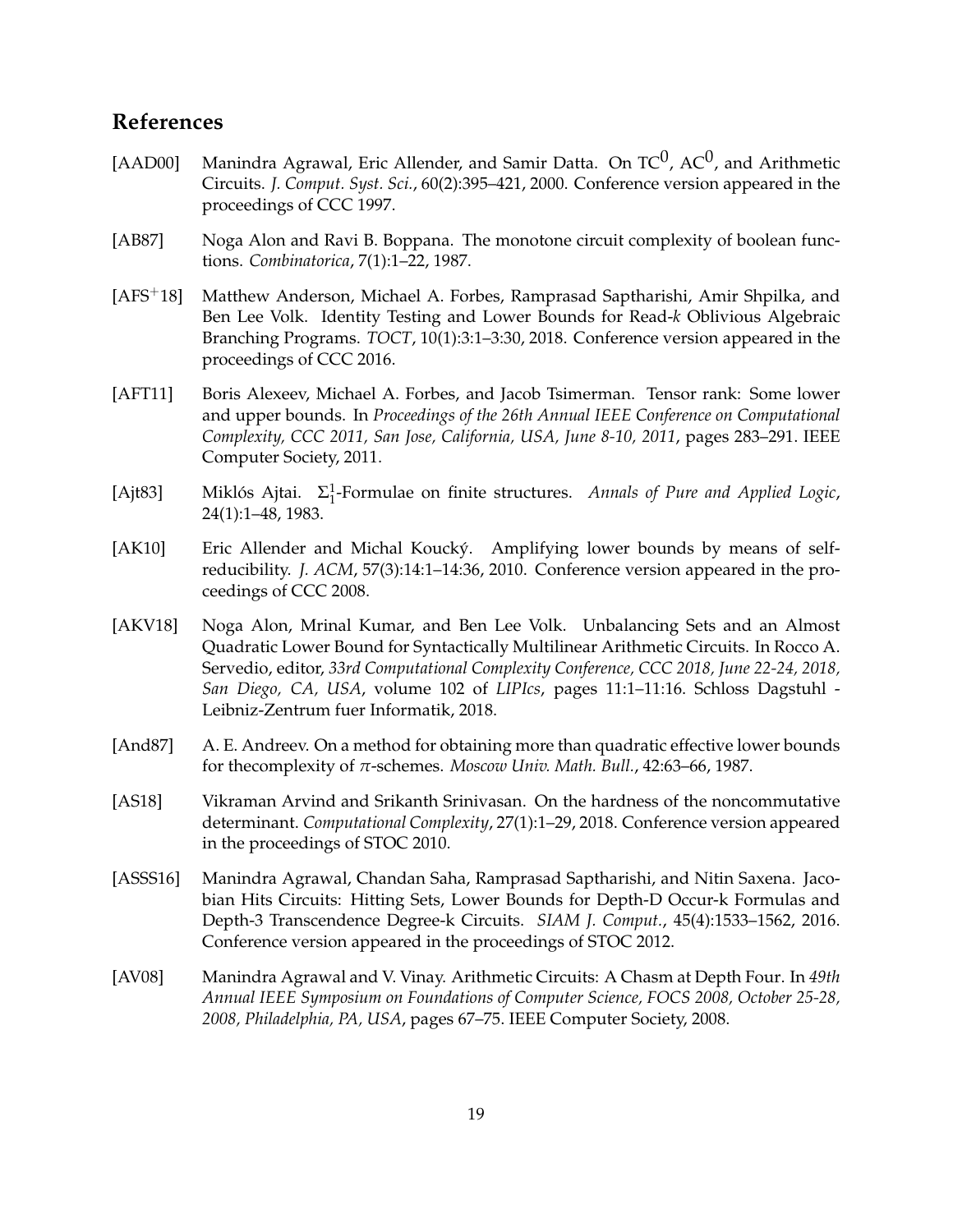- <span id="page-20-3"></span>[BCS97] Peter Bürgisser, Michael Clausen, and Mohammad Amin Shokrollahi. *Algebraic complexity theory*, volume 315 of *Grundlehren der mathematischen Wissenschaften*. Springer, 1997.
- <span id="page-20-10"></span>[BLS16] Nikhil Balaji, Nutan Limaye, and Srikanth Srinivasan. An almost cubic lower bound for ΣΠΣ circuits computing a polynomial in VP. *Electronic Colloquium on Computational Complexity (ECCC)*, 23:143, 2016.
- <span id="page-20-5"></span>[Blu84] Norbert Blum. A Boolean Function Requiring 3n Network Size. *Theor. Comput. Sci.*, 28:337–345, 1984.
- <span id="page-20-6"></span>[BRS93] Allan Borodin, Alexander A. Razborov, and Roman Smolensky. On Lower Bounds for Read-K-Times Branching Programs. *Computational Complexity*, 3:1–18, 1993.
- <span id="page-20-0"></span>[BS83] Walter Baur and Volker Strassen. The Complexity of Partial Derivatives. *Theor. Comput. Sci.*, 22:317–330, 1983.
- <span id="page-20-1"></span>[Bür00] Peter Bürgisser. *Completeness and Reduction in Algebraic Complexity Theory*, volume 7 of *Algorithms and computation in mathematics*. Springer, 2000.
- <span id="page-20-9"></span>[CELS18] Suryajith Chillara, Christian Engels, Nutan Limaye, and Srikanth Srinivasan. A Near-Optimal Depth-Hierarchy Theorem for Small-Depth Multilinear Circuits. In Mikkel Thorup, editor, *59th IEEE Annual Symposium on Foundations of Computer Science, FOCS 2018, Paris, France, October 7-9, 2018*, pages 934–945. IEEE Computer Society, 2018.
- <span id="page-20-7"></span>[CILM18] Marco L. Carmosino, Russell Impagliazzo, Shachar Lovett, and Ivan Mihajlin. Hardness Amplification for Non-Commutative Arithmetic Circuits. In Rocco A. Servedio, editor, *33rd Computational Complexity Conference, CCC 2018, June 22-24, 2018, San Diego, CA, USA*, volume 102 of *LIPIcs*, pages 12:1–12:16. Schloss Dagstuhl - Leibniz-Zentrum fuer Informatik, 2018.
- <span id="page-20-4"></span>[CKSV19] Prerona Chatterjee, Mrinal Kumar, Adrian She, and Ben Lee Volk. A Quadratic Lower Bound for Algebraic Branching Programs. *Electronic Colloquium on Computational Complexity (ECCC)*, page 170, 2019.
- <span id="page-20-2"></span>[CKW11] Xi Chen, Neeraj Kayal, and Avi Wigderson. Partial Derivatives in Arithmetic Complexity and Beyond. *Foundations and Trends in Theoretical Computer Science*, 6(1-2):1– 138, 2011.
- <span id="page-20-8"></span>[CLS19] Suryajith Chillara, Nutan Limaye, and Srikanth Srinivasan. Small-Depth Multilinear Formula Lower Bounds for Iterated Matrix Multiplication with Applications. *SIAM J. Comput.*, 48(1):70–92, 2019. Conference version appeared in the proceedings of STOC 2001.
- <span id="page-20-11"></span>[CT19] Lijie Chen and Roei Tell. Bootstrapping results for threshold circuits "just beyond" known lower bounds. In Moses Charikar and Edith Cohen, editors, *Proceedings of the 51st Annual ACM SIGACT Symposium on Theory of Computing, STOC 2019, Phoenix, AZ, USA, June 23-26, 2019*, pages 34–41. ACM, 2019.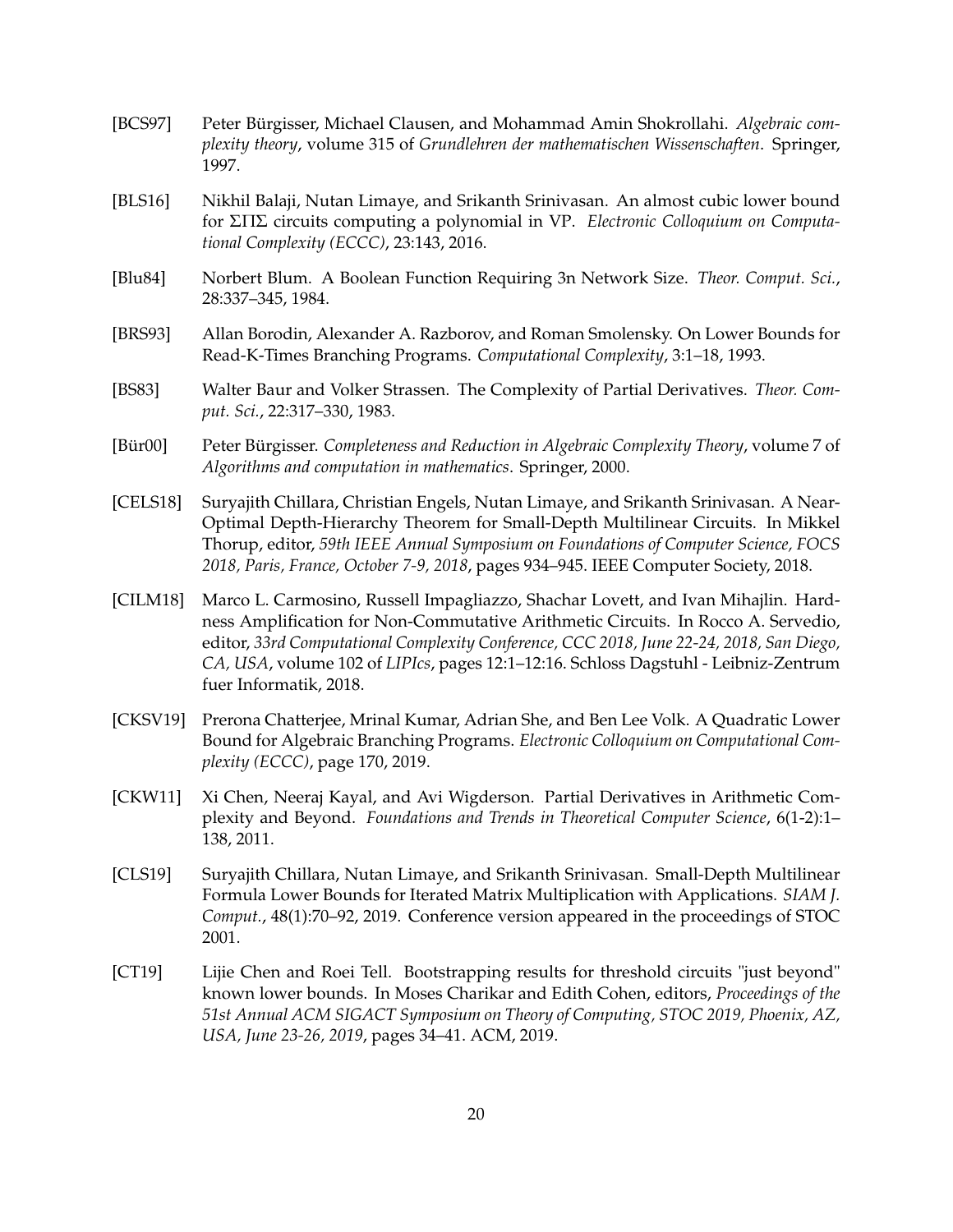- <span id="page-21-2"></span>[DDPW83] Danny Dolev, Cynthia Dwork, Nicholas Pippenger, and Avi Wigderson. Superconcentrators, Generalizers and Generalized Connectors with Limited Depth (Preliminary Version). In David S. Johnson, Ronald Fagin, Michael L. Fredman, David Harel, Richard M. Karp, Nancy A. Lynch, Christos H. Papadimitriou, Ronald L. Rivest, Walter L. Ruzzo, and Joel I. Seiferas, editors, *Proceedings of the 15th Annual ACM Symposium on Theory of Computing, 25-27 April, 1983, Boston, Massachusetts, USA*, pages 42–51. ACM, 1983.
- <span id="page-21-1"></span>[DMPY12] Zeev Dvir, Guillaume Malod, Sylvain Perifel, and Amir Yehudayoff. Separating multilinear branching programs and formulas. In Howard J. Karloff and Toniann Pitassi, editors, *Proceedings of the 44th Symposium on Theory of Computing Conference, STOC 2012, New York, NY, USA, May 19 - 22, 2012*, pages 615–624. ACM, 2012.
- <span id="page-21-9"></span>[Erd32] Paul Erd˝os. Beweis eines Satzes von Tschebyschef. *Acta Litt. Sci. Szeged*, 5:194–198, 01 1932.
- <span id="page-21-0"></span>[FGHK16] Magnus Gausdal Find, Alexander Golovnev, Edward A. Hirsch, and Alexander S. Kulikov. A Better-Than-3n Lower Bound for the Circuit Complexity of an Explicit Function. In Irit Dinur, editor, *IEEE 57th Annual Symposium on Foundations of Computer Science, FOCS 2016, 9-11 October 2016, Hyatt Regency, New Brunswick, New Jersey, USA*, pages 89–98. IEEE Computer Society, 2016.
- <span id="page-21-3"></span>[FLMS15] Hervé Fournier, Nutan Limaye, Guillaume Malod, and Srikanth Srinivasan. Lower Bounds for Depth-4 Formulas Computing Iterated Matrix Multiplication. *SIAM J. Comput.*, 44(5):1173–1201, 2015. Conference version appeared in the proceedings of STOC 2014.
- <span id="page-21-8"></span>[FSS84] Merrick L. Furst, James B. Saxe, and Michael Sipser. Parity, Circuits, and the Polynomial-Time Hierarchy. *Mathematical Systems Theory*, 17(1):13–27, 1984. Conference version appeared in the proceedings of FOCS 1981.
- <span id="page-21-6"></span>[GK98] Dima Grigoriev and Marek Karpinski. An Exponential Lower Bound for Depth 3 Arithmetic Circuits. In *Proceedings of the Thirtieth Annual ACM Symposium on the Theory of Computing, Dallas, Texas, USA, May 23-26, 1998*, pages 577–582, 1998.
- <span id="page-21-4"></span>[GKKS14] Ankit Gupta, Pritish Kamath, Neeraj Kayal, and Ramprasad Saptharishi. Approaching the Chasm at Depth Four. *J. ACM*, 61(6):33:1–33:16, 2014. Conference version appeared in the proceedings of CCC 2013.
- <span id="page-21-5"></span>[GKKS16] Ankit Gupta, Pritish Kamath, Neeraj Kayal, and Ramprasad Saptharishi. Arithmetic Circuits: A Chasm at Depth 3. *SIAM J. Comput.*, 45(3):1064–1079, 2016. Conference version appeared in the proceedings of FOCS 2013.
- <span id="page-21-7"></span>[GR00] Dima Grigoriev and Alexander A. Razborov. Exponential Lower Bounds for Depth 3 Arithmetic Circuits in Algebras of Functions over Finite Fields. *Appl. Algebra Eng. Commun. Comput.*, 10(6):465–487, 2000. Conference version appeared in the proceedings of FOCS 1998.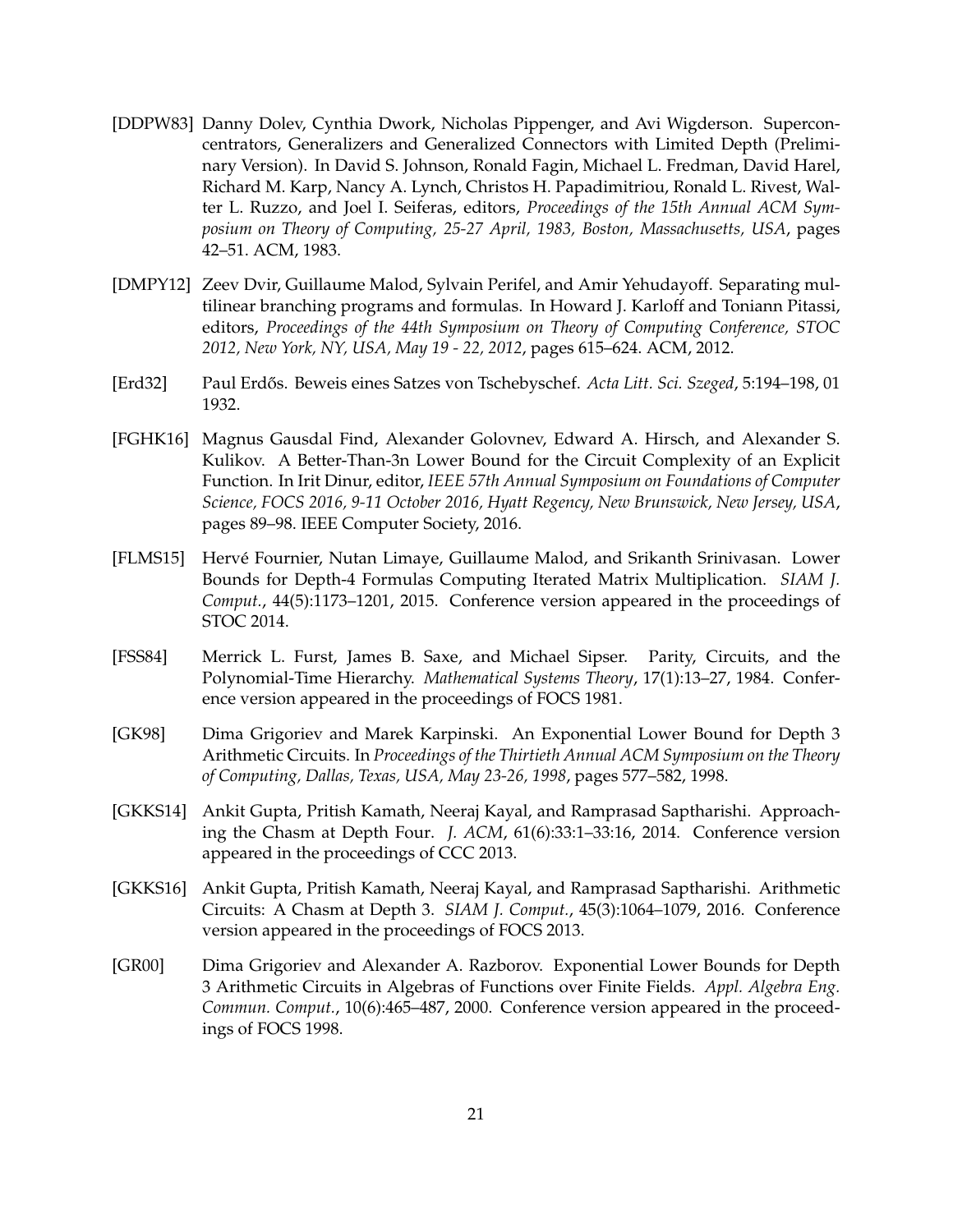- <span id="page-22-6"></span>[GS95] Michelangelo Grigni and Michael Sipser. Monotone Separation of Logarithmic Space from Logarithmic Depth. *J. Comput. Syst. Sci.*, 50(3):433–437, 1995. Conference version appeared in the proceedings of CCC 1991.
- <span id="page-22-8"></span>[HAB02] William Hesse, Eric Allender, and David A. Mix Barrington. Uniform constantdepth threshold circuits for division and iterated multiplication. *J. Comput. Syst. Sci.*, 65(4):695–716, 2002. Conference version appeared in the proceedings of CCC 2001.
- <span id="page-22-9"></span>[Hås86] Johan Håstad. Almost Optimal Lower Bounds for Small Depth Circuits. In *Proceedings of the 18th Annual ACM Symposium on Theory of Computing, May 28-30, 1986, Berkeley, California, USA*, pages 6–20, 1986.
- <span id="page-22-3"></span>[Hås98] Johan Håstad. The Shrinkage Exponent of de Morgan Formulas is 2. *SIAM J. Comput.*, 27(1):48–64, 1998. Conference version appeared in the proceedings of FOCS 1993.
- <span id="page-22-11"></span>[HWY10] Pavel Hrubes, Avi Wigderson, and Amir Yehudayoff. Non-commutative circuits and the sum-of-squares problem. In Leonard J. Schulman, editor, *Proceedings of the 42nd ACM Symposium on Theory of Computing, STOC 2010, Cambridge, Massachusetts, USA, 5-8 June 2010*, pages 667–676. ACM, 2010.
- <span id="page-22-1"></span>[HY11] Pavel Hrubes and Amir Yehudayoff. Arithmetic complexity in ring extensions. *Theory of Computing*, 7(1):119–129, 2011.
- <span id="page-22-5"></span>[HY16] Pavel Hrubes and Amir Yehudayoff. On Isoperimetric Profiles and Computational Complexity. In Ioannis Chatzigiannakis, Michael Mitzenmacher, Yuval Rabani, and Davide Sangiorgi, editors, *43rd International Colloquium on Automata, Languages, and Programming, ICALP 2016, July 11-15, 2016, Rome, Italy*, volume 55 of *LIPIcs*, pages 89:1–89:12, 2016.
- <span id="page-22-2"></span>[IM02] Kazuo Iwama and Hiroki Morizumi. An Explicit Lower Bound of 5n - o(n) for Boolean Circuits. In Krzysztof Diks and Wojciech Rytter, editors, *Mathematical Foundations of Computer Science 2002, 27th International Symposium, MFCS 2002, Warsaw, Poland, August 26-30, 2002, Proceedings*, volume 2420 of *Lecture Notes in Computer Science*, pages 353–364. Springer, 2002.
- <span id="page-22-10"></span>[IPS97] Russell Impagliazzo, Ramamohan Paturi, and Michael E. Saks. Size-Depth Tradeoffs for Threshold Circuits. *SIAM J. Comput.*, 26(3):693–707, 1997. Conference version appeared in the proceedings of STOC 1993.
- <span id="page-22-4"></span>[JS82] Mark Jerrum and Marc Snir. Some Exact Complexity Results for Straight-Line Computations over Semirings. *J. ACM*, 29(3):874–897, 1982.
- <span id="page-22-0"></span>[Kal85] K. Kalorkoti. A Lower Bound for the Formula Size of Rational Functions. *SIAM J. Comput.*, 14(3):678–687, 1985.
- <span id="page-22-7"></span>[Kay12] Neeraj Kayal. An exponential lower bound for the sum of powers of bounded degree polynomials. *Electronic Colloquium on Computational Complexity (ECCC)*, 19:81, 2012.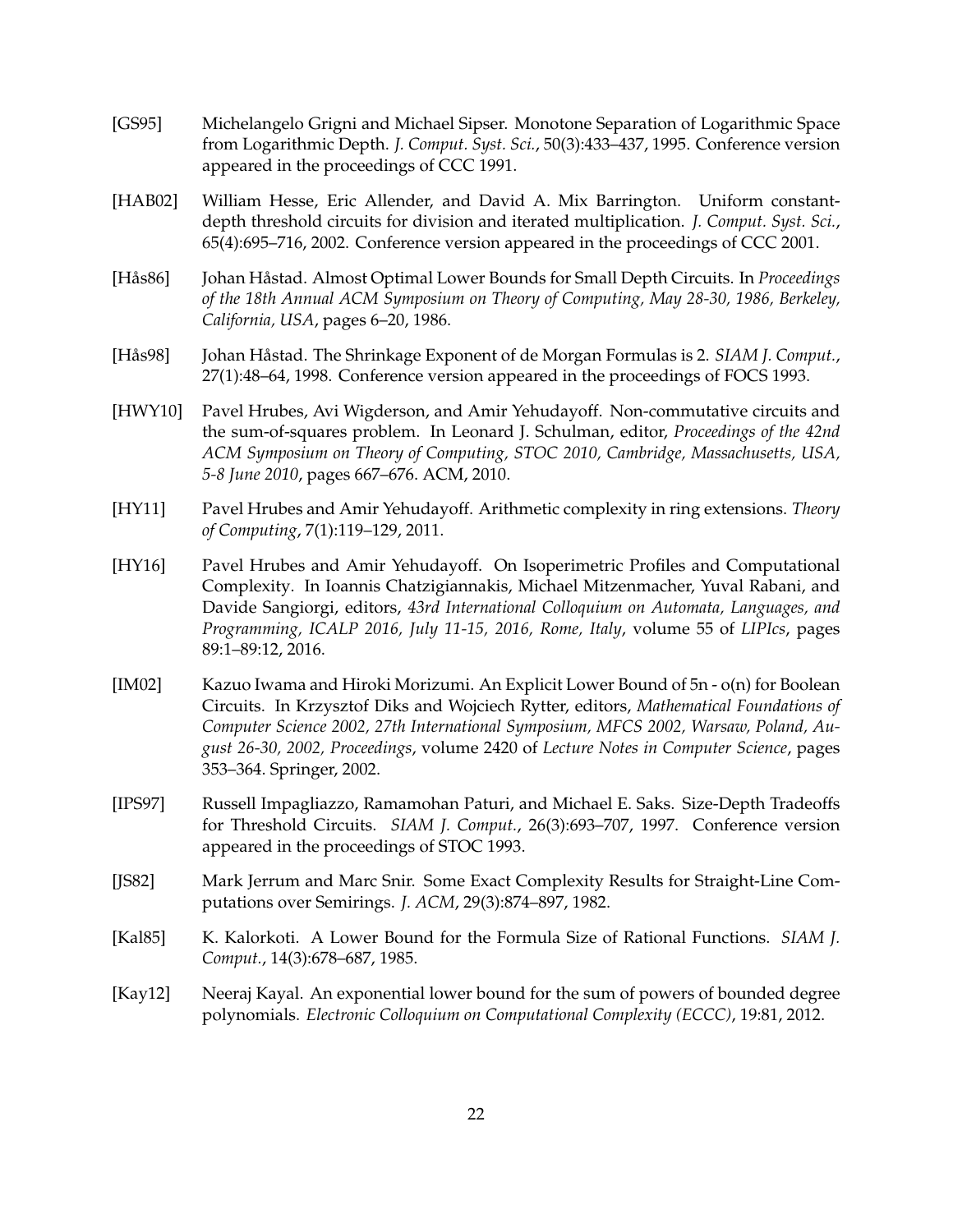- <span id="page-23-2"></span>[KLSS17] Neeraj Kayal, Nutan Limaye, Chandan Saha, and Srikanth Srinivasan. An Exponential Lower Bound for Homogeneous Depth Four Arithmetic Formulas. *SIAM J. Comput.*, 46(1):307–335, 2017. Conference version appeared in the proceedings of FOCS 2014.
- <span id="page-23-7"></span>[KMM12] Alexander S. Kulikov, Olga Melanich, and Ivan Mihajlin. A 5n - o(n) Lower Bound on the Circuit Size over U 2 of a Linear Boolean Function. In S. Barry Cooper, Anuj Dawar, and Benedikt Löwe, editors, *How the World Computes - Turing Centenary Conference and 8th Conference on Computability in Europe, CiE 2012, Cambridge, UK, June 18-23, 2012. Proceedings*, volume 7318 of *Lecture Notes in Computer Science*, pages 432–439. Springer, 2012.
- <span id="page-23-9"></span>[Koi12] Pascal Koiran. Arithmetic circuits: The chasm at depth four gets wider. *Theor. Comput. Sci.*, 448:56–65, 2012.
- <span id="page-23-6"></span>[KS14] Mrinal Kumar and Shubhangi Saraf. Superpolynomial lower bounds for general homogeneous depth 4 arithmetic circuits. In *Automata, Languages, and Programming - 41st International Colloquium, ICALP 2014, Copenhagen, Denmark, July 8-11, 2014, Proceedings, Part I*, pages 751–762, 2014.
- <span id="page-23-10"></span>[KS15] Neeraj Kayal and Chandan Saha. Lower Bounds for Sums of Products of Low arity Polynomials. *Electronic Colloquium on Computational Complexity (ECCC)*, 22:73, 2015.
- <span id="page-23-4"></span>[KS16a] Neeraj Kayal and Chandan Saha. Lower Bounds for Depth-Three Arithmetic Circuits with small bottom fanin. *Computational Complexity*, 25(2):419–454, 2016. Conference version appeared in the proceedings of CCC 2015.
- <span id="page-23-5"></span>[KS16b] Mrinal Kumar and Shubhangi Saraf. Sums of Products of Polynomials in Few Variables: Lower Bounds and Polynomial Identity Testing. In *31st Conference on Computational Complexity, CCC 2016, May 29 to June 1, 2016, Tokyo, Japan*, pages 35:1–35:29, 2016.
- <span id="page-23-3"></span>[KS17] Mrinal Kumar and Shubhangi Saraf. On the Power of Homogeneous Depth 4 Arithmetic Circuits. *SIAM J. Comput.*, 46(1):336–387, 2017. Conference version appeared in the proceedings of FOCS 2014.
- <span id="page-23-1"></span>[KSS14] Neeraj Kayal, Chandan Saha, and Ramprasad Saptharishi. A super-polynomial lower bound for regular arithmetic formulas. In *Symposium on Theory of Computing, STOC 2014, New York, NY, USA, May 31 - June 03, 2014*, pages 146–153, 2014.
- <span id="page-23-0"></span>[KST16] Neeraj Kayal, Chandan Saha, and Sébastien Tavenas. An Almost Cubic Lower Bound for Depth Three Arithmetic Circuits. In *43rd International Colloquium on Automata, Languages, and Programming, ICALP 2016, July 11-15, 2016, Rome, Italy*, pages 33:1– 33:15, 2016.
- <span id="page-23-8"></span>[KV19] Mrinal Kumar and Ben Lee Volk. Lower Bounds for Matrix Factorization. *Electronic Colloquium on Computational Complexity (ECCC)*, 26:47, 2019.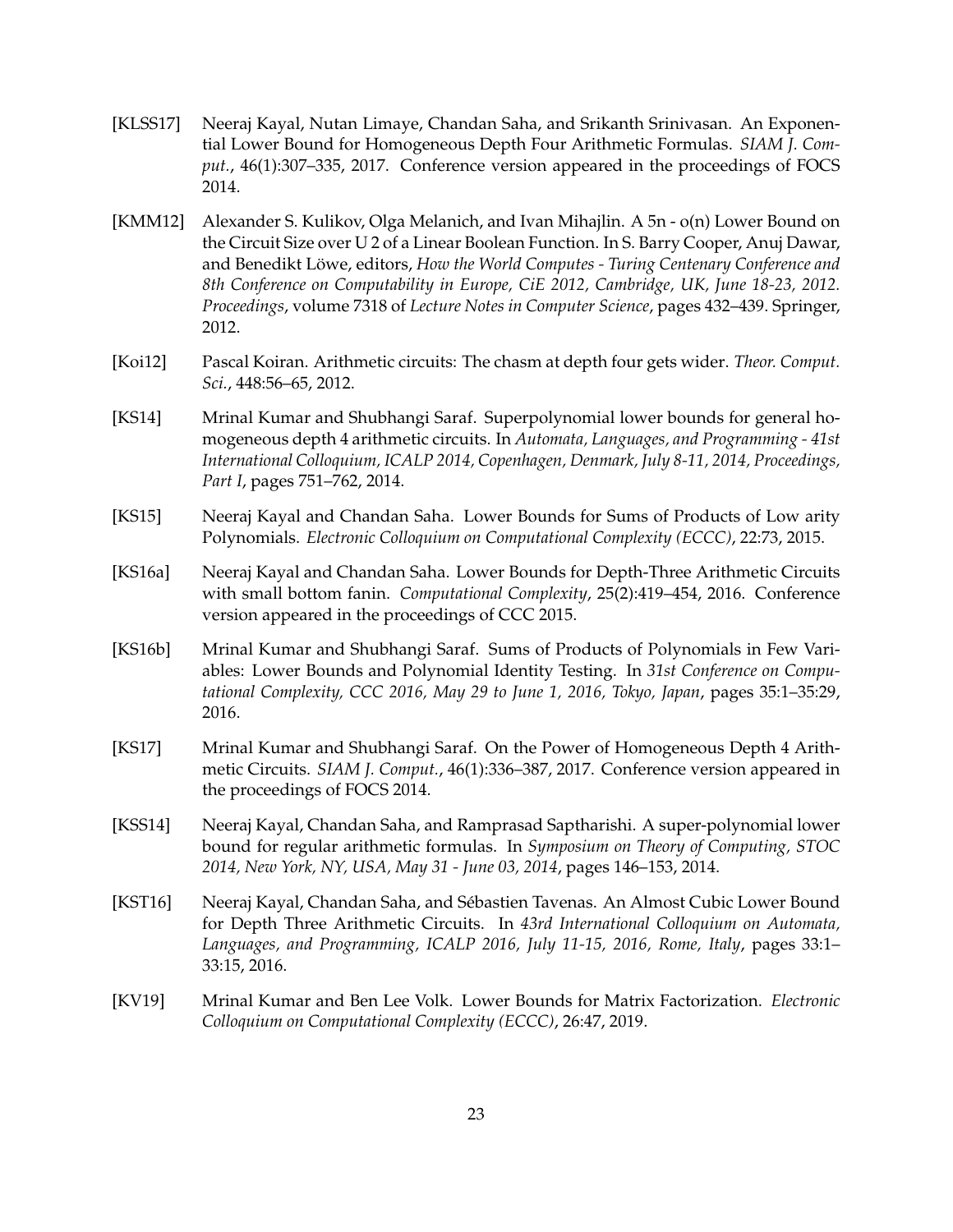- <span id="page-24-5"></span>[KW90] Mauricio Karchmer and Avi Wigderson. Monotone Circuits for Connectivity Require Super-Logarithmic Depth. *SIAM J. Discrete Math.*, 3(2):255–265, 1990. Conference version appeared in the proceedings of STOC 1988.
- <span id="page-24-4"></span>[KW93] Mauricio Karchmer and Avi Wigderson. On Span Programs. In *Proceedings of the Eigth Annual Structure in Complexity Theory Conference, San Diego, CA, USA, May 18-21, 1993*, pages 102–111. IEEE Computer Society, 1993.
- <span id="page-24-11"></span>[KW16] Daniel M. Kane and Ryan Williams. Super-linear gate and super-quadratic wire lower bounds for depth-two and depth-three threshold circuits. In *Proceedings of the 48th Annual ACM SIGACT Symposium on Theory of Computing, STOC 2016, Cambridge, MA, USA, June 18-21, 2016*, pages 633–643, 2016.
- <span id="page-24-0"></span>[Lov11] Shachar Lovett. Computing polynomials with few multiplications. *Theory of Computing*, 7(1):185–188, 2011.
- <span id="page-24-1"></span>[LR01] Oded Lachish and Ran Raz. Explicit lower bound of *4.5n - o(n)* for boolean circuits. In Jeffrey Scott Vitter, Paul G. Spirakis, and Mihalis Yannakakis, editors, *Proceedings on 33rd Annual ACM Symposium on Theory of Computing, July 6-8, 2001, Heraklion, Crete, Greece*, pages 399–408. ACM, 2001.
- <span id="page-24-7"></span>[Mor73] Jacques Morgenstern. Note on a Lower Bound on the Linear Complexity of the Fast Fourier Transform. *J. ACM*, 20(2):305–306, 1973.
- <span id="page-24-10"></span>[MW18] Cody Murray and R. Ryan Williams. Circuit lower bounds for nondeterministic quasipolytime: an easy witness lemma for NP and NQP. In *Proceedings of the 50th Annual ACM SIGACT Symposium on Theory of Computing, STOC 2018, Los Angeles, CA, USA, June 25-29, 2018*, pages 890–901, 2018.
- <span id="page-24-2"></span>[Nec66] E. I. Nechiporuk. On a Boolean function. *Doklady of the Academy of Sciences of the USSR*, 164(4):765–766, 1966.
- <span id="page-24-6"></span>[Nis91] Noam Nisan. Lower Bounds for Non-Commutative Computation (Extended Abstract). In Cris Koutsougeras and Jeffrey Scott Vitter, editors, *Proceedings of the 23rd Annual ACM Symposium on Theory of Computing, May 5-8, 1991, New Orleans, Louisiana, USA*, pages 410–418. ACM, 1991.
- <span id="page-24-9"></span>[NW97] Noam Nisan and Avi Wigderson. Lower Bounds on Arithmetic Circuits Via Partial Derivatives. *Computational Complexity*, 6(3):217–234, 1997. Conference version appeared in the proceedings of FOCS 1995.
- <span id="page-24-3"></span>[OS18] Igor Carboni Oliveira and Rahul Santhanam. Hardness Magnification for Natural Problems. In Mikkel Thorup, editor, *59th IEEE Annual Symposium on Foundations of Computer Science, FOCS 2018, Paris, France, October 7-9, 2018*, pages 65–76. IEEE Computer Society, 2018.
- <span id="page-24-8"></span>[Pud94] Pavel Pudlák. Communication in Bounded Depth Circuits. *Combinatorica*, 14(2):203– 216, 1994.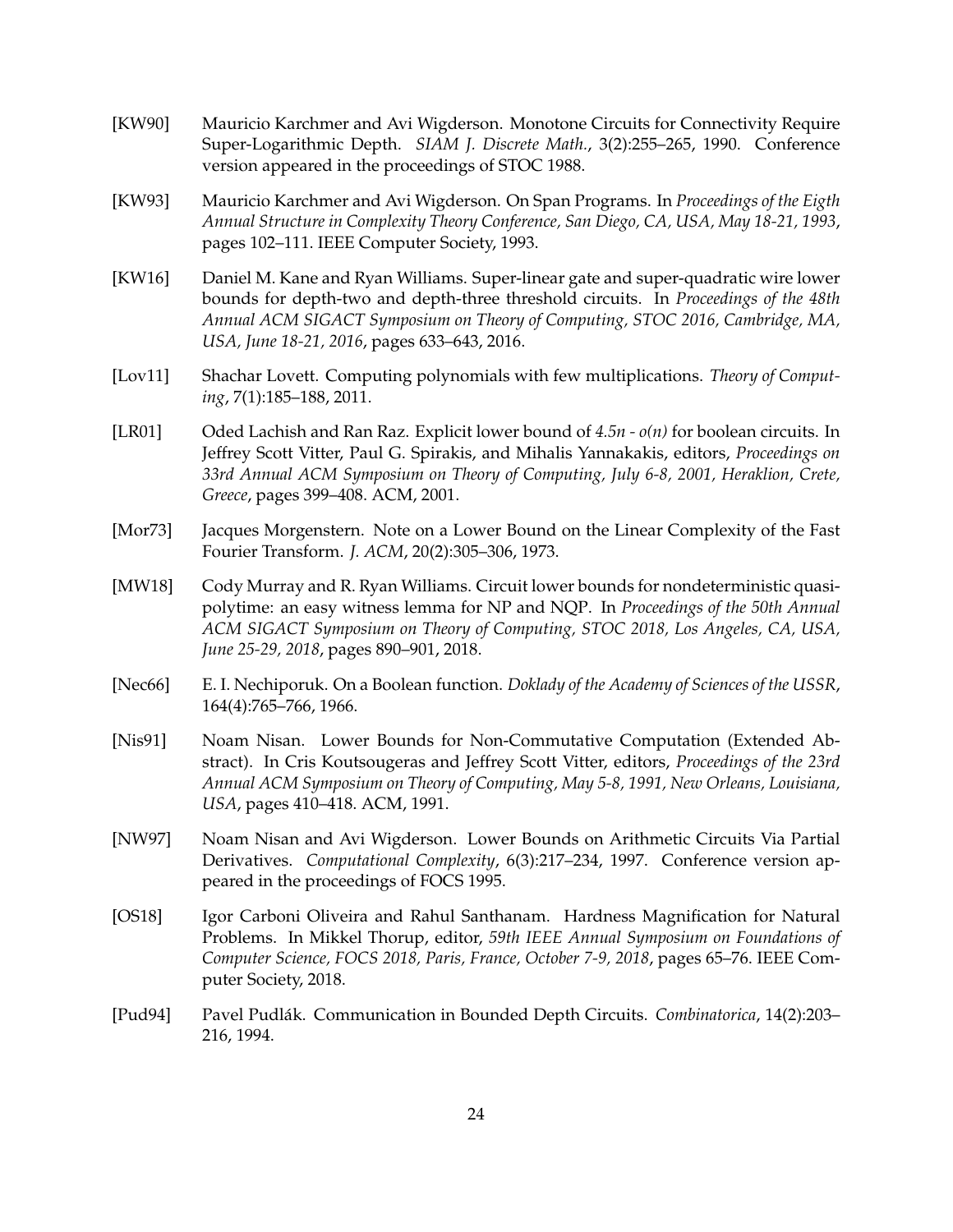- <span id="page-25-11"></span>[Pud00] Pavel Pudlák. A note on the use of determinant for proving lower bounds on the size of linear circuits. *Inf. Process. Lett.*, 74(5-6):197–201, 2000.
- <span id="page-25-3"></span>[Raz85a] A. A. Razborov. Lower bounds on monotone complexity of the logical permanent. *Mathematical notes of the Academy of Sciences of the USSR*, 37(6):485–493, Jun 1985.
- <span id="page-25-1"></span>[Raz85b] Alexander A. Razborov. Lower bounds on the monotone complexity of some Boolean functions. *Soviet Mathematics Doklady*, 31:354–357, 1985.
- <span id="page-25-9"></span>[Raz03] Ran Raz. On the Complexity of Matrix Product. *SIAM J. Comput.*, 32(5):1356–1369, 2003. Conference version appeared in the proceedings of STOC 2002.
- <span id="page-25-8"></span>[Raz06] Ran Raz. Separation of Multilinear Circuit and Formula Size. *Theory of Computing*, 2(6):121–135, 2006. Conference version appeared in the proceedings of FOCS 2004.
- <span id="page-25-6"></span>[Raz09] Ran Raz. Multi-linear formulas for permanent and determinant are of superpolynomial size. *J. ACM*, 56(2):8:1–8:17, 2009. Conference version appeared in the proceedings of STOC 2004.
- <span id="page-25-0"></span>[Raz10] Ran Raz. Elusive Functions and Lower Bounds for Arithmetic Circuits. *Theory of Computing*, 6(1):135–177, 2010. Conference version appeared in the proceedings of STOC 2008.
- <span id="page-25-13"></span>[Raz13] Ran Raz. Tensor-Rank and Lower Bounds for Arithmetic Formulas. *J. ACM*, 60(6):40:1–40:15, 2013. Conference version appeared in the proceedings of STOC 2010.
- <span id="page-25-4"></span>[RM99] Ran Raz and Pierre McKenzie. Separation of the Monotone NC Hierarchy. *Combinatorica*, 19(3):403–435, 1999. Conference version appeared in the proceedings of FOCS 1997.
- <span id="page-25-2"></span>[RPRC16] Robert Robere, Toniann Pitassi, Benjamin Rossman, and Stephen A. Cook. Exponential Lower Bounds for Monotone Span Programs. In Irit Dinur, editor, *IEEE 57th Annual Symposium on Foundations of Computer Science, FOCS 2016, 9-11 October 2016, Hyatt Regency, New Brunswick, New Jersey, USA*, pages 406–415. IEEE Computer Society, 2016.
- <span id="page-25-10"></span>[RS03] Ran Raz and Amir Shpilka. Lower Bounds for Matrix Product in Bounded Depth Circuits with Arbitrary Gates. *SIAM J. Comput.*, 32(2):488–513, 2003. Conference version appeared in the proceedings of STOC 2001.
- <span id="page-25-5"></span>[RSY08] Ran Raz, Amir Shpilka, and Amir Yehudayoff. A Lower Bound for the Size of Syntactically Multilinear Arithmetic Circuits. *SIAM J. Comput.*, 38(4):1624–1647, 2008. Conference version appeared in the proceedings of FOCS 2007.
- <span id="page-25-12"></span>[RT92] John H. Reif and Stephen R. Tate. On Threshold Circuits and Polynomial Computation. *SIAM J. Comput.*, 21(5):896–908, 1992.
- <span id="page-25-7"></span>[RY08] Ran Raz and Amir Yehudayoff. Balancing Syntactically Multilinear Arithmetic Circuits. *Computational Complexity*, 17(4):515–535, 2008.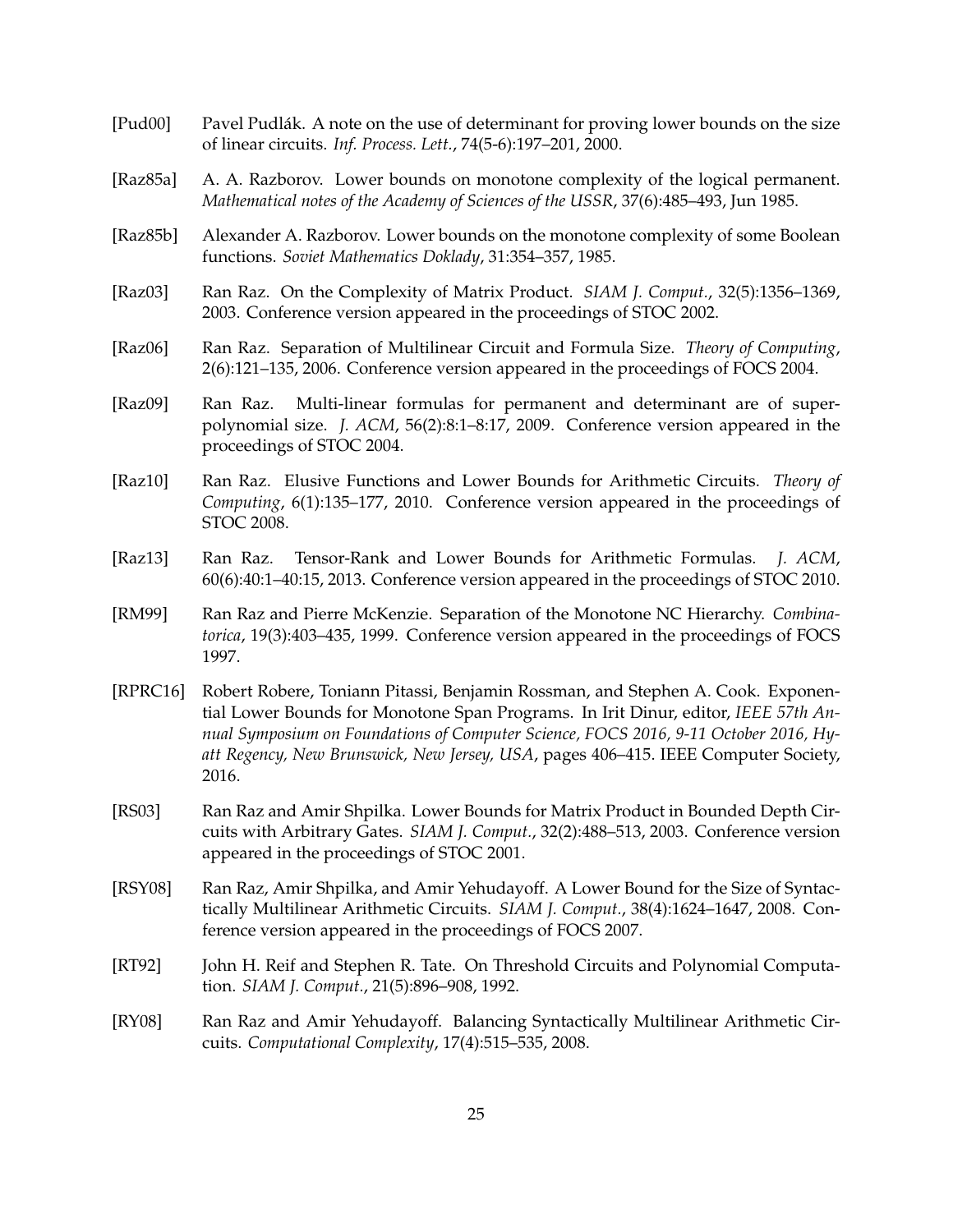- <span id="page-26-10"></span>[RY09] Ran Raz and Amir Yehudayoff. Lower Bounds and Separations for Constant Depth Multilinear Circuits. *Computational Complexity*, 18(2):171–207, 2009. Conference version appeared in the proceedings of CCC 2008.
- <span id="page-26-3"></span>[Sha17] Abhijat Sharma. An Improved Lower Bound for Depth Four Arithmetic Circuits. Master's thesis, Indian Institute of Science, Bangalore, India, 2017. [https://www.csa.](https://www.csa.iisc.ac.in/~chandan/thesis_reports/AbhijatSharma_MScThesis.pdf) [iisc.ac.in/~chandan/thesis\\_reports/AbhijatSharma\\_MScThesis.pdf](https://www.csa.iisc.ac.in/~chandan/thesis_reports/AbhijatSharma_MScThesis.pdf).
- <span id="page-26-7"></span>[Sri19] Srikanth Srinivasan. Strongly Exponential Separation Between Monotone VP and Monotone VNP. *Electronic Colloquium on Computational Complexity (ECCC)*, 26:32, 2019.
- <span id="page-26-6"></span>[SS77] Eli Shamir and Marc Snir. Lower bounds on the number of multiplications and the number of additions in monotone computations. Technical report, IBM RC 6757, 1977.
- <span id="page-26-1"></span>[SS97] Victor Shoup and Roman Smolensky. Lower Bounds for Polynomial Evaluation and Interpolation Problems. *Computational Complexity*, 6(4):301–311, 1997. Conference version appeared in the proceedings of FOCS 1991.
- <span id="page-26-0"></span>[Str73a] Volker Strassen. Die berechnungskomplexiät von elementarysymmetrischen funktionen und von iterpolationskoeffizienten. *Numerische Mathematik*, 20:238–251, 1973.
- <span id="page-26-11"></span>[Str73b] Volker Strassen. Vermeidung von divisionen. *The Journal für die Reine und Angewandte Mathematik*, 264:182–202, 1973.
- <span id="page-26-2"></span>[SW01] Amir Shpilka and Avi Wigderson. Depth-3 arithmetic circuits over fields of characteristic zero. *Computational Complexity*, 10(1):1–27, 2001. Conference version appeared in the proceedings of CCC 1999.
- <span id="page-26-4"></span>[SY10] Amir Shpilka and Amir Yehudayoff. Arithmetic Circuits: A survey of recent results and open questions. *Foundations and Trends in Theoretical Computer Science*, 5(3-4):207– 388, 2010.
- <span id="page-26-8"></span>[Tar88] Éva Tardos. The gap between monotone and non-monotone circuit complexity is exponential. *Combinatorica*, 8(1):141–142, 1988.
- <span id="page-26-12"></span>[Tav15] Sébastien Tavenas. Improved bounds for reduction to depth 4 and depth 3. *Inf. Comput.*, 240:2–11, 2015. Conference version appeared in the proceedings of MFCS 2013.
- <span id="page-26-9"></span>[Val75] Leslie G. Valiant. On Non-linear Lower Bounds in Computational Complexity. In William C. Rounds, Nancy Martin, Jack W. Carlyle, and Michael A. Harrison, editors, *Proceedings of the 7th Annual ACM Symposium on Theory of Computing, May 5-7, 1975, Albuquerque, New Mexico, USA*, pages 45–53. ACM, 1975.
- <span id="page-26-13"></span>[Val77] Leslie G. Valiant. Graph-Theoretic Arguments in Low-Level Complexity. In *Mathematical Foundations of Computer Science 1977, 6th Symposium, Tatranska Lomnica, Czechoslovakia, September 5-9, 1977, Proceedings*, pages 162–176, 1977.
- <span id="page-26-5"></span>[Val79] Leslie G. Valiant. Completeness Classes in Algebra. In *Proceedings of the 11h Annual ACM Symposium on Theory of Computing, April 30 - May 2, 1979, Atlanta, Georgia, USA*, pages 249–261, 1979.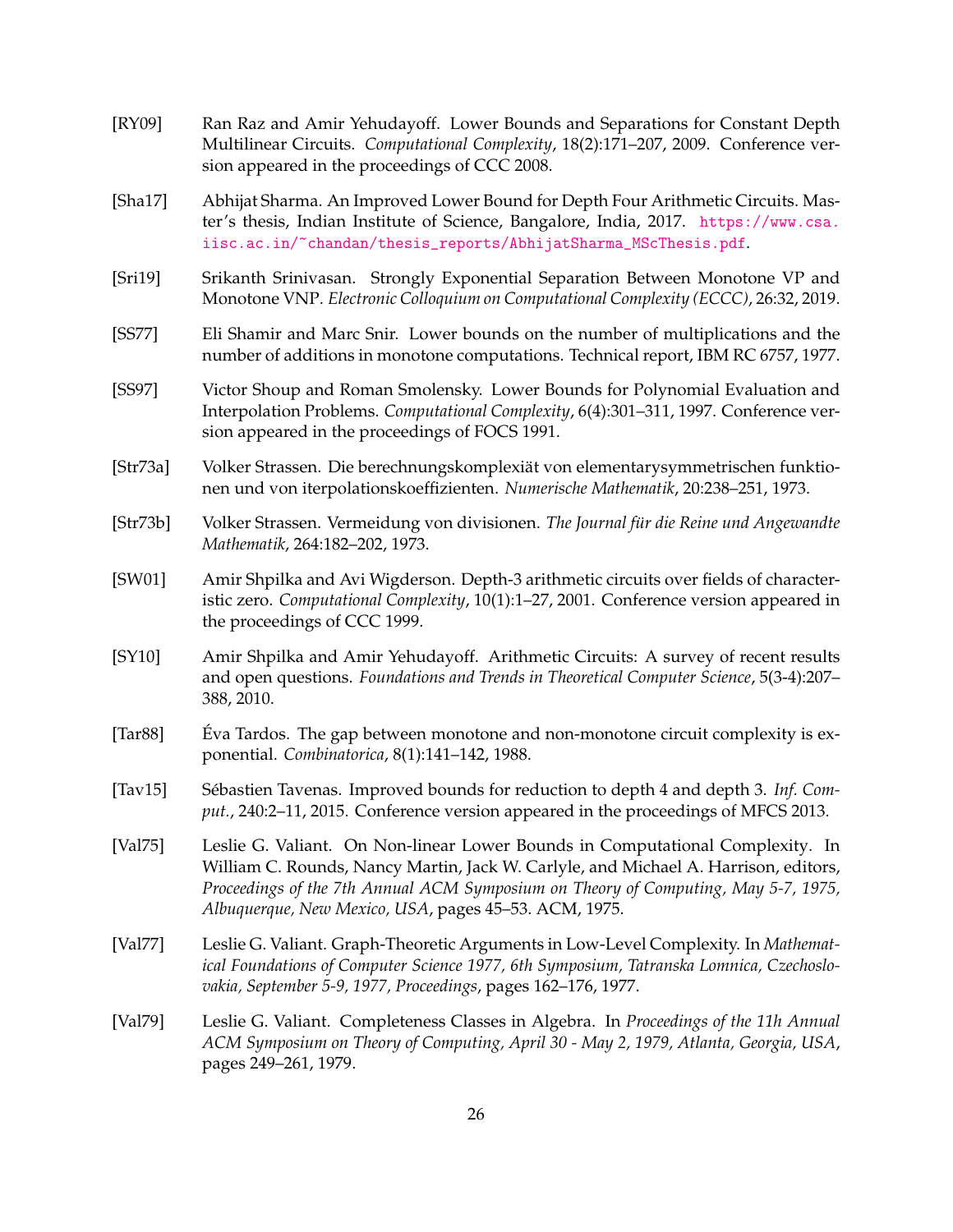<span id="page-27-4"></span><span id="page-27-2"></span><span id="page-27-1"></span><span id="page-27-0"></span>

| [Val80]     | Leslie G. Valiant. Negation can be exponentially powerful. Theor. Comput. Sci., 12:303-<br>314, 1980. Conference version appeared in the proceedings of STOC 1979.          |
|-------------|-----------------------------------------------------------------------------------------------------------------------------------------------------------------------------|
| [ $Vaz01$ ] | Vijay V. Vazirani. Approximation algorithms. Springer, 2001.                                                                                                                |
| [VSBR83]    | Leslie G. Valiant, Sven Skyum, S. Berkowitz, and Charles Rackoff. Fast Parallel Com-<br>putation of Polynomials Using Few Processors. SIAM J. Comput., 12(4):641-644, 1983. |
| [vzGS91]    | Joachim von zur Gathen and Gadiel Seroussi. Boolean Circuits Versus Arithmetic<br>Circuits. Inf. Comput., 91(1):142-154, 1991.                                              |
| [Will14]    | Ryan Williams. Nonuniform ACC Circuit Lower Bounds. J. ACM, 61(1):2:1-2:32, 2014.<br>Conference version appeared in the proceedings of CCC 2011.                            |
| [WS11]      | David P. Williamson and David B. Shmoys. The Design of Approximation Algorithms.<br>Cambridge University Press, 2011.                                                       |
| [Yau16]     | Morris Yau. Almost cubic bound for depth three circuits in VP. Electronic Colloquium<br>on Computational Complexity (ECCC), 23:187, 2016.                                   |
| [Yeh19]     | Amir Yehudayoff. Separating monotone VP and VNP. In Moses Charikar and Edith                                                                                                |

<span id="page-27-8"></span><span id="page-27-6"></span><span id="page-27-5"></span><span id="page-27-3"></span>Cohen, editors, *Proceedings of the 51st Annual ACM SIGACT Symposium on Theory of Computing, STOC 2019, Phoenix, AZ, USA, June 23-26, 2019*, pages 425–429. ACM, 2019.

## **A Missing proofs from Section [3](#page-10-0)**

### <span id="page-27-7"></span>**A.1 Proofs from Section [3.1](#page-11-2)**

**Claim 3.1.** Let  $P = Q_1^{\prime e_1} \cdots Q_t^{\prime e_t}$  be one of the polynomials  $P_i$ . For  $k \ge 0$ , let  $P^{(k)} := \prod_{i \in [t]} Q_i^{\prime \max(e_i - k, 0)}$ .  $\mathcal{D}^k$ *RP*  $\subseteq$  **F**-span $\{ \mathbf{y}_M^{\leq \infty} \mathbf{x}_M^{\leq k(2t\tau-1)} P^{(k)} \}.$ 

*Proof.* We prove the claim by induction on *k*. If  $k = 0$ , then  $\partial_{\mathbf{x}_M}^0 P = \{P\} = \{P^{(0)}\}$  and hence the claim is true. Assume that the claim is true for  $k$ . Let  $X$  be a multilinear monomial of degree  $k + 1$ in **x** variables. Then  $X = xX'$  where  $X'$  is a multilinear monomial of degree k in **x** variables and x one of the **x** variables. From the induction hypothesis we have that,

$$
\frac{\partial P}{\partial X'} = g \cdot P^{(k)}
$$

where *g* is a polynomial in  $\mathbb{F}[\mathbf{x}_M, \mathbf{y}_M]$  with  $\mathbf{x}_M$  degree of *g* being at most  $k(2t\tau - 1)$  while its  $\mathbf{y}_M$ degree can be arbitrarily large.

Let *J* := {*j* ∈ [*t*] : *e*<sub>*j*</sub> > *k*}. We have that,

$$
\frac{\partial P}{\partial X} = \frac{\partial}{\partial x} \left( g \cdot P^{(k)} \right)
$$

$$
= \frac{\partial}{\partial x} \left( g \cdot \prod_{j \in J} Q_j^{\prime e_j - k} \right)
$$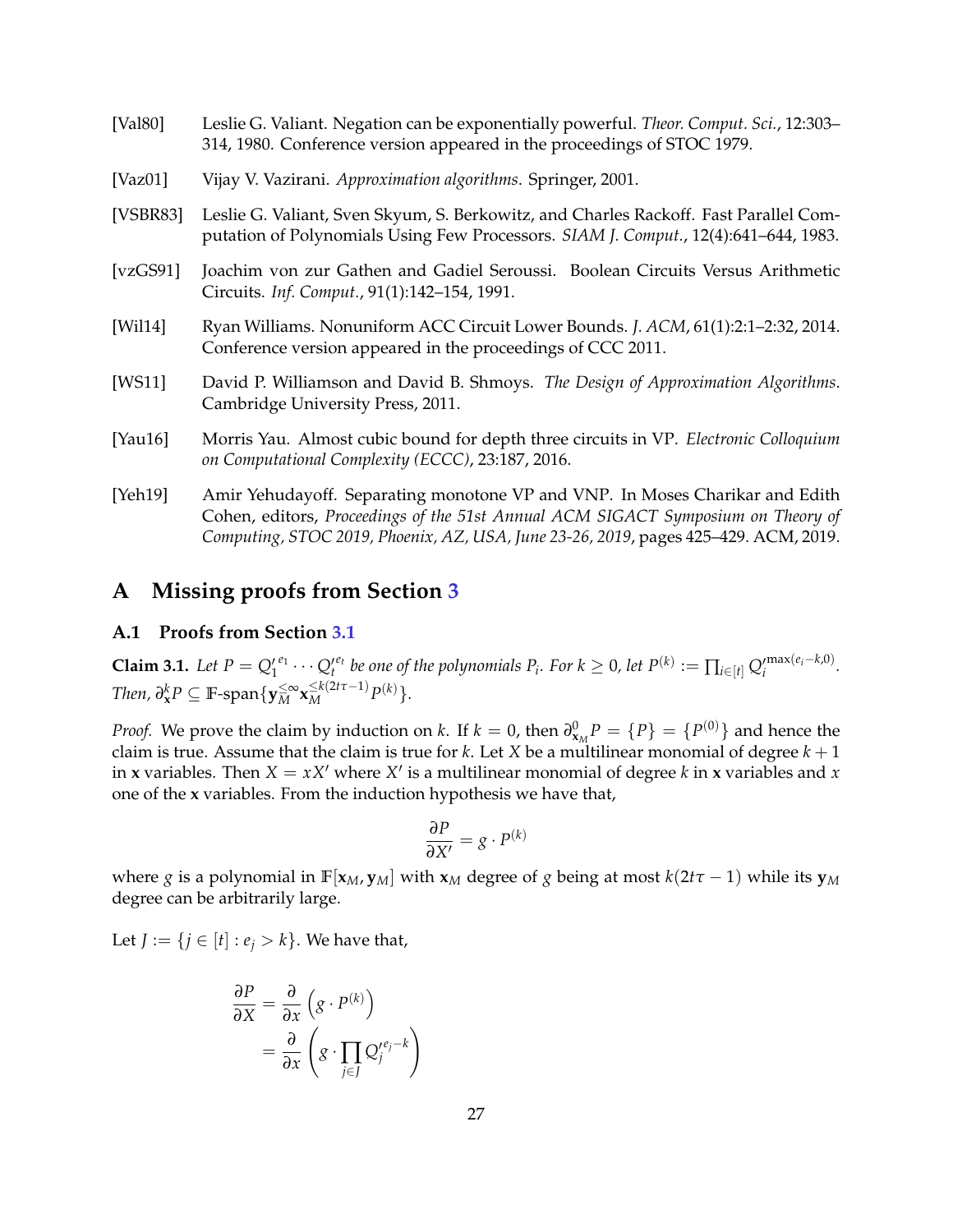$$
= \frac{\partial g}{\partial x} \cdot \prod_{j \in J} Q_j^{\prime e_j - k} + g \cdot \sum_{j \in J} (e_j - k) \cdot Q_j^{\prime e_j - k - 1} \cdot \frac{\partial Q_j^{\prime}}{\partial x} \cdot \prod_{i \in J \setminus \{j\}} Q_i^{\prime e_i - k} = \left( \frac{\partial g}{\partial x} \cdot \prod_{j \in J} Q_j^{\prime} + g \cdot \sum_{j \in J} (e_j - k) \cdot \frac{\partial Q_j^{\prime}}{\partial x} \cdot \prod_{i \in J \setminus \{j\}} Q_i^{\prime} \right) \cdot \prod_{j \in J} Q_j^{\prime e_j - k - 1}
$$

Observe that as D is a pruned depth four circuit, the support of all monomials of  $Q'_{j}$  is upper bounded by *τ* and as in any monomial the individual degree of any **x** variable is at most two,  $deg_{\mathbf{x}}(Q'_j) \leq 2\tau$ . Also,  $|J| \leq t$  and hence

$$
\deg_{\mathbf{x}}\left(\frac{\partial g}{\partial x}\cdot \prod_{j\in J}Q'_j+g\cdot \sum_{j\in J}(e_j-k)\cdot \frac{\partial Q'_j}{\partial x}\cdot \prod_{i\in J\setminus\{j\}}Q'_i\right)\leq (k+1)(2t\tau-1).
$$

As  $\prod_{j\in J} Q^{\prime e_j-k-1}_j = P^{(k+1)}$ , the claim is true for  $k+1$ .

**Claim 3.2.** Let  $\ell$ ,  $k$ ,  $t$  and  $\tau$  be as defined earlier. Then,  $\ell + 2kt\tau < \frac{m}{2}$ .

*Proof.* We will show that the ratio  $\frac{m}{2} - 2kt\tau > 1$ . Putting the values of *k* and  $\ell$ ,

$$
\frac{\frac{m}{2} - 2kt\tau}{\ell} = \frac{\frac{m}{2} - 2\left\lfloor \frac{\delta d_x}{t} \right\rfloor t\tau}{\left\lfloor \frac{m}{m^{\delta/t} + 1} \right\rfloor} \ge \left(\frac{1}{2} - \frac{2\delta d_x\tau}{m}\right) (m^{\delta/t} + 1).
$$

So, we need to show that

$$
\frac{1}{\frac{1}{2} - \frac{2\delta d_{\mathbf{x}}\tau}{m}} < m^{\delta/t} + 1 \iff \frac{1}{\frac{1}{2} - \frac{2\delta d_{\mathbf{x}}\tau}{m}} - 1 < m^{\delta/t}
$$
\n
$$
\iff \frac{1 + \frac{4\delta d_{\mathbf{x}}\tau}{m}}{1 - \frac{4\delta d_{\mathbf{x}}\tau}{m}} < m^{\delta/t}.
$$

For large enough  $m$ ,  $\frac{4\delta d_x\tau}{m} \leq \frac{1}{2}$ . Using  $1 + x \leq e^x$ , which holds for all  $x \in \mathbb{R}$ , and  $\frac{1}{1-x} \leq e^{2x}$ , which holds for  $0 \le x \le \frac{1}{2}$  we get:

$$
\frac{1+\frac{4\delta d_{\mathbf{x}}\tau}{m}}{1-\frac{4\delta d_{\mathbf{x}}\tau}{m}} \leq e^{\frac{12\delta d_{\mathbf{x}}\tau}{m}}.
$$

So showing that  $e^{\frac{12\delta d_{\mathbf{x}}\tau}{m}} < m^{\delta/t}$  would suffice. Now,

$$
e^{\frac{12\delta d_{\mathbf{x}}\tau}{m}} < m^{\delta/t} \iff e^{\frac{12d_{\mathbf{x}}tr}{m}} < m.
$$
\nPutting the values of  $d_{\mathbf{x}}$ ,  $t$  an  $\tau$ , we get that\n
$$
\frac{12d_{\mathbf{x}}tr}{m} = \frac{12d_{\mathbf{x}}\left[\frac{d_{\mathbf{x}}}{(ln m)^3}\right] \left[20 \ln m\right]}{m} \leq \frac{12d_{\mathbf{x}}^2 \cdot 20 \ln m}{m(\ln m)^3} = \Theta\left(\frac{m}{m(\ln m)^2(\ln m)^2}\right) = \Theta\left(\frac{1}{(ln m)^4}\right) = o(1)
$$
\nas\n
$$
d_{\mathbf{x}} = \Theta\left(\frac{\sqrt{m}}{\ln m}\right).
$$
\nThus\n
$$
e^{\frac{12d_{\mathbf{x}} tr}{m}} < m.
$$

 $\Box$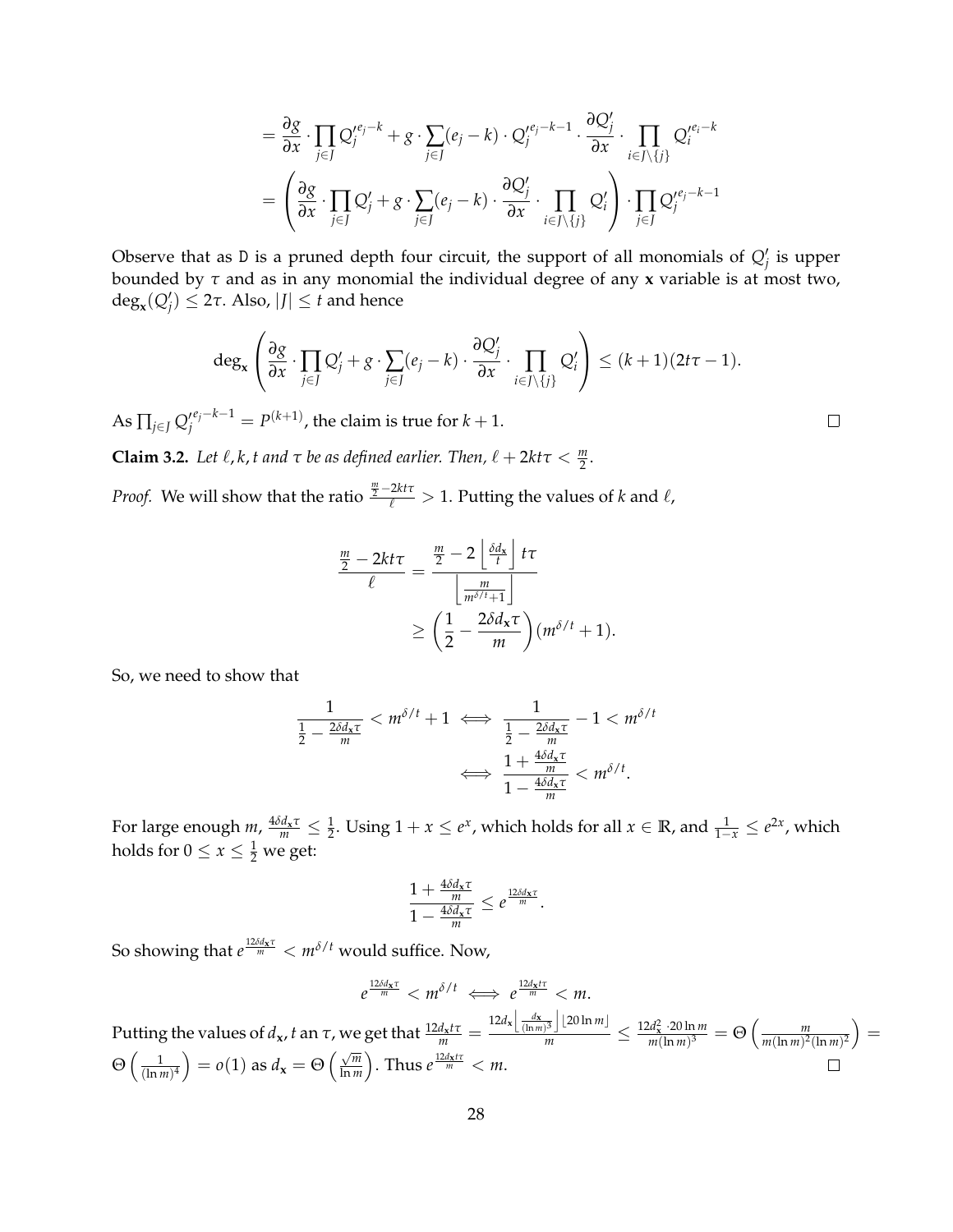### <span id="page-29-0"></span>**A.2 Proof from Section [3.2.1](#page-13-0)**

#### **Claim 3.3.** *Procedure [1](#page-13-2) terminates in at most m iterations.*

*Proof.* Let *H<sup>i</sup>* be the set *H* after the *i*-th iteration of the procedure. Since each monomial in *H<sup>i</sup>* has  $\sup$  support more than  $\tau$ , for any such monomial there are at least  $\frac{\tau}{2}$  distinct  $j \in [3m] \setminus M_1$  such that at least one of  $x_i$  and  $y_i$  appears in it. Counting the number of times at least one of  $x_i$  and  $y_i$  appears in a monomial in *H<sub>i</sub>* and summing up these counts for all  $j \in [3m] \setminus M_1$ , we get that

$$
\sum_{j\in [3m]\setminus M_1}e(j)\geq \frac{\tau\cdot |H_i|}{2};
$$

so from an averaging argument there exists a *j* such that

$$
e(j) \geq \frac{\tau \cdot |H_i|}{6m}.
$$

Hence, the size of  $H_{i+1}$  is upper bounded as

$$
|H_{i+1}| \leq |H_i| \cdot \left(1 - \frac{\tau}{6m}\right).
$$

So after *i* iterations of the procedure we get,

$$
|H_i| \le |H_0| \cdot \left(1 - \frac{\tau}{6m}\right)^i
$$
  
\n
$$
\le \left\lfloor \frac{m^2 d_x}{(\ln m)^5} \right\rfloor \cdot \left(1 - \frac{\left\lfloor 20 \ln m \right\rfloor}{6m}\right)^i
$$
  
\n
$$
\le \frac{m^2 d_x}{(\ln m)^5} \cdot \left(1 - \frac{\left(20 \ln m - 1\right)}{6m}\right)^i
$$
  
\n
$$
\le \frac{m^2 d_x}{(\ln m)^5} \cdot e^{-\frac{3i \cdot \ln m}{m}}
$$
 (for sufficiently large *m*)  
\n
$$
= \frac{m^2 d_x}{(\ln m)^5} \cdot m^{-\frac{3i}{m}}.
$$

For  $i = m$ ,  $|H_i| < 1$  (for sufficiently large *m*), i.e., the procedure terminates in at most *m* iterations.  $\Box$ 

### <span id="page-29-1"></span>**A.3 Proof from Section [3.2.2](#page-14-0)**

**Claim 3.4.** Let  $\overline{M}_1 = [3m] \setminus M_1$ . Procedure [2](#page-15-1) sets at most m many variables in  $\mathbf{x}_{\overline{M}_1} \cup \mathbf{y}_{\overline{M}_1}$  to field constants *and removes all the heavy gates from*  $C_1$ *.* 

*Proof.* In each iteration, we evaluate a light sparse polynomial in  $C_1$  to zero. This can be done as **F** is an algebraically closed field. Since the support of every monomial in  $C_1$  is at most  $\tau$ , we end up setting at most  $\frac{\tau \cdot m}{(\ln m)^2} \le \frac{20 \cdot m}{\ln m}$  many variables to field constants in each iteration. As we can afford to set *m* variables, Step 2 of the procedure executes successfully. For some  $i \in \mathbb{N}$ , the while loop terminates in the *i*-th iteration in either of the following two cases: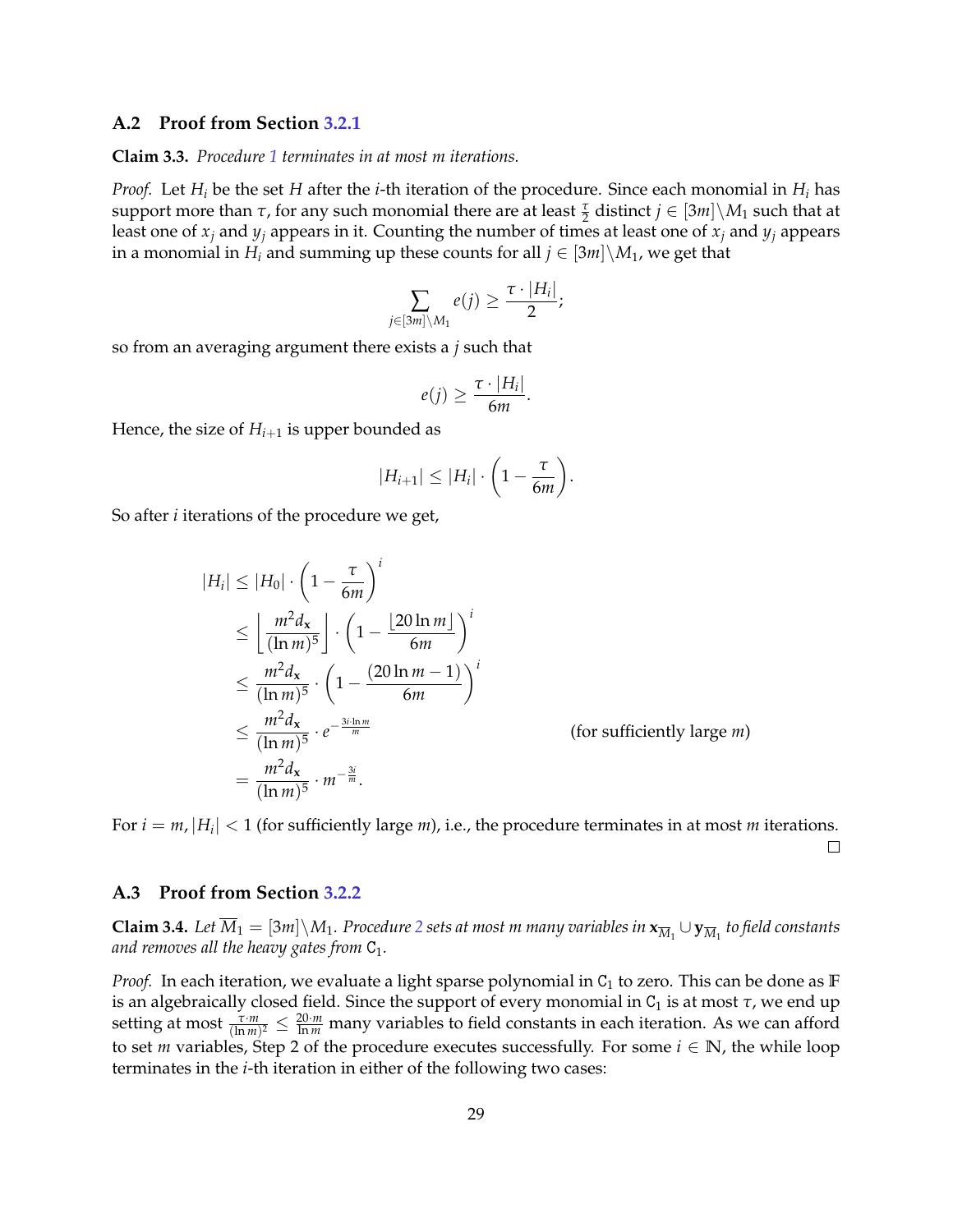- 1. All the heavy gates get eliminated after the  $(i 1)$ -th iteration, i.e.,  $s_i = 0$ .
- 2.  $\tau(b_1 + \cdots + b_i) > m$ . (We show in the following subclaim that all the heavy gates are eliminated before this happens. Hence, the procedure stops only in the above case.)

<span id="page-30-0"></span>**Subclaim A.1.** Let  $i \in \mathbb{N}$  be such that  $\tau(b_1 + \cdots + b_{i-1}) \leq m$  but  $\tau(b_1 + \cdots + b_i) > m$ . Then, all the *heavy gates in*  $C_1$  *get eliminated in the first*  $(i - 1)$  *iterations of Procedure* [2.](#page-15-1)

If we assume Subclaim [A.1](#page-30-0) then Claim [3.4](#page-15-2) is proved.

#### **Proof of Subclaim [A.1:](#page-30-0)**

For 1 ≤ *j* < *i*, let (*Qj*,1, . . . , *Qj*,*r<sup>j</sup>* ) be the available light sparse polynomials in C<sup>1</sup> after the (*j* − 1)-th iteration. Recall that  $s_j$  is the number of heavy gates in C<sub>1</sub> after the  $(j-1)$ -th iteration. Suppose,  $s_j \geq 1$  (otherwise, we have nothing to prove). For every  $l \in [r_j]$ ,  $b_{j,l}$  and  $c_{j,l}$  refer to the fan-in of  $Q_{j,l}$  and the number of distinct heavy gates connected to  $Q_{j,l}$  in  $C_1$  respectively. We may assume that  $b_{j,l} \neq 0$  for every  $l \in [r_j]$ . It is given that

<span id="page-30-1"></span>
$$
b_{j,1} + \ldots + b_{j,r_j} \le \frac{m^2 d_{\mathbf{x}}}{160 \cdot \lambda_0 \cdot (\ln m)^5}.
$$
 (2)

 $\Box$ 

Since every heavy gate is connected to at least  $\frac{m \cdot d_x}{2 \cdot \lambda_0 \cdot (\ln m)^3}$  many light sparse polynomials in C<sub>1</sub>,

$$
s_j \cdot \frac{md_{\mathbf{x}}}{2 \cdot \lambda_0 \cdot (\ln m)^3} \leq c_{j,1} + \cdots + c_{j,r_j}.
$$

As *bj*,1, . . . , *bj*,*r<sup>j</sup>* are all non-zero, we get

$$
s_j\cdot \frac{md_{\mathbf{x}}}{2\cdot \lambda_0\cdot (\ln m)^3}\leq \frac{c_{j,1}}{b_{j,1}}\cdot b_{j,1}+\cdots+\frac{c_{j,r_j}}{b_{j,r_j}}\cdot b_{j,r_j}.
$$

Let  $u \in [r_j]$  be such that  $\frac{c_{j,u}}{b_{j,u}} = \max \left\{ \frac{c_{j,1}}{b_{j,1}} \right\}$  $\frac{c_{j,1}}{b_{j,1}}, \ldots, \frac{c_{j,r_j}}{b_{j,r_j}}$  $\mathcal{L}$ . Let  $c_j := c_{j,u}$  and  $b_j := b_{j,u}$ . Then, the above equation implies

$$
s_j \cdot \frac{md_{\mathbf{x}}}{2 \cdot \lambda_0 \cdot (\ln m)^3} \leq \frac{c_j}{b_j} \cdot (b_{j,1} + \cdots + b_{j,r_j}).
$$

From Equation [\(2\)](#page-30-1), we get that for every  $1 \leq j < i$ ,

$$
s_j \cdot \frac{m d_{\mathbf{x}}}{2 \cdot \lambda_0 \cdot (\ln m)^3} \le \frac{c_j}{b_j} \cdot \frac{m^2 d_{\mathbf{x}}}{160 \cdot \lambda_0 \cdot (\ln m)^5},
$$

which implies

<span id="page-30-2"></span>
$$
\frac{80 \cdot s_j \cdot b_j \cdot (\ln m)^2}{m} \le c_j.
$$
 (3)

Thus, by setting the light sparse polynomial *Qj*,*<sup>u</sup>* to zero in the *j*-th iteration, we get rid of at least  $\frac{80\cdot s_j\cdot b_j\cdot(\ln m)^2}{m}$  many heavy gates from C<sub>1</sub>. Recall that  $s_{j+1}$  is the number of available heavy gates after the *j*-th iteration. Then, for every  $1 \leq j < i$ ,

$$
s_{j+1} \le s_j - c_j \le s_j \cdot \left(1 - \frac{80 \cdot b_j \cdot (\ln m)^2}{m}\right). \tag{4}
$$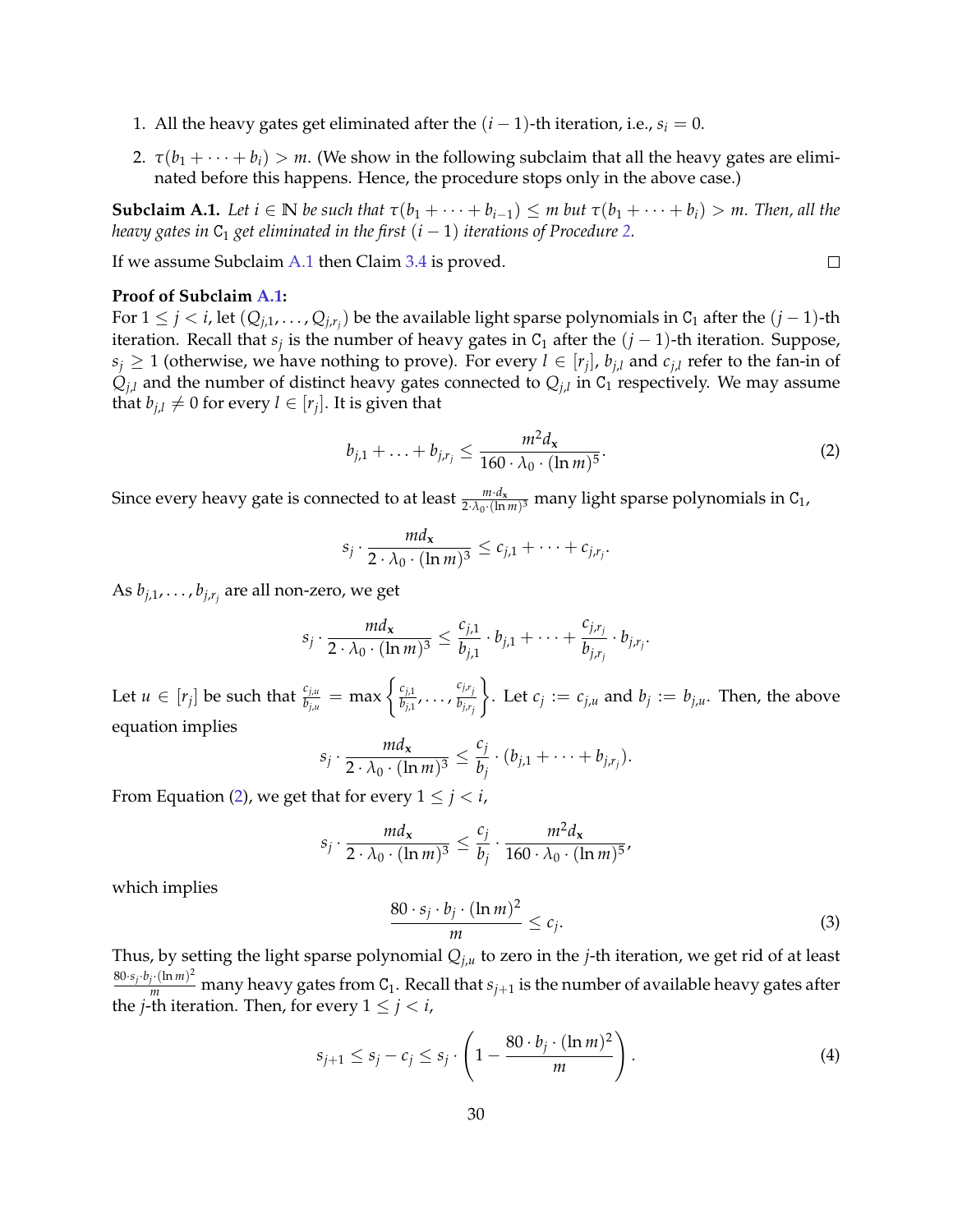Hence, for every  $1 \leq j < i$ ,

<span id="page-31-1"></span>
$$
s_{j+1} \le s_1 \cdot \prod_{l=1}^j \left( 1 - \frac{80 \cdot b_l \cdot (\ln m)^2}{m} \right). \tag{5}
$$

Also, for every  $l \leq j$ , we have  $c_l \leq s_l$ . Thus, Equation [\(3\)](#page-30-2) implies

<span id="page-31-2"></span>
$$
\frac{80 \cdot b_l \cdot (\ln m)^2}{m} \le 1. \tag{6}
$$

As 1 – *a* ≤ *e*<sup>- $\frac{a}{2}$  for 0 ≤ *a* ≤ 1, Equations [\(5\)](#page-31-1) and [\(6\)](#page-31-2) imply</sup>

<span id="page-31-4"></span>
$$
s_{j+1} \le s_1 \cdot \prod_{l=1}^j \left( e^{-\frac{40 \cdot b_l \cdot (\ln m)^2}{m}} \right) = s_1 \cdot e^{-\frac{40 \cdot (b_1 + \dots + b_j) \cdot (\ln m)^2}{m}}.
$$
 (7)

It is given that  $\tau(b_1 + \cdots + b_i) > m$ , which implies  $\tau(b_1 + \cdots + b_{i-1}) > m - \tau \cdot b_i$ . As  $b_i$  is the fan-in of a light sparse polynomial,  $b_i \leq \frac{m}{(\ln m)^2}$  and so

<span id="page-31-3"></span>
$$
\tau(b_1 + \dots + b_{i-1}) > m - \frac{m\tau}{(\ln m)^2}.
$$
 (8)

On substituting  $j = i - 1$ ,  $\tau = \lfloor 20 \ln m \rfloor$  and the value of  $\tau(b_1 + \cdots + b_{i-1})$  from Equation [\(8\)](#page-31-3) in Equation [\(7\)](#page-31-4), we get

$$
s_i \leq s_1 \cdot e^{-\frac{40 \cdot (\ln m)^2}{m} \cdot \left(\frac{m}{20 \ln m} - \frac{m}{(\ln m)^2}\right)} = s_1 \cdot e^{-(2 \ln m - 40)}.
$$

For large enough  $m$ ,  $s_i \leq \frac{s_1}{m^{1.9}}$ . Since  $s_1 \leq m$ , we get  $s_i = 0$  (as it is a natural number). In other words, we get rid of all the heavy gates within (*i* − 1) iterations.

## <span id="page-31-0"></span>**B Missing proofs from Section [5](#page-17-0)**

**Claim 5.1.** *The top fan-in s of* D *is*  $\omega \left( \frac{m^2 d_x}{(\ln m)} \right)$  $\frac{m^2 d_{\mathbf{x}}}{(\ln m)^5}$ .

*Proof.* From Equation [\(1\)](#page-17-1), we have

$$
s \geq \frac{\frac{1}{m^{O(1)}} \min\left\{\frac{1}{4^k} \cdot {m \choose \ell} {m \choose k}, {m \choose \ell+4} {m \choose k} \right\}}{m^{O(1)} \cdot {m \choose \ell+2kt\tau} {m \choose k}} = \frac{1}{m^{O(1)} \left( \lceil \frac{w}{t} \rceil + k - 1 \right)} \min\left\{\frac{m}{4^k} \cdot \frac{{m \choose \ell+1}}{({\ell+2kt\tau+1})}, \frac{{m \choose \ell+4x-k}}{{m \choose \ell+2kt\tau+1}} \right\}}{m^{O(1)} \left( \lceil \frac{w}{t} \rceil + k - 1 \right)} \min\left\{\frac{m}{4^k} \cdot \frac{(m - \ell - 2kt\tau - 1)!}{(m - \ell - 2kt\tau - 1)!} \cdot \frac{(\ell + 2kt\tau + 1)!}{(\ell + 1)!}, \frac{(m - \ell - 2kt\tau)!}{(m - \ell - 4x + k)!} \cdot \frac{(\ell + 2kt\tau)!}{(\ell + 4x - k)!}\right\}
$$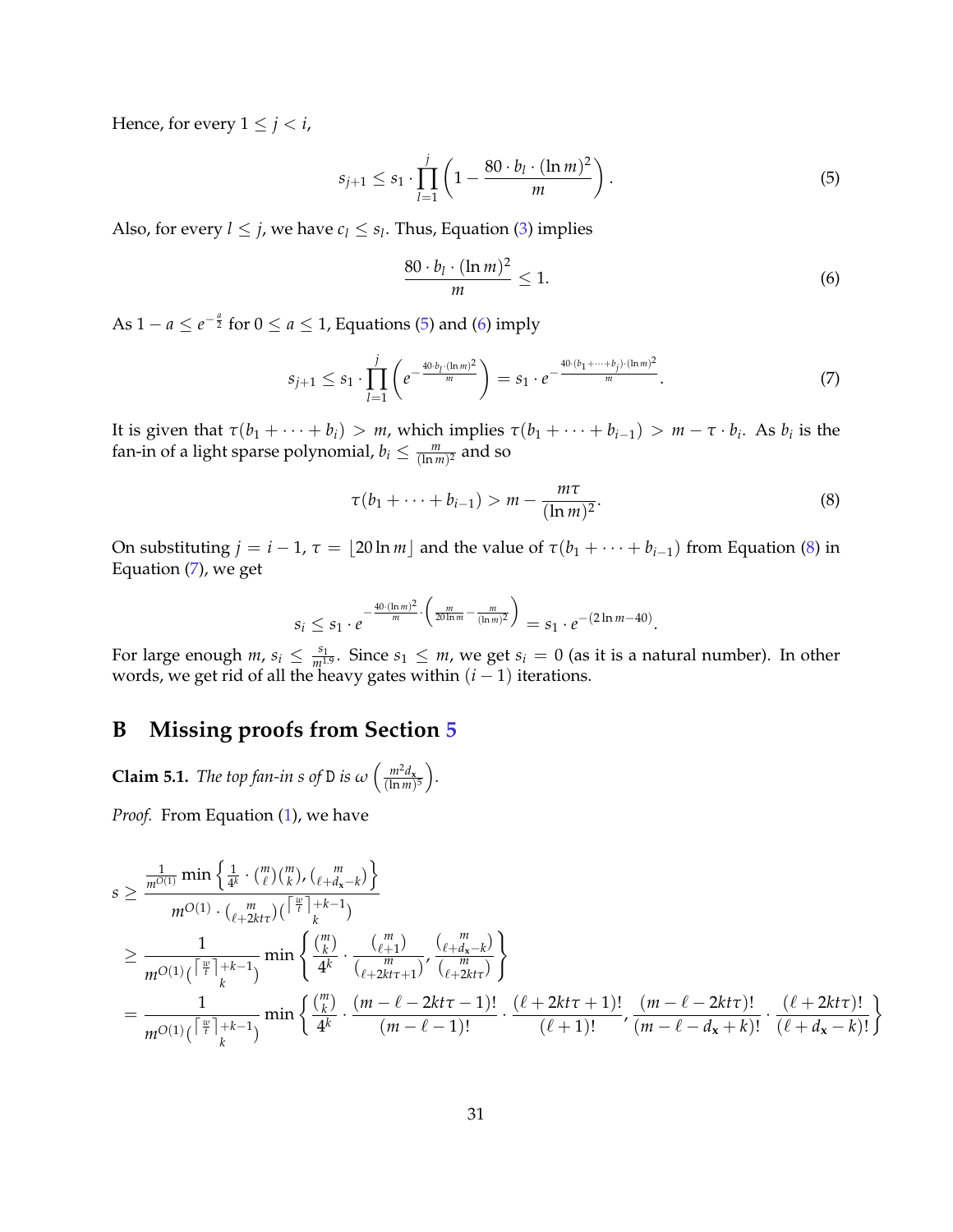$$
=\frac{1}{m^{O(1)}(\lceil\frac{w}{t}\rceil+k-1)}\min\left\{\frac{\binom{m}{k}}{4^k}\cdot e^{(-2kt\tau)\ln\frac{m-\ell-1}{\ell+1}\pm o(1)},e^{(d_x-2kt\tau-k)\ln\frac{m-\ell}{\ell}\pm o(1)}\right\}
$$

(Using Proposition [2.](#page-10-1))

$$
\geq \frac{1}{m^{O(1)}(\lceil\frac{w}{t}\rceil+k-1)}\min\left\{\frac{\binom{m}{k}}{4^k}\cdot\left(\frac{m}{\ell+1}-1\right)^{-2kt\tau},\left(\frac{m}{\ell}-1\right)^{(d_x-2kt\tau-k)}\right\}\\=\frac{1}{m^{O(1)}(\lceil\frac{w}{t}\rceil+k-1)}\min\left\{\frac{\binom{m}{k}}{4^k}\cdot\left(\frac{m}{\lfloor\frac{m}{m^{\delta/t}+1}\rfloor+1}-1\right)^{-2kt\tau},\left(\frac{m}{\lfloor\frac{m}{m^{\delta/t}+1}\rfloor}-1\right)^{(d_x-2kt\tau-k)}\right\}\\ \geq \frac{1}{m^{O(1)}(\lceil\frac{w}{t}\rceil+k-1)}\min\left\{\frac{\binom{m}{k}}{4^k}\cdot\left(\frac{m}{\frac{m}{m^{\delta/t}+1}}-1\right)^{-2kt\tau},\left(\frac{m}{\frac{m}{m^{\delta/t}+1}}-1\right)^{(d_x-2kt\tau-k)}\right\}\\ \geq \frac{1}{m^{O(1)}(\lceil\frac{w}{t}\rceil+k-1)}\min\left\{\frac{\binom{m}{k}}{4^k}\cdot m^{-2k\delta\tau},m^{(1-2\delta\tau-\frac{\delta}{t})k}\right\}
$$

Since  $\frac{\binom{m}{k}}{4^k}$ <sup>*m*</sup><sub>*k*</sub></sub> *m*<sup>−2*kδτ* =  $\frac{{m \choose k}}{4^{k} \cdot m^{(1-\frac{1}{n})}}$ </sup>  $\frac{\binom{m}{k}}{4^k \cdot m^{(1-\frac{\delta}{t})k}} \cdot m^{(1-2\delta\tau-\frac{\delta}{t})k} \leq \left(\frac{em}{k}\right)$  $(\frac{m}{k})^k \cdot \frac{m^{\frac{\delta k}{t}}}{4^k m}$ 4 *<sup>k</sup>m<sup>k</sup>* · *m*(1−2*δτ*<sup>−</sup> *<sup>δ</sup> t* )*k* . For our choice of parameters *δ*, *k* and *t*,  $m^{\frac{\delta k}{t}} = O(1)$ . Hence,  $\frac{\binom{m}{k}}{4^k}$  $\frac{d}{dt}$  · *m*<sup>−2*kδτ*</sup> ≤ *m*<sup>(1−2*δτ*− $\frac{\delta}{t}$ )*k* and thus,</sup>

$$
s \geq \frac{1}{m^{O(1)}} \cdot \frac{\binom{m}{k} \cdot m^{-2k\delta\tau}}{4^k \cdot \left(\lceil \frac{m}{k} \rceil + k - 1\right)}
$$
  
\n
$$
\geq \frac{1}{m^{O(1)}} \cdot \left(\frac{m \cdot k}{4e \cdot k \cdot m^{2\delta\tau} \cdot \left(\frac{w}{k} + k\right)}\right)^k \qquad \text{(Using Proposition 1.)}
$$
  
\n
$$
\geq \frac{1}{m^{O(1)}} \cdot \left(\frac{m \cdot t}{8e \cdot m^{2\delta\tau} \cdot w}\right)^k \qquad \text{(Since } kt \leq w = \left\lfloor \frac{m d_x}{\lambda_0 \cdot (\ln m)^3} \right\rfloor.)
$$
  
\n
$$
= \frac{1}{m^{O(1)}} \cdot \left(\frac{m \cdot \left\lfloor \frac{d_x}{(\ln m)^3} \right\rfloor}{8e \cdot m^{2\delta\tau} \cdot \left\lfloor \frac{m d_x}{\lambda_0 \cdot (\ln m)^3} \right\rfloor}\right)^k
$$
  
\n
$$
\geq \frac{1}{m^{O(1)}} \cdot \left(\frac{m \cdot \frac{d_x}{(\ln m)^3}}{16e \cdot m^{2\delta\tau} \cdot \frac{m d_x}{\lambda_0 \cdot (\ln m)^3}}\right)^k
$$
  
\n
$$
\geq \frac{1}{m^{O(1)}} \cdot \left(\frac{\lambda_0}{16e \cdot n^{2\cdot \frac{1}{(\ln m)^2} \cdot \lfloor 20 \ln m \rfloor}}\right)^{\ln m} \qquad \text{(Since } k \geq \lfloor \ln m \rfloor.)
$$
  
\n
$$
= \frac{1}{m^{O(1)}} \cdot \left(\frac{\lambda_0}{16e \cdot e^{O(1)}}\right)^{\ln m}
$$
  
\n
$$
= \omega \left(\frac{m^2 d_x}{(\ln m)^5}\right),
$$

if we choose  $\lambda_0$  to be a large enough constant.

 $\Box$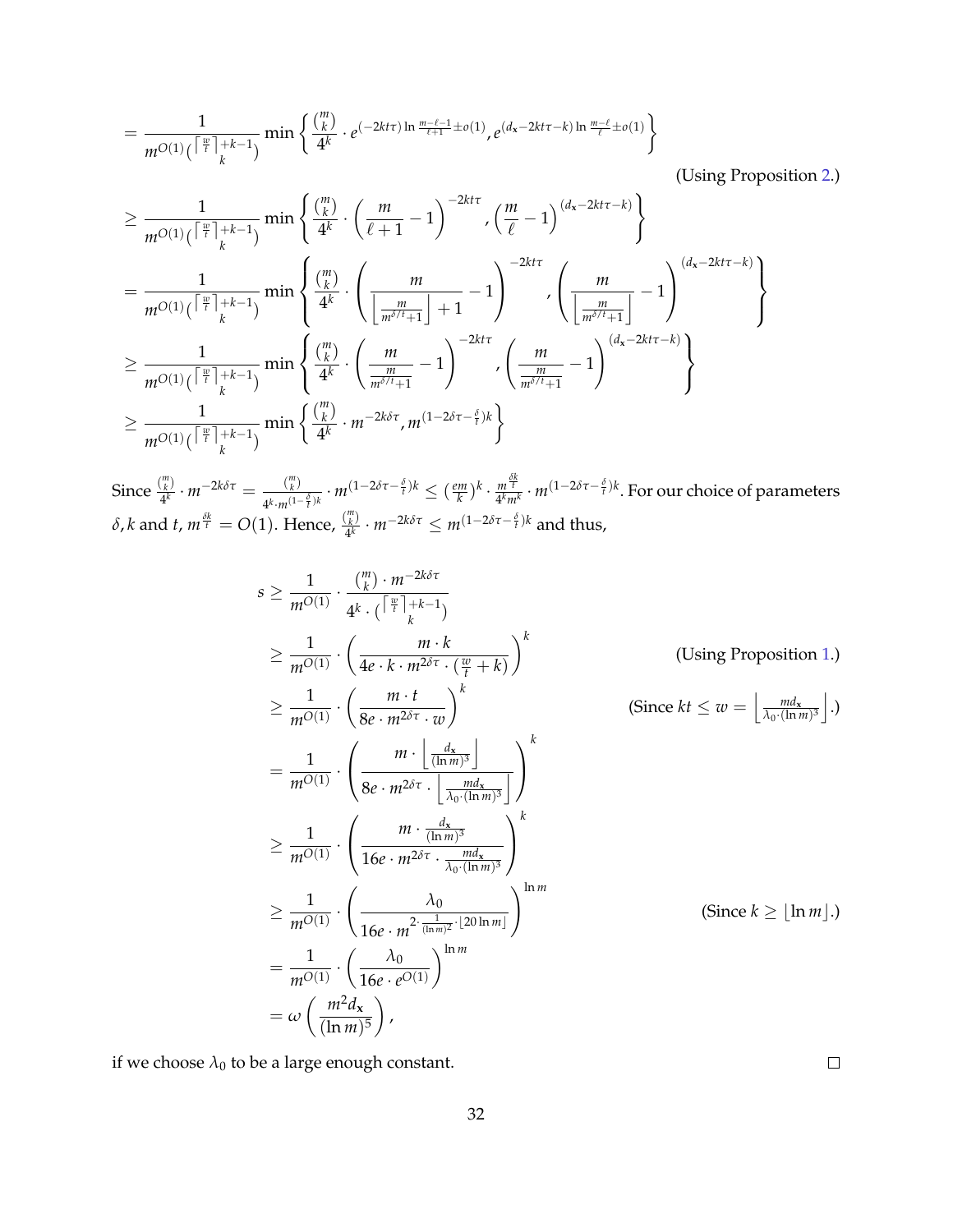## <span id="page-33-0"></span>**C A brief review of the lower bounds from [\[SS97\]](#page-26-1) and [\[Raz10\]](#page-25-0)**

In this section, we present a short overview of the lower bounds for restricted depth arithmetic circuits with multiple output gates from [\[SS97\]](#page-26-1) and [\[Raz10\]](#page-25-0) and focus mainly on depth four circuits. We would use (*s*, ∆)-arithmetic circuit to denote an arithmetic circuit of size-*s* and depth-∆ and **y** for the set of variables  $\{y_1, \ldots, y_n\}$ .

**Lower bound from [\[SS97\]](#page-26-1).** Let *n* ∈ **N** and  $\Delta$  = *O*(log *n*). Shoup and Smolensky showed that there exist *n* linear forms  $g_1, \ldots, g_n \in \mathbb{C}[\mathbf{y}]$ , such that the size of any depth- $\Delta$  normal-linear circuit<sup>[28](#page-33-1)</sup> that computes  $g_1, \ldots, g_n$  is  $\Omega(\Delta n^{1+\frac{1}{\Delta}})$ . The following proposition implies that the same lower bound holds for a depth-∆ arithmetic circuit, that also computes *g*1, . . . , *gn*.

<span id="page-33-3"></span>**Proposition 3.** Let  $n \in \mathbb{N}$ ,  $\mathbb{F}$  *be an arbitrary field and*  $h_1, \ldots, h_n \in \mathbb{F}[\mathbf{y}]$  *be linear forms computed by an*  $(s, \Delta)$ -arithmetic circuit. Then, there exists an  $(s, \Delta)$ -normal-linear circuit that computes  $h_1, \ldots, h_n$ .

This proposition is easy to prove; a proof of the same in given in Section 2 of [\[Raz10\]](#page-25-0). We refer the reader to Section 3 of [\[SS97\]](#page-26-1) for more details. In case of depth four arithmetic circuits over **C**, if we substitute  $\Delta=4$  in the above mentioned result then we get a lower bound of  $\Omega(n^{1.25})$ , but we observe that this lower bound can be optimised roughly to  $\Omega(n^{1.33})$  using the following claim. Claim [C.1](#page-33-2) implies that the size of any depth four arithmetic circuit and any depth three normallinear circuit computing the linear forms  $g_1, \ldots, g_n$  given in [\[SS97\]](#page-26-1) are same, which is roughly  $\Omega(n^{1.33})$ .

<span id="page-33-2"></span>**Claim C.1.** Let  $n \in \mathbb{N}$  and  $h_1, \ldots, h_n \in \mathbb{F}[y]$  be linear forms, computed by an (s, 4)-arithmetic circuit C *over* **F***. Then, there exists an*  $(s, 3)$ *-normal-linear circuit over F <i>that computes*  $h_1, \ldots, h_n$ .

*Proof.* From Proposition [3,](#page-33-3) we obtain an  $(s, 4)$ -normal-linear circuit D over **F** that computes  $h_1, \ldots, h_n$ . We now argue that linearisation ensures that the fan-in of every gate in the bottom layer of D is exactly 1. It turns out that only those product gates survive the linearisation in the bottom layer of C which are connected to exactly one variable. Let *v* be a gate in the bottom layer of C with children  $u_1, \ldots, u_r$ . Then, there exists some  $i \in [r]$  such that  $u_i$  is a variable and all other gates are labelled by field constants, in which case, we remove  $u_j, j \in [r] \setminus \{i\}$  and multiply the label of the edge  $(v, u_i)$  with  $\prod_{j \in [r] \setminus \{i\}} u_j$ . As every gate in the bottom layer of D has fan-in 1, we can directly connect the input of every gate in this layer to its outputs, thereby yielding an (*s*, 3)-normal-linear circuit that computes  $h_1, \ldots, h_n$ .  $\Box$ 

**Lower bound from** [\[Raz10\]](#page-25-0). Let *n* be a prime number and  $\Delta = O(\log n)$ . Raz showed that there exist *n* explicit homogeneous polynomials of degree Θ(∆) in Θ(*n*) variables over **F**, such that any depth-∆ arithmetic circuit that computes these polynomials has size  $Ω(n^{1+\frac{1}{2\cdotΔ}})$ . While the lower bound for depth-∆ arithmetic circuit given in [\[SS97\]](#page-26-1) holds for *n* non-explicit linear forms over **C**, the same lower bound also holds for *n* explicit homogeneous polynomials of Θ(*n*) degree in Θ(*n*) variables over **C**. We first recall some definitions from [\[Raz10\]](#page-25-0) and then show that the lower bound for depth-∆ arithmetic circuits in [\[Raz10\]](#page-25-0) can be optimized slightly.

<span id="page-33-1"></span><sup>28</sup>An arithmetic circuit D over **F** is called a normal-linear circuit if all the gates in D are labelled by either variables or by +. Every gate in D computes a linear form in the underlying set of variables over **F**.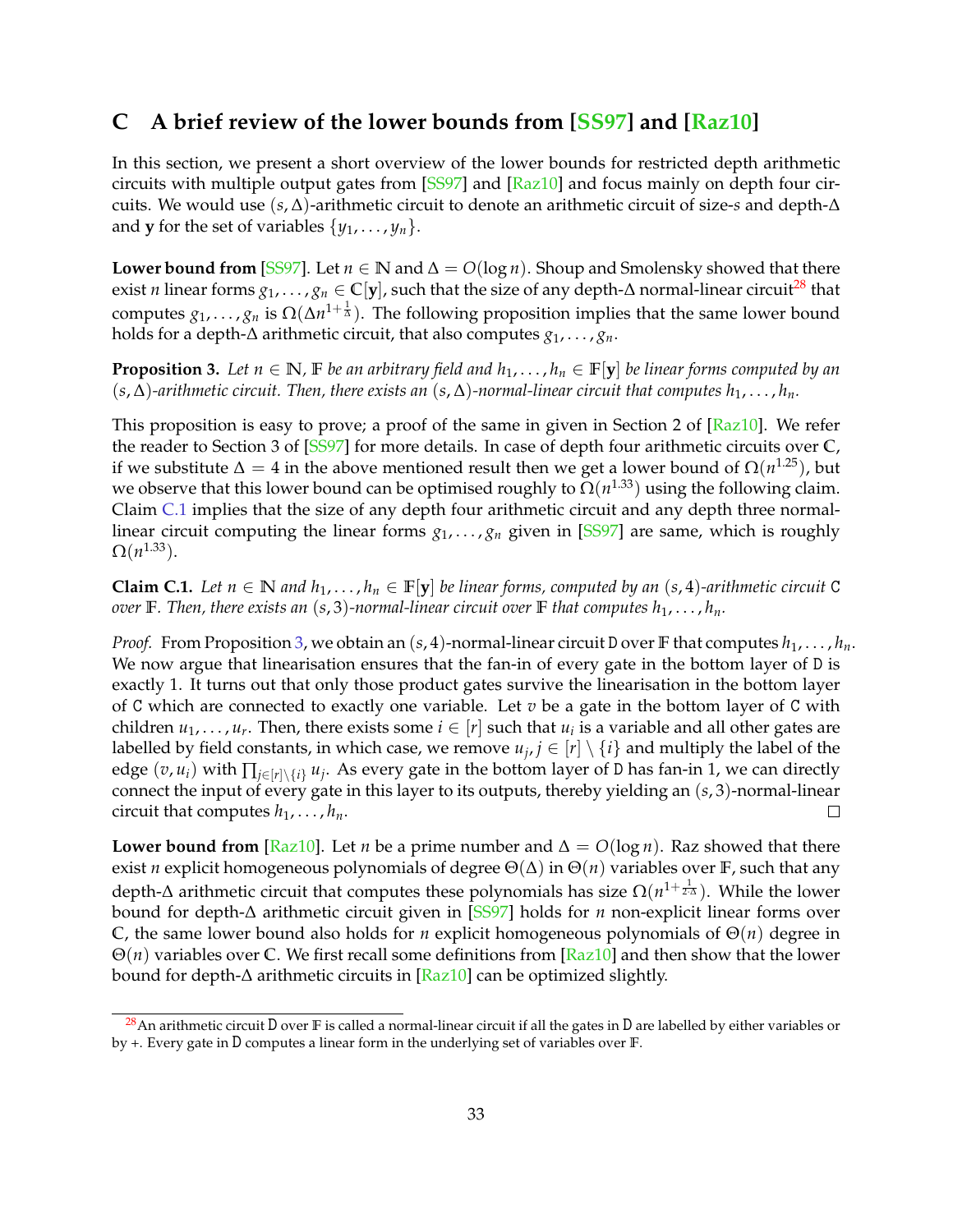Let  $n', m, t, s \in \mathbb{N}$ . A polynomial mapping  $f : \mathbb{F}^{n'} \to \mathbb{F}^m$  of degree  $t$  is an  $m$  tuple  $(f_1, \ldots, f_m)$  of *n* <sup>0</sup> variate degree *t* polynomials over **F**. The polynomial mapping *f eludes* a polynomial mapping  $\Gamma : \mathbb{F}^s \to \mathbb{F}^m$  if  $Image(f) \not\subset Image(\Gamma)$ . Moreover, f is said to be  $(s, t)$ -elusive over  $\mathbb F$  if it eludes every polynomial mapping Γ : **F** *<sup>s</sup>* → **F** *<sup>m</sup>* of degree at most *t*.

Let *n* be a prime,  $\Delta = O(\log n)$ ,  $m := n^2$ ,  $\Delta' := a \cdot \Delta$ , where  $a \in \mathbb{N}$  is a constant,  $n' := \Delta' \cdot n$  and  $\mathbf{x} := \{x_{k,l} : k \in [\Delta'], l \in [n]\}.$  Let  $f : \mathbb{F}^{n'} \to \mathbb{F}^m$  be defined as follows:

For every  $(i, j) \in [n] \times [n]$ ,

<span id="page-34-0"></span>
$$
f_{(i,j)}(\mathbf{x}) := \prod_{k=1}^{\Delta'} x_{k,(i+j\cdot k) \bmod n}.
$$
 (9)

Further, for every  $i \in [n]$ ,

$$
\tilde{f}_i(\mathbf{x}, \mathbf{y}) := \sum_{j \in [n]} y_j \cdot f_{(i,j)}(\mathbf{x}). \tag{10}
$$

[Raz10] showed that for *a* = 5, any depth-∆ arithmetic circuit computing  $\tilde{f}_1$ , . . . ,  $\tilde{f}_n$  requires size  $\Omega(n^{1+\frac{1}{2\cdot\Delta}})$ . The detailed proof is given in Section 4 of [\[Raz10\]](#page-25-0). Here, we show how this lower bound can be optimized to  $\Omega(n^{1+\frac{1}{\Delta}-\epsilon_{a,\Delta}})$ , where  $\epsilon_{a,\Delta} := \frac{2\cdot\Delta-1}{a\cdot\Delta^2}$ . Note that as we increase the value of *a*, this lower bound gets closer to the one for depth-∆ arithmetic circuits given in [\[SS97\]](#page-26-1). The main ingredient of this improvement is the following optimization of Lemma 4.1 in  $\left[\text{Raz10}\right]$ .

**Lemma C.1.** Let n be a prime,  $m = n^2$ ,  $\Delta = O(\log n)$ ,  $\Delta' = a \cdot \Delta$ , where  $a \in \mathbb{N}$  is a constant and  $n' = a$ ∆ 0 · *n. Let* **G** *be a field extension of* **F** *of size more than m and f* : **G***<sup>n</sup>* <sup>0</sup> → **G***<sup>m</sup> be the polynomial mapping defined in Equation* [\(9\)](#page-34-0)<sup>[29](#page-34-1)</sup>. Then, f is (s,  $\Delta$ )-elusive over G, where  $s = \lfloor n^{1 + \frac{1}{\Delta} - \epsilon_{a,\Delta}} \rfloor$  and  $\epsilon_{a,\Delta} = \frac{2 \cdot \Delta - 1}{a \cdot \Delta^2}$ .

*Proof.* Let  $U:=[n]\times [n]$ ,  $r:=\frac{1}{2}\lfloor n^{1-\frac{2}{M}}\rfloor$ . For  $A\subseteq U$ ,  $f_A(\mathbf{x}):=\prod_{(i,j)\in A}f_{i,j}(\mathbf{x})$ . A is said to be *retrievable* if for any  $A' \subseteq U$ ,  $f_A \neq f_{A'}$  implies  $A \neq A'$ . It is shown in Claim 4.2 of [\[Raz10\]](#page-25-0) that

$$
\Pr_{A \in R\binom{U}{r}}[A \text{ is not retrieveable}] \le \left(\frac{|A|}{n+1}\right)^{\Delta'} \cdot n^2,
$$

where  $A \in_R (\frac{U}{r})$ *r* ) means that *A* is a subset of *U* of size *r* chosen uniformly at random. On plugging the value of  $r$  in the above equation, we get

<span id="page-34-2"></span>
$$
\Pr_{A \in_R \binom{U}{r}} [A \text{ is retrieveable}] > \frac{1}{2}.\tag{11}
$$

Let L be the set of degree r multilinear homogeneous polynomials of the type  $g : \mathbb{G}^m \to \mathbb{G}$ , such that every monomial of  $g$  corresponds to a retrievable set. Clearly,  $\mathcal L$  is a G-vector space. From Equation [\(11\)](#page-34-2), we get  $\dim_{\mathbb{G}}(\mathcal{L}) > \frac{1}{2} {m \choose r}$  $\binom{m}{r} \geq \frac{1}{2} \left( \frac{m}{r} \right)^r = \frac{1}{2} \left( 2n^{1+\frac{2}{\Delta'}} \right)^r$ . Fix a polynomial map  $\Gamma: \mathbb{G}^s \to \mathbb{G}^m$  of degree  $\Delta$ . Then, for every  $g \in \mathcal{L}$ ,  $g \circ \Gamma: \mathbb{G}^s \to \mathbb{G}$  is a polynomial of degree  $r \cdot \Delta$ . Let K be the set of all polynomials from  $G^s$  to G of degree at most  $r \cdot \Delta$ . Then, K is a G-vector space and  $\dim_{\mathbb{G}} \mathcal{K} \leq \binom{s+r\cdot\Delta}{r\cdot\Delta}$  $\binom{+r \cdot \Delta}{r \cdot \Delta}$   $\leq$   $\left(\frac{e(s+r \cdot \Delta)}{r \cdot \Delta}\right)$  $\left(\frac{2e s}{r}\right)^{r\cdot\Delta} < \left(\frac{2e s}{r}\right)^{r\cdot\Delta} = \left(12n^{\frac{1}{\Delta} + \frac{2}{\Delta'} - \epsilon_{a,\Delta}}\right)^{r\cdot\Delta}.$ 

<span id="page-34-1"></span> $^{29}f$  is naturally a polynomial mapping over G because from every  $i, j \in [n]$ ,  $f_{i,j}(\mathbf{x}) \in \mathbb{F}[\mathbf{x}] \subseteq \mathbb{G}[\mathbf{x}]$ .